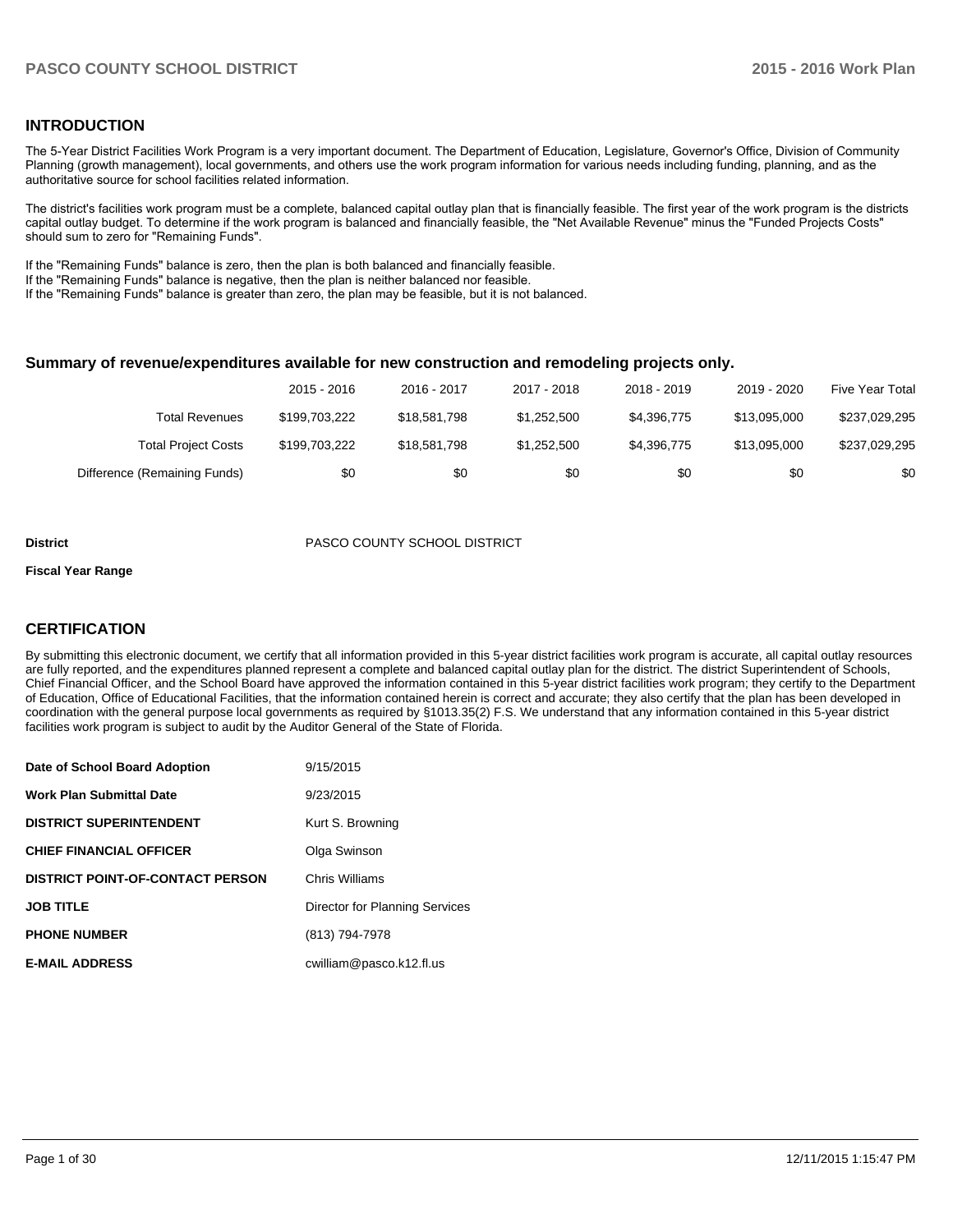# **Expenditures**

#### **Expenditure for Maintenance, Repair and Renovation from 1.50-Mills and PECO**

Annually, prior to the adoption of the district school budget, each school board must prepare a tentative district facilities work program that includes a schedule of major repair and renovation projects necessary to maintain the educational and ancillary facilities of the district.

|                | Item                                                                                                                                                                                                                                                                                                                                                                                                                                                                                                                                                                                                                                                                                                                                                                                                                                                                                                                                                                                                                                                                                                                                                                                                                                                                                                                                                                                                                                                                                                                                                                                                                                                                                                                                                                                                                                                                                                                                                                                                                                                                                                                                                                        | $2015 - 2016$<br><b>Actual Budget</b> | $2016 - 2017$<br>Projected | 2017 - 2018<br>Projected | $2018 - 2019$<br>Projected | 2019 - 2020<br>Projected | <b>Total</b> |  |  |  |
|----------------|-----------------------------------------------------------------------------------------------------------------------------------------------------------------------------------------------------------------------------------------------------------------------------------------------------------------------------------------------------------------------------------------------------------------------------------------------------------------------------------------------------------------------------------------------------------------------------------------------------------------------------------------------------------------------------------------------------------------------------------------------------------------------------------------------------------------------------------------------------------------------------------------------------------------------------------------------------------------------------------------------------------------------------------------------------------------------------------------------------------------------------------------------------------------------------------------------------------------------------------------------------------------------------------------------------------------------------------------------------------------------------------------------------------------------------------------------------------------------------------------------------------------------------------------------------------------------------------------------------------------------------------------------------------------------------------------------------------------------------------------------------------------------------------------------------------------------------------------------------------------------------------------------------------------------------------------------------------------------------------------------------------------------------------------------------------------------------------------------------------------------------------------------------------------------------|---------------------------------------|----------------------------|--------------------------|----------------------------|--------------------------|--------------|--|--|--|
| <b>HVAC</b>    |                                                                                                                                                                                                                                                                                                                                                                                                                                                                                                                                                                                                                                                                                                                                                                                                                                                                                                                                                                                                                                                                                                                                                                                                                                                                                                                                                                                                                                                                                                                                                                                                                                                                                                                                                                                                                                                                                                                                                                                                                                                                                                                                                                             | \$1.031.163                           | \$1.091.666                | \$476.150                | \$276.250                  | \$285,000                | \$3,160,229  |  |  |  |
|                | ADMINISTRATION BUILDING, Fred K. Marchman Technical College, GULF HIGH, HUDSON ELEMENTARY, HUDSON SENIOR HIGH, LAKE<br>Locations:<br>MYRTLE ELEMENTARY, MARY GIELLA ELEMENTARY, MITTYE P LOCKE ELEMENTARY, NORTHWEST ELEMENTARY, PINE VIEW<br>MIDDLE, RAYMOND B STEWART MIDDLE, RIDGEWOOD SENIOR HIGH, RIVER RIDGE MIDDLE SENIOR HIGH, SAN ANTONIO<br>ELEMENTARY, SEVEN SPRINGS MIDDLE, SUNLAKE HIGH, THOMAS E WEIGHTMAN MIDDLE, TRINITY OAKS ELEMENTARY, WESLEY<br>CHAPEL SENIOR HIGH, WOODLAND ELEMENTARY, ZEPHYRHILLS SENIOR HIGH                                                                                                                                                                                                                                                                                                                                                                                                                                                                                                                                                                                                                                                                                                                                                                                                                                                                                                                                                                                                                                                                                                                                                                                                                                                                                                                                                                                                                                                                                                                                                                                                                                        |                                       |                            |                          |                            |                          |              |  |  |  |
| Flooring       |                                                                                                                                                                                                                                                                                                                                                                                                                                                                                                                                                                                                                                                                                                                                                                                                                                                                                                                                                                                                                                                                                                                                                                                                                                                                                                                                                                                                                                                                                                                                                                                                                                                                                                                                                                                                                                                                                                                                                                                                                                                                                                                                                                             | \$500,000                             | \$310,500                  | \$321.000                | \$331.500                  | \$342,000                | \$1.805.000  |  |  |  |
| Locations:     | CENTENNIAL ELEMENTARY, CYPRESS ELEMENTARY, DENHAM OAKS ELEMENTARY, FOX HOLLOW ELEMENTARY, GULF HIGH,<br>GULF MIDDLE, GULFSIDE ELEMENTARY, HUDSON MIDDLE, HUDSON SENIOR HIGH, LAND O LAKES SENIOR HIGH, PASCO<br>ELEMENTARY, RIDGEWOOD SENIOR HIGH, SAN ANTONIO ELEMENTARY, SAND PINE ELEMENTARY, SEVEN SPRINGS MIDDLE,<br>TRINITY ELEMENTARY, WEST ZEPHYRHILLS ELEMENTARY                                                                                                                                                                                                                                                                                                                                                                                                                                                                                                                                                                                                                                                                                                                                                                                                                                                                                                                                                                                                                                                                                                                                                                                                                                                                                                                                                                                                                                                                                                                                                                                                                                                                                                                                                                                                   |                                       |                            |                          |                            |                          |              |  |  |  |
| Roofing        |                                                                                                                                                                                                                                                                                                                                                                                                                                                                                                                                                                                                                                                                                                                                                                                                                                                                                                                                                                                                                                                                                                                                                                                                                                                                                                                                                                                                                                                                                                                                                                                                                                                                                                                                                                                                                                                                                                                                                                                                                                                                                                                                                                             | \$889.970                             | \$0                        | \$224,700                | \$1,082,900                | \$1,687,200              | \$3,884,770  |  |  |  |
| Locations:     | ADMINISTRATION BUILDING, ANCLOTE ELEMENTARY, BAYONET POINT MIDDLE, CHASCO ELEMENTARY, CHASCO MIDDLE, COTEE<br>RIVER ELEMENTARY, CYPRESS ELEMENTARY, DISTRICT MAINTENANCE BUILDING (MOON LAKE), ENERGY & MARINE CENTER,<br>GULFSIDE ELEMENTARY, HARRY SCHWETTMAN EDUCATION CENTER, JAMES M MARLOWE ELEMENTARY, LAND O LAKES SENIOR<br>HIGH, MITTYE P LOCKE ELEMENTARY, MOON LAKE ELEMENTARY, MOORE-MICKENS EDUCATION CENTER, PINE VIEW MIDDLE,<br>SHADY HILLS ELEMENTARY, TRINITY ELEMENTARY, WEST ZEPHYRHILLS ELEMENTARY                                                                                                                                                                                                                                                                                                                                                                                                                                                                                                                                                                                                                                                                                                                                                                                                                                                                                                                                                                                                                                                                                                                                                                                                                                                                                                                                                                                                                                                                                                                                                                                                                                                    |                                       |                            |                          |                            |                          |              |  |  |  |
| Safety to Life |                                                                                                                                                                                                                                                                                                                                                                                                                                                                                                                                                                                                                                                                                                                                                                                                                                                                                                                                                                                                                                                                                                                                                                                                                                                                                                                                                                                                                                                                                                                                                                                                                                                                                                                                                                                                                                                                                                                                                                                                                                                                                                                                                                             | \$220,000                             | \$207,000                  | \$214,000                | \$221,000                  | \$228,000                | \$1,090,000  |  |  |  |
| Locations:     | ADMINISTRATION BUILDING, ANCLOTE ELEMENTARY, ANCLOTE HIGH SCHOOL, BAYONET POINT MIDDLE, CALUSA ELEMENTARY,<br>CENTENNIAL ELEMENTARY, CENTENNIAL MIDDLE, CENTRAL BUS GARAGE, CHARLES S. RUSHE MIDDLE, CHASCO ELEMENTARY,<br>CHASCO MIDDLE, CHESTER W TAYLOR JR ELEMENTARY, CONNERTON ELEMENTARY SCHOOL, COTEE RIVER ELEMENTARY,<br>CREWS LAKE MIDDLE, CYPRESS ELEMENTARY, DEER PARK ELEMENTARY, DENHAM OAKS ELEMENTARY, DISTRICT<br>MAINTENANCE BUILDING (MOON LAKE), DOUBLE BRANCH ELEMENTARY, DR JOHN LONG MIDDLE, EAST BUS GARAGE, ENERGY &<br>MARINE CENTER, FIVAY HIGH SCHOOL, FOX HOLLOW ELEMENTARY, Fred K. Marchman Technical College, GULF HIGH, GULF<br>HIGHLANDS ELEMENTARY, GULF MIDDLE, GULF TRACE ELEMENTARY, GULFSIDE ELEMENTARY, HARRY SCHWETTMAN<br>EDUCATION CENTER, HUDSON ELEMENTARY, HUDSON MIDDLE, HUDSON SENIOR HIGH, J W MITCHELL SENIOR HIGH, JAMES<br>IRVIN EDUCATION CENTER, JAMES M MARLOWE ELEMENTARY, LACOOCHEE ELEMENTARY, LAKE MYRTLE ELEMENTARY, LAND O<br>LAKES SENIOR HIGH, LONGLEAF ELEMENTARY, MARY GIELLA ELEMENTARY, MITTYE P LOCKE ELEMENTARY, MOON LAKE<br>ELEMENTARY, MOORE-MICKENS EDUCATION CENTER, NEW RIVER ELEMENTARY, NORTHWEST BUS GARAGE, NORTHWEST<br>ELEMENTARY, OAKSTEAD ELEMENTARY, ODESSA ELEMENTARY SCHOOL, PASCO ELEMENTARY, PASCO MIDDLE, PASCO SENIOR<br>HIGH, PAUL R SMITH MIDDLE, PINE VIEW ELEMENTARY, PINE VIEW MIDDLE, QUAIL HOLLOW ELEMENTARY, RAYMOND B<br>STEWART MIDDLE, RICHEY ELEMENTARY, RIDGEWOOD SENIOR HIGH, RIVER RIDGE MIDDLE SENIOR HIGH, RODNEY B COX<br>ELEMENTARY, SAN ANTONIO ELEMENTARY, SAND PINE ELEMENTARY, SANDERS MEMORIAL ELEMENTARY, SCHRADER<br>ELEMENTARY, SEVEN OAKS ELEMENTARY SCHOOL, SEVEN SPRINGS ELEMENTARY, SEVEN SPRINGS MIDDLE, SHADY HILLS<br>ELEMENTARY, SOUTHEAST BUS GARAGE, SUNLAKE HIGH, SUNRAY ELEMENTARY, THOMAS E WEIGHTMAN MIDDLE, TRILBY<br>ADULT EDUCATION CENTER, TRINITY ELEMENTARY, TRINITY OAKS ELEMENTARY, VETERANS ELEMENTARY SCHOOL,<br>WATERGRASS ELEMENTARY SCHOOL, WESLEY CHAPEL ELEMENTARY, WESLEY CHAPEL SENIOR HIGH, WEST BUS GARAGE,<br>WEST ZEPHYRHILLS ELEMENTARY, WIREGRASS RANCH SENIOR HIGH, WOODLAND ELEMENTARY, ZEPHYRHILLS SENIOR HIGH |                                       |                            |                          |                            |                          |              |  |  |  |
| Fencing        |                                                                                                                                                                                                                                                                                                                                                                                                                                                                                                                                                                                                                                                                                                                                                                                                                                                                                                                                                                                                                                                                                                                                                                                                                                                                                                                                                                                                                                                                                                                                                                                                                                                                                                                                                                                                                                                                                                                                                                                                                                                                                                                                                                             | \$75,000                              | \$51,750                   | \$181,900                | \$55,250                   | \$57,000                 | \$420,900    |  |  |  |
| Locations:     | BAYONET POINT MIDDLE, CHESTER W TAYLOR JR ELEMENTARY, CYPRESS ELEMENTARY, Fred K. Marchman Technical College,<br>HUDSON ELEMENTARY, J W MITCHELL SENIOR HIGH, NORTHWEST BUS GARAGE, NORTHWEST ELEMENTARY, SCHRADER<br>ELEMENTARY, SEVEN OAKS ELEMENTARY SCHOOL, SEVEN SPRINGS MIDDLE, SHADY HILLS ELEMENTARY                                                                                                                                                                                                                                                                                                                                                                                                                                                                                                                                                                                                                                                                                                                                                                                                                                                                                                                                                                                                                                                                                                                                                                                                                                                                                                                                                                                                                                                                                                                                                                                                                                                                                                                                                                                                                                                                |                                       |                            |                          |                            |                          |              |  |  |  |
| Parking        |                                                                                                                                                                                                                                                                                                                                                                                                                                                                                                                                                                                                                                                                                                                                                                                                                                                                                                                                                                                                                                                                                                                                                                                                                                                                                                                                                                                                                                                                                                                                                                                                                                                                                                                                                                                                                                                                                                                                                                                                                                                                                                                                                                             | \$500,000                             | \$517,500                  | \$535,000                | \$552,500                  | \$570,000                | \$2,675,000  |  |  |  |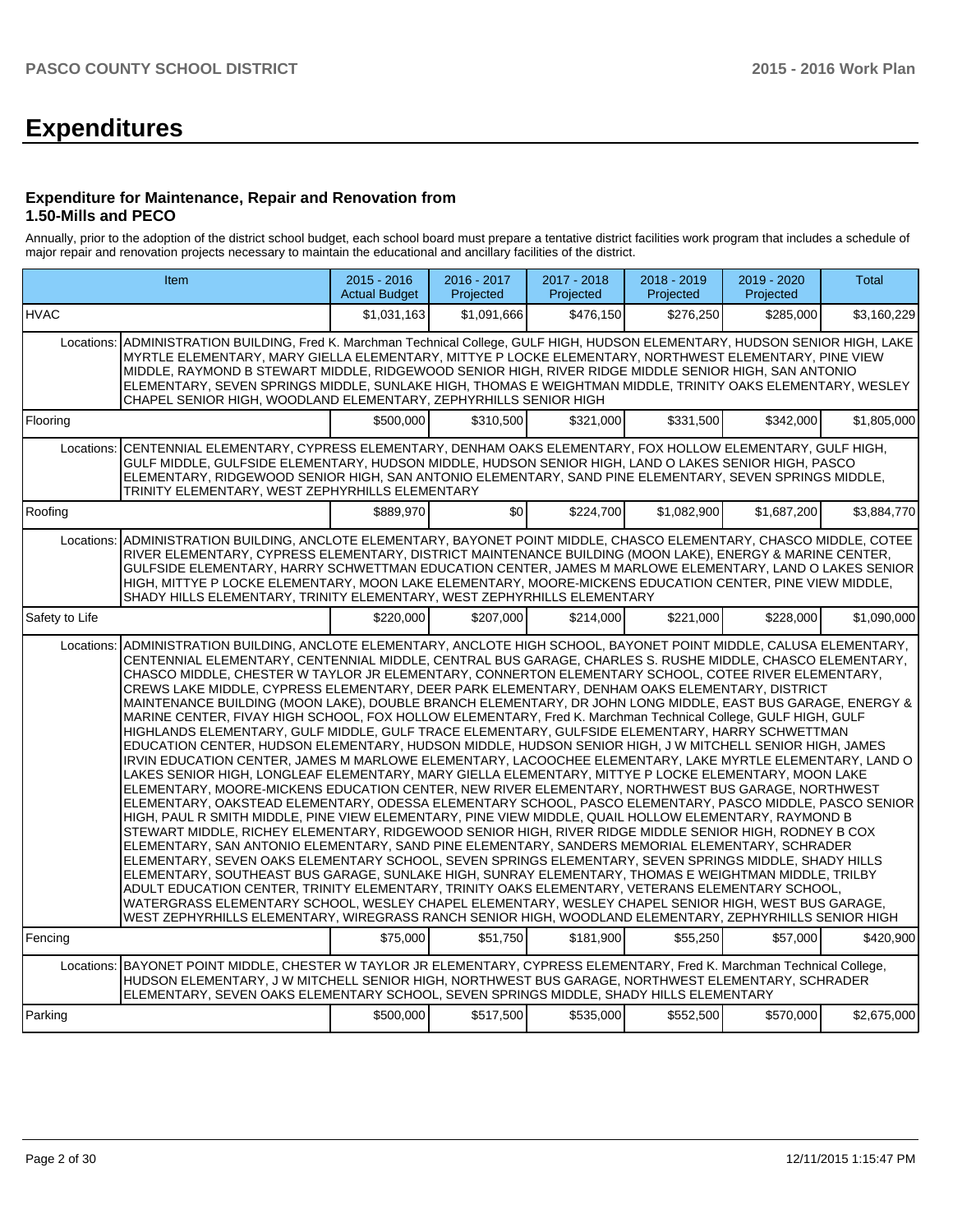|                           | Locations: ADMINISTRATION BUILDING, ANCLOTE ELEMENTARY, ANCLOTE HIGH SCHOOL, BAYONET POINT MIDDLE, CALUSA ELEMENTARY,<br>CENTENNIAL ELEMENTARY, CENTENNIAL MIDDLE, CENTRAL BUS GARAGE, CHARLES S. RUSHE MIDDLE, CHASCO ELEMENTARY,<br>CHASCO MIDDLE, CHESTER W TAYLOR JR ELEMENTARY, CONNERTON ELEMENTARY SCHOOL, COTEE RIVER ELEMENTARY,<br>CREWS LAKE MIDDLE, CYPRESS ELEMENTARY, DEER PARK ELEMENTARY, DENHAM OAKS ELEMENTARY, DISTRICT<br>MAINTENANCE BUILDING (MOON LAKE), DOUBLE BRANCH ELEMENTARY, DR JOHN LONG MIDDLE, EAST BUS GARAGE, ENERGY &<br>MARINE CENTER, FIVAY HIGH SCHOOL, FOX HOLLOW ELEMENTARY, Fred K. Marchman Technical College, GULF HIGH, GULF<br>HIGHLANDS ELEMENTARY, GULF MIDDLE, GULF TRACE ELEMENTARY, GULFSIDE ELEMENTARY, HARRY SCHWETTMAN<br>EDUCATION CENTER, HUDSON ELEMENTARY, HUDSON MIDDLE, HUDSON SENIOR HIGH, J W MITCHELL SENIOR HIGH, JAMES<br>IRVIN EDUCATION CENTER, JAMES M MARLOWE ELEMENTARY, LACOOCHEE ELEMENTARY, LAKE MYRTLE ELEMENTARY, LAND O                                                                                                                                                                                                                                                                                                                                                                                                                                                                                                                                                                                                                                                                                                                                                                                                                                                                                                                                                                                                                                                                                                                                                                          |           |           |                  |           |           |             |  |  |  |  |
|---------------------------|-----------------------------------------------------------------------------------------------------------------------------------------------------------------------------------------------------------------------------------------------------------------------------------------------------------------------------------------------------------------------------------------------------------------------------------------------------------------------------------------------------------------------------------------------------------------------------------------------------------------------------------------------------------------------------------------------------------------------------------------------------------------------------------------------------------------------------------------------------------------------------------------------------------------------------------------------------------------------------------------------------------------------------------------------------------------------------------------------------------------------------------------------------------------------------------------------------------------------------------------------------------------------------------------------------------------------------------------------------------------------------------------------------------------------------------------------------------------------------------------------------------------------------------------------------------------------------------------------------------------------------------------------------------------------------------------------------------------------------------------------------------------------------------------------------------------------------------------------------------------------------------------------------------------------------------------------------------------------------------------------------------------------------------------------------------------------------------------------------------------------------------------------------------------------------|-----------|-----------|------------------|-----------|-----------|-------------|--|--|--|--|
|                           | LAKES SENIOR HIGH, LONGLEAF ELEMENTARY, MARY GIELLA ELEMENTARY, MITTYE P LOCKE ELEMENTARY, MOON LAKE<br>ELEMENTARY, MOORE-MICKENS EDUCATION CENTER, NEW RIVER ELEMENTARY, NORTHWEST BUS GARAGE, NORTHWEST<br>ELEMENTARY, OAKSTEAD ELEMENTARY, ODESSA ELEMENTARY SCHOOL, PASCO ELEMENTARY, PASCO MIDDLE, PASCO SENIOR<br>HIGH, PAUL R SMITH MIDDLE, PINE VIEW ELEMENTARY, PINE VIEW MIDDLE, QUAIL HOLLOW ELEMENTARY, RAYMOND B<br>STEWART MIDDLE, RICHEY ELEMENTARY, RIDGEWOOD SENIOR HIGH, RIVER RIDGE MIDDLE SENIOR HIGH, RODNEY B COX<br>ELEMENTARY, SAN ANTONIO ELEMENTARY, SAND PINE ELEMENTARY, SANDERS MEMORIAL ELEMENTARY, SCHRADER<br>ELEMENTARY, SEVEN OAKS ELEMENTARY SCHOOL, SEVEN SPRINGS ELEMENTARY, SEVEN SPRINGS MIDDLE, SHADY HILLS<br>ELEMENTARY, SOUTHEAST BUS GARAGE, SUNLAKE HIGH, SUNRAY ELEMENTARY, THOMAS E WEIGHTMAN MIDDLE, TRILBY<br>ADULT EDUCATION CENTER, TRINITY ELEMENTARY, TRINITY OAKS ELEMENTARY, VETERANS ELEMENTARY SCHOOL,<br>WATERGRASS ELEMENTARY SCHOOL, WESLEY CHAPEL ELEMENTARY, WESLEY CHAPEL SENIOR HIGH, WEST BUS GARAGE,                                                                                                                                                                                                                                                                                                                                                                                                                                                                                                                                                                                                                                                                                                                                                                                                                                                                                                                                                                                                                                                                                                      |           |           |                  |           |           |             |  |  |  |  |
| Electrical                | WEST ZEPHYRHILLS ELEMENTARY, WIREGRASS RANCH SENIOR HIGH, WOODLAND ELEMENTARY, ZEPHYRHILLS SENIOR HIGH                                                                                                                                                                                                                                                                                                                                                                                                                                                                                                                                                                                                                                                                                                                                                                                                                                                                                                                                                                                                                                                                                                                                                                                                                                                                                                                                                                                                                                                                                                                                                                                                                                                                                                                                                                                                                                                                                                                                                                                                                                                                      | \$50,000  | \$51.750  | \$53,500         | \$55,250  | \$57,000  | \$267.500   |  |  |  |  |
| Locations:                | ANCLOTE HIGH SCHOOL, BAYONET POINT MIDDLE, CENTENNIAL MIDDLE, CHARLES S. RUSHE MIDDLE, CHASCO MIDDLE, CREWS<br>LAKE MIDDLE, DR JOHN LONG MIDDLE, FIVAY HIGH SCHOOL, GULF HIGH, GULF MIDDLE, HUDSON MIDDLE, HUDSON SENIOR<br>HIGH, J W MITCHELL SENIOR HIGH, LAND O LAKES SENIOR HIGH, PASCO MIDDLE, PASCO SENIOR HIGH, PAUL R SMITH MIDDLE,<br>RAYMOND B STEWART MIDDLE, RIDGEWOOD SENIOR HIGH, RIVER RIDGE MIDDLE SENIOR HIGH, SUNLAKE HIGH, THOMAS E<br>WEIGHTMAN MIDDLE, WESLEY CHAPEL SENIOR HIGH, WIREGRASS RANCH SENIOR HIGH, ZEPHYRHILLS SENIOR HIGH                                                                                                                                                                                                                                                                                                                                                                                                                                                                                                                                                                                                                                                                                                                                                                                                                                                                                                                                                                                                                                                                                                                                                                                                                                                                                                                                                                                                                                                                                                                                                                                                                 |           |           |                  |           |           |             |  |  |  |  |
| Fire Alarm                |                                                                                                                                                                                                                                                                                                                                                                                                                                                                                                                                                                                                                                                                                                                                                                                                                                                                                                                                                                                                                                                                                                                                                                                                                                                                                                                                                                                                                                                                                                                                                                                                                                                                                                                                                                                                                                                                                                                                                                                                                                                                                                                                                                             | \$327,202 | \$310,500 | \$321,000        | \$331,500 | \$342,000 | \$1,632,202 |  |  |  |  |
| Locations:                | ADMINISTRATION BUILDING, ANCLOTE ELEMENTARY, ANCLOTE HIGH SCHOOL, BAYONET POINT MIDDLE, CALUSA ELEMENTARY,<br>CENTENNIAL ELEMENTARY, CENTENNIAL MIDDLE, CENTRAL BUS GARAGE, CHARLES S. RUSHE MIDDLE, CHASCO ELEMENTARY,<br>CHASCO MIDDLE, CHESTER W TAYLOR JR ELEMENTARY, CONNERTON ELEMENTARY SCHOOL, COTEE RIVER ELEMENTARY,<br>CREWS LAKE MIDDLE, CYPRESS ELEMENTARY, DEER PARK ELEMENTARY, DENHAM OAKS ELEMENTARY, DISTRICT<br>MAINTENANCE BUILDING (MOON LAKE), DOUBLE BRANCH ELEMENTARY, DR JOHN LONG MIDDLE, EAST BUS GARAGE, ENERGY &<br>MARINE CENTER, FIVAY HIGH SCHOOL, FOX HOLLOW ELEMENTARY, Fred K. Marchman Technical College, GULF HIGH, GULF<br>HIGHLANDS ELEMENTARY, GULF MIDDLE, GULF TRACE ELEMENTARY, GULFSIDE ELEMENTARY, HARRY SCHWETTMAN<br>EDUCATION CENTER, HUDSON ELEMENTARY, HUDSON MIDDLE, HUDSON SENIOR HIGH, J W MITCHELL SENIOR HIGH, JAMES<br>IRVIN EDUCATION CENTER, JAMES M MARLOWE ELEMENTARY, LACOOCHEE ELEMENTARY, LAKE MYRTLE ELEMENTARY, LAND O<br>LAKES SENIOR HIGH, LONGLEAF ELEMENTARY, MARY GIELLA ELEMENTARY, MITTYE P LOCKE ELEMENTARY, MOON LAKE<br>ELEMENTARY, MOORE-MICKENS EDUCATION CENTER, NEW RIVER ELEMENTARY, NORTHWEST BUS GARAGE, NORTHWEST<br>ELEMENTARY, OAKSTEAD ELEMENTARY, ODESSA ELEMENTARY SCHOOL, PASCO ELEMENTARY, PASCO MIDDLE, PASCO SENIOR<br>HIGH, PAUL R SMITH MIDDLE, PINE VIEW ELEMENTARY, PINE VIEW MIDDLE, QUAIL HOLLOW ELEMENTARY, RAYMOND B<br>STEWART MIDDLE, RICHEY ELEMENTARY, RIDGEWOOD SENIOR HIGH, RIVER RIDGE MIDDLE SENIOR HIGH, RODNEY B COX<br>ELEMENTARY, SAN ANTONIO ELEMENTARY, SAND PINE ELEMENTARY, SANDERS MEMORIAL ELEMENTARY, SCHRADER<br>ELEMENTARY, SEVEN OAKS ELEMENTARY SCHOOL, SEVEN SPRINGS ELEMENTARY, SEVEN SPRINGS MIDDLE, SHADY HILLS<br>ELEMENTARY, SOUTHEAST BUS GARAGE, SUNLAKE HIGH, SUNRAY ELEMENTARY, THOMAS E WEIGHTMAN MIDDLE, TRILBY<br>ADULT EDUCATION CENTER, TRINITY ELEMENTARY, TRINITY OAKS ELEMENTARY, VETERANS ELEMENTARY SCHOOL,<br>WATERGRASS ELEMENTARY SCHOOL, WESLEY CHAPEL ELEMENTARY, WESLEY CHAPEL SENIOR HIGH, WEST BUS GARAGE,<br>WEST ZEPHYRHILLS ELEMENTARY, WIREGRASS RANCH SENIOR HIGH, WOODLAND ELEMENTARY, ZEPHYRHILLS SENIOR HIGH |           |           |                  |           |           |             |  |  |  |  |
| Telephone/Intercom System |                                                                                                                                                                                                                                                                                                                                                                                                                                                                                                                                                                                                                                                                                                                                                                                                                                                                                                                                                                                                                                                                                                                                                                                                                                                                                                                                                                                                                                                                                                                                                                                                                                                                                                                                                                                                                                                                                                                                                                                                                                                                                                                                                                             | \$0       | \$0       | \$0 <sub>1</sub> | \$0       | \$10      | \$10        |  |  |  |  |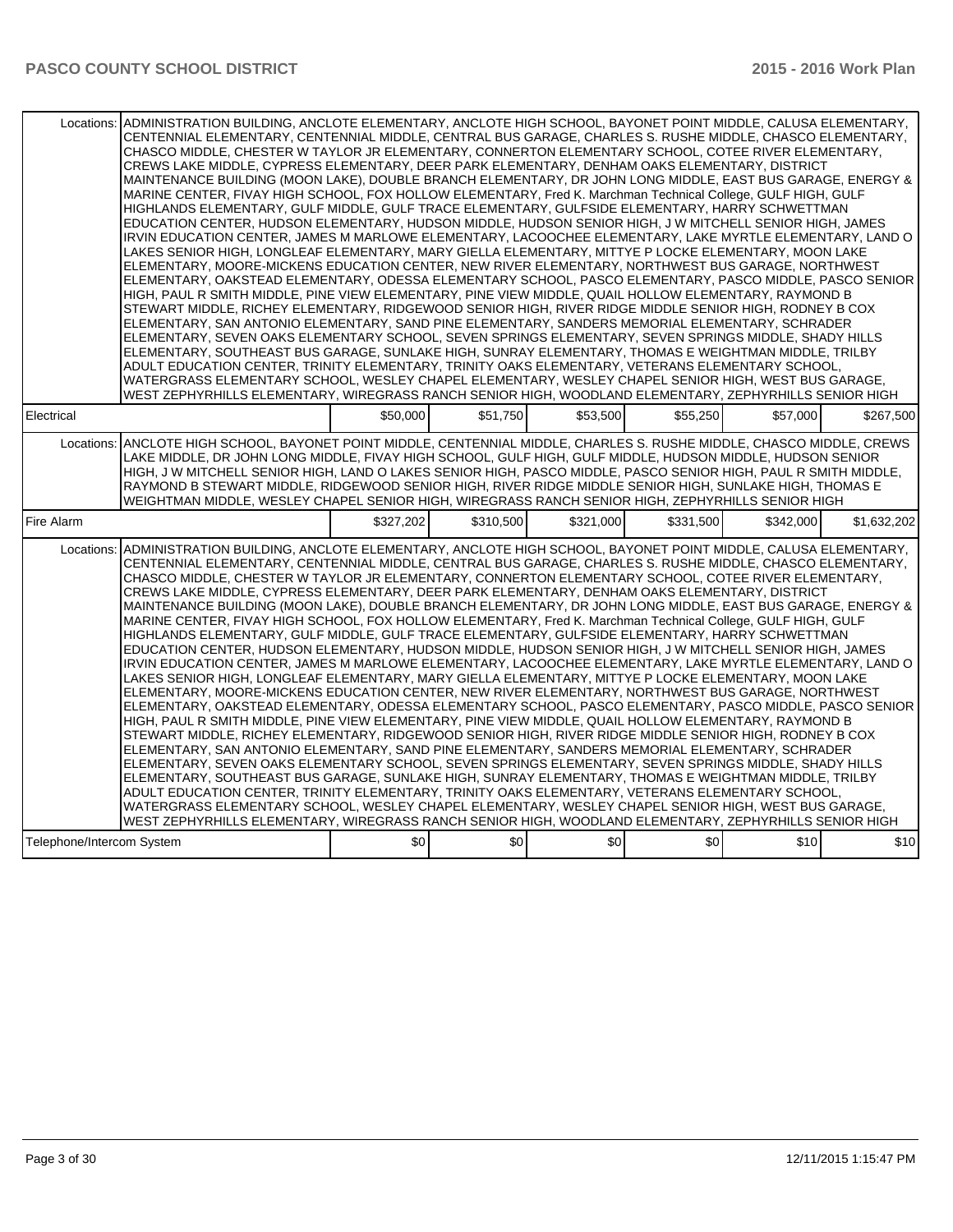| ADMINISTRATION BUILDING, ANCLOTE ELEMENTARY, ANCLOTE HIGH SCHOOL, BAYONET POINT MIDDLE, CALUSA ELEMENTARY,<br>Locations:                                                                                                                                                                                                                                                                                                                                                                                                                                                                                                                                                                                                                                                                                                                                                                                                                                                                                                                                                                                                                                                                                                                                                                                                                                                                                                                                                                                                                                                                                                                                                                                                                                                                                                                                                                                                                                                                                                                                                                                                                                                                  |           |           |           |                            |             |             |
|-------------------------------------------------------------------------------------------------------------------------------------------------------------------------------------------------------------------------------------------------------------------------------------------------------------------------------------------------------------------------------------------------------------------------------------------------------------------------------------------------------------------------------------------------------------------------------------------------------------------------------------------------------------------------------------------------------------------------------------------------------------------------------------------------------------------------------------------------------------------------------------------------------------------------------------------------------------------------------------------------------------------------------------------------------------------------------------------------------------------------------------------------------------------------------------------------------------------------------------------------------------------------------------------------------------------------------------------------------------------------------------------------------------------------------------------------------------------------------------------------------------------------------------------------------------------------------------------------------------------------------------------------------------------------------------------------------------------------------------------------------------------------------------------------------------------------------------------------------------------------------------------------------------------------------------------------------------------------------------------------------------------------------------------------------------------------------------------------------------------------------------------------------------------------------------------|-----------|-----------|-----------|----------------------------|-------------|-------------|
| CENTENNIAL ELEMENTARY, CENTENNIAL MIDDLE, CENTRAL BUS GARAGE, CHARLES S. RUSHE MIDDLE, CHASCO ELEMENTARY,<br>CHASCO MIDDLE, CHESTER W TAYLOR JR ELEMENTARY, COTEE RIVER ELEMENTARY, CREWS LAKE MIDDLE, CYPRESS<br>ELEMENTARY, DEER PARK ELEMENTARY, DENHAM OAKS ELEMENTARY, DISTRICT MAINTENANCE BUILDING (MOON LAKE),<br>DOUBLE BRANCH ELEMENTARY, DR JOHN LONG MIDDLE, EAST BUS GARAGE, ENERGY & MARINE CENTER, FOX HOLLOW<br>ELEMENTARY, Fred K. Marchman Technical College, GULF HIGH, GULF HIGHLANDS ELEMENTARY, GULF MIDDLE, GULF TRACE<br>ELEMENTARY, GULFSIDE ELEMENTARY, HARRY SCHWETTMAN EDUCATION CENTER, HUDSON ELEMENTARY, HUDSON MIDDLE,<br>HUDSON SENIOR HIGH, J W MITCHELL SENIOR HIGH, JAMES IRVIN EDUCATION CENTER, JAMES M MARLOWE ELEMENTARY,<br>LACOOCHEE ELEMENTARY, LAKE MYRTLE ELEMENTARY, LAND O LAKES SENIOR HIGH, LONGLEAF ELEMENTARY, MARY GIELLA<br>ELEMENTARY, MITTYE P LOCKE ELEMENTARY, MOON LAKE ELEMENTARY, MOORE-MICKENS EDUCATION CENTER, NEW RIVER<br>ELEMENTARY, NORTHWEST BUS GARAGE, NORTHWEST ELEMENTARY, OAKSTEAD ELEMENTARY, PASCO ELEMENTARY, PASCO<br>MIDDLE, PASCO SENIOR HIGH, PAUL R SMITH MIDDLE, PINE VIEW ELEMENTARY, PINE VIEW MIDDLE, QUAIL HOLLOW<br>ELEMENTARY, RAYMOND B STEWART MIDDLE, RICHEY ELEMENTARY, RIDGEWOOD SENIOR HIGH, RIVER RIDGE MIDDLE SENIOR<br>HIGH, RODNEY B COX ELEMENTARY, SAN ANTONIO ELEMENTARY, SAND PINE ELEMENTARY, SANDERS MEMORIAL ELEMENTARY,<br>SCHRADER ELEMENTARY, SEVEN OAKS ELEMENTARY SCHOOL, SEVEN SPRINGS ELEMENTARY, SEVEN SPRINGS MIDDLE,<br>SHADY HILLS ELEMENTARY, SOUTHEAST BUS GARAGE, SUNLAKE HIGH, SUNRAY ELEMENTARY, THOMAS E WEIGHTMAN MIDDLE,<br>TRILBY ADULT EDUCATION CENTER, TRINITY ELEMENTARY, TRINITY OAKS ELEMENTARY, VETERANS ELEMENTARY SCHOOL,<br>WATERGRASS ELEMENTARY SCHOOL, WESLEY CHAPEL ELEMENTARY, WESLEY CHAPEL SENIOR HIGH, WEST BUS GARAGE,<br>WEST ZEPHYRHILLS ELEMENTARY, WIREGRASS RANCH SENIOR HIGH, WOODLAND ELEMENTARY, ZEPHYRHILLS SENIOR HIGH                                                                                                                                                                                                          |           |           |           |                            |             |             |
| <b>Closed Circuit Television</b>                                                                                                                                                                                                                                                                                                                                                                                                                                                                                                                                                                                                                                                                                                                                                                                                                                                                                                                                                                                                                                                                                                                                                                                                                                                                                                                                                                                                                                                                                                                                                                                                                                                                                                                                                                                                                                                                                                                                                                                                                                                                                                                                                          | \$700,000 | \$724,500 | \$749,000 | \$773,500                  | \$798,000   | \$3,745,000 |
| ADMINISTRATION BUILDING, ANCLOTE ELEMENTARY, ANCLOTE HIGH SCHOOL, BAYONET POINT MIDDLE, CALUSA ELEMENTARY,<br>Locations:<br>CENTENNIAL ELEMENTARY, CENTENNIAL MIDDLE, CENTRAL BUS GARAGE, CHARLES S. RUSHE MIDDLE, CHASCO ELEMENTARY,<br>CHASCO MIDDLE. CHESTER W TAYLOR JR ELEMENTARY. CONNERTON ELEMENTARY SCHOOL. COTEE RIVER ELEMENTARY.<br>CREWS LAKE MIDDLE, CYPRESS ELEMENTARY, DEER PARK ELEMENTARY, DENHAM OAKS ELEMENTARY, DISTRICT<br>MAINTENANCE BUILDING (MOON LAKE), DOUBLE BRANCH ELEMENTARY, DR JOHN LONG MIDDLE, EAST BUS GARAGE, ENERGY &<br>MARINE CENTER, FIVAY HIGH SCHOOL, FOX HOLLOW ELEMENTARY, Fred K. Marchman Technical College, GULF HIGH, GULF<br>HIGHLANDS ELEMENTARY, GULF MIDDLE, GULF TRACE ELEMENTARY, GULFSIDE ELEMENTARY, HARRY SCHWETTMAN<br>EDUCATION CENTER, HUDSON ELEMENTARY, HUDSON MIDDLE, HUDSON SENIOR HIGH, J W MITCHELL SENIOR HIGH, JAMES<br>IRVIN EDUCATION CENTER, JAMES M MARLOWE ELEMENTARY, LACOOCHEE ELEMENTARY, LAKE MYRTLE ELEMENTARY, LAND O<br>LAKES SENIOR HIGH. LONGLEAF ELEMENTARY. MARY GIELLA ELEMENTARY. MITTYE P LOCKE ELEMENTARY. MOON LAKE<br>ELEMENTARY, MOORE-MICKENS EDUCATION CENTER, NEW RIVER ELEMENTARY, NORTHWEST BUS GARAGE, NORTHWEST<br>ELEMENTARY, OAKSTEAD ELEMENTARY, ODESSA ELEMENTARY SCHOOL, PASCO ELEMENTARY, PASCO MIDDLE, PASCO SENIOR<br>HIGH, PAUL R SMITH MIDDLE, PINE VIEW ELEMENTARY, PINE VIEW MIDDLE, QUAIL HOLLOW ELEMENTARY, RAYMOND B<br>STEWART MIDDLE, RICHEY ELEMENTARY, RIDGEWOOD SENIOR HIGH, RIVER RIDGE MIDDLE SENIOR HIGH, RODNEY B COX<br>ELEMENTARY, SAN ANTONIO ELEMENTARY, SAND PINE ELEMENTARY, SANDERS MEMORIAL ELEMENTARY, SCHRADER<br>ELEMENTARY, SEVEN OAKS ELEMENTARY SCHOOL, SEVEN SPRINGS ELEMENTARY, SEVEN SPRINGS MIDDLE, SHADY HILLS<br>ELEMENTARY, SOUTHEAST BUS GARAGE, SUNLAKE HIGH, SUNRAY ELEMENTARY, THOMAS E WEIGHTMAN MIDDLE, TRILBY<br>ADULT EDUCATION CENTER, TRINITY ELEMENTARY, TRINITY OAKS ELEMENTARY, VETERANS ELEMENTARY SCHOOL,<br>WATERGRASS ELEMENTARY SCHOOL, WESLEY CHAPEL ELEMENTARY, WESLEY CHAPEL SENIOR HIGH, WEST BUS GARAGE,<br>WEST ZEPHYRHILLS ELEMENTARY, WIREGRASS RANCH SENIOR HIGH, WOODLAND ELEMENTARY, ZEPHYRHILLS SENIOR HIGH |           |           |           |                            |             |             |
| Paint                                                                                                                                                                                                                                                                                                                                                                                                                                                                                                                                                                                                                                                                                                                                                                                                                                                                                                                                                                                                                                                                                                                                                                                                                                                                                                                                                                                                                                                                                                                                                                                                                                                                                                                                                                                                                                                                                                                                                                                                                                                                                                                                                                                     | \$600,000 | \$414,000 | \$428,000 | \$442,000                  | \$456,000   | \$2,340,000 |
| ADMINISTRATION BUILDING, ANCLOTE ELEMENTARY, ANCLOTE HIGH SCHOOL, BAYONET POINT MIDDLE, CALUSA ELEMENTARY,<br>Locations:<br>CENTENNIAL ELEMENTARY, CENTENNIAL MIDDLE, CENTRAL BUS GARAGE, CHARLES S. RUSHE MIDDLE, CHASCO ELEMENTARY,<br>CHASCO MIDDLE, CHESTER W TAYLOR JR ELEMENTARY, CONNERTON ELEMENTARY SCHOOL, COTEE RIVER ELEMENTARY,<br>CREWS LAKE MIDDLE, CYPRESS ELEMENTARY, DEER PARK ELEMENTARY, DENHAM OAKS ELEMENTARY, DISTRICT<br>MAINTENANCE BUILDING (MOON LAKE), DOUBLE BRANCH ELEMENTARY, DR JOHN LONG MIDDLE, EAST BUS GARAGE, ENERGY &<br>MARINE CENTER, FIVAY HIGH SCHOOL, FOX HOLLOW ELEMENTARY, Fred K. Marchman Technical College, GULF HIGH, GULF<br>HIGHLANDS ELEMENTARY, GULF MIDDLE, GULF TRACE ELEMENTARY, GULFSIDE ELEMENTARY, HARRY SCHWETTMAN<br>EDUCATION CENTER, HUDSON ELEMENTARY, HUDSON MIDDLE, HUDSON SENIOR HIGH, J W MITCHELL SENIOR HIGH, JAMES<br>IRVIN EDUCATION CENTER. JAMES M MARLOWE ELEMENTARY. LACOOCHEE ELEMENTARY. LAKE MYRTLE ELEMENTARY. LAND O<br>LAKES SENIOR HIGH, LONGLEAF ELEMENTARY, MARY GIELLA ELEMENTARY, MITTYE P LOCKE ELEMENTARY, MOON LAKE<br>ELEMENTARY. MOORE-MICKENS EDUCATION CENTER. NEW RIVER ELEMENTARY. NORTHWEST BUS GARAGE. NORTHWEST<br>ELEMENTARY, OAKSTEAD ELEMENTARY, ODESSA ELEMENTARY SCHOOL, PASCO ELEMENTARY, PASCO MIDDLE, PASCO SENIOR<br>HIGH, PAUL R SMITH MIDDLE, PINE VIEW ELEMENTARY, PINE VIEW MIDDLE, QUAIL HOLLOW ELEMENTARY, RAYMOND B<br>STEWART MIDDLE, RICHEY ELEMENTARY, RIDGEWOOD SENIOR HIGH, RIVER RIDGE MIDDLE SENIOR HIGH, RODNEY B COX<br>ELEMENTARY, SAN ANTONIO ELEMENTARY, SAND PINE ELEMENTARY, SANDERS MEMORIAL ELEMENTARY, SCHRADER<br>ELEMENTARY, SEVEN OAKS ELEMENTARY SCHOOL, SEVEN SPRINGS ELEMENTARY, SEVEN SPRINGS MIDDLE, SHADY HILLS<br>ELEMENTARY, SOUTHEAST BUS GARAGE, SUNLAKE HIGH, SUNRAY ELEMENTARY, THOMAS E WEIGHTMAN MIDDLE, TRILBY<br>ADULT EDUCATION CENTER, TRINITY ELEMENTARY, TRINITY OAKS ELEMENTARY, VETERANS ELEMENTARY SCHOOL,<br>WATERGRASS ELEMENTARY SCHOOL, WESLEY CHAPEL ELEMENTARY, WESLEY CHAPEL SENIOR HIGH, WEST BUS GARAGE,<br>WEST ZEPHYRHILLS ELEMENTARY, WIREGRASS RANCH SENIOR HIGH, WOODLAND ELEMENTARY, ZEPHYRHILLS SENIOR HIGH |           |           |           |                            |             |             |
|                                                                                                                                                                                                                                                                                                                                                                                                                                                                                                                                                                                                                                                                                                                                                                                                                                                                                                                                                                                                                                                                                                                                                                                                                                                                                                                                                                                                                                                                                                                                                                                                                                                                                                                                                                                                                                                                                                                                                                                                                                                                                                                                                                                           |           |           |           | \$2,482,400<br>\$1,961,375 | \$2,601,479 |             |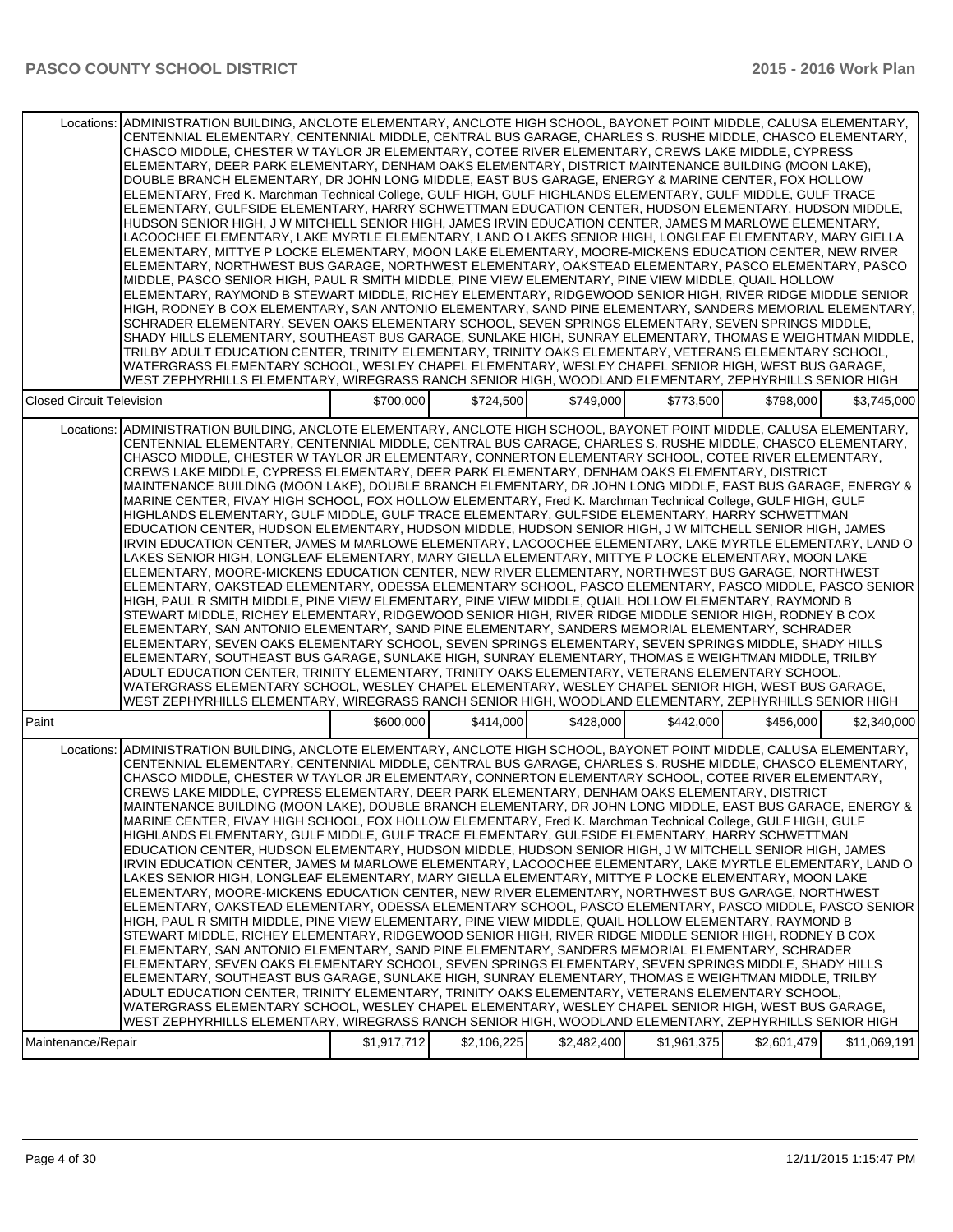Locations: ADMINISTRATION BUILDING, ANCLOTE ELEMENTARY, BAYONET POINT MIDDLE, CALUSA ELEMENTARY, CENTENNIAL ELEMENTARY, CENTENNIAL MIDDLE, CENTRAL BUS GARAGE, CHASCO ELEMENTARY, CHASCO MIDDLE, CHESTER W TAYLOR JR ELEMENTARY, COTEE RIVER ELEMENTARY, CYPRESS ELEMENTARY, DEER PARK ELEMENTARY, DENHAM OAKS ELEMENTARY, DISTRICT MAINTENANCE BUILDING (MOON LAKE), EAST BUS GARAGE, ENERGY & MARINE CENTER, FOX HOLLOW ELEMENTARY, Fred K. Marchman Technical College, GULF HIGH, GULF MIDDLE, GULFSIDE ELEMENTARY, HARRY SCHWETTMAN EDUCATION CENTER, HUDSON ELEMENTARY, HUDSON MIDDLE, HUDSON SENIOR HIGH, J W MITCHELL SENIOR HIGH, JAMES IRVIN EDUCATION CENTER, JAMES M MARLOWE ELEMENTARY, LACOOCHEE ELEMENTARY, LAKE MYRTLE ELEMENTARY, LAND O LAKES SENIOR HIGH, LONGLEAF ELEMENTARY, MARY GIELLA ELEMENTARY, MITTYE P LOCKE ELEMENTARY, MOON LAKE ELEMENTARY, MOORE-MICKENS EDUCATION CENTER, NORTHWEST BUS GARAGE, NORTHWEST ELEMENTARY, OAKSTEAD ELEMENTARY, PASCO ELEMENTARY, PASCO MIDDLE, PASCO SENIOR HIGH, PINE VIEW ELEMENTARY, PINE VIEW MIDDLE, QUAIL HOLLOW ELEMENTARY, RAYMOND B STEWART MIDDLE, RICHEY ELEMENTARY, RIDGEWOOD SENIOR HIGH, RIVER RIDGE MIDDLE SENIOR HIGH, RODNEY B COX ELEMENTARY, SAN ANTONIO ELEMENTARY, SAND PINE ELEMENTARY, SANDERS MEMORIAL ELEMENTARY, SCHRADER ELEMENTARY, SEVEN OAKS ELEMENTARY SCHOOL, SEVEN SPRINGS ELEMENTARY, SEVEN SPRINGS MIDDLE, SHADY HILLS ELEMENTARY, SOUTHEAST BUS GARAGE, SUNLAKE HIGH, SUNRAY ELEMENTARY, THOMAS E WEIGHTMAN MIDDLE, TRINITY ELEMENTARY, TRINITY OAKS ELEMENTARY, WESLEY CHAPEL ELEMENTARY, WESLEY CHAPEL SENIOR HIGH, WEST BUS GARAGE, WEST ZEPHYRHILLS ELEMENTARY, WIREGRASS RANCH SENIOR HIGH, WOODLAND ELEMENTARY, ZEPHYRHILLS SENIOR HIGH

| Sub Total: | \$6.811.047 | \$5,785,391 | \$5,986,650 | \$6,083,025 | \$7,423,689 | \$32.089.802 |
|------------|-------------|-------------|-------------|-------------|-------------|--------------|
|            |             |             |             |             |             |              |

| <b>IPECO Maintenance Expenditures</b> | \$1.132.590  | \$1,585,626  | \$1.762.378  | \$2,088,761  | \$2.256.899  | \$8,826,254  |
|---------------------------------------|--------------|--------------|--------------|--------------|--------------|--------------|
| ا :50 Mill Sub Total.                 | \$23,390,303 | \$10,078,344 | \$13,698,713 | \$13,473,838 | \$19,988,724 | \$80,629,922 |

| <b>Other Items</b>                                                                                                                                                                                                                                                                                                                                                                                                                                                                                                                                                                                                                                                                                                                                                                                                                                                                                                                                                                                                                                                                                                                                                                                                              | $2015 - 2016$<br><b>Actual Budget</b> | 2016 - 2017<br>Projected | $2017 - 2018$<br>Projected | $2018 - 2019$<br>Projected | 2019 - 2020<br>Projected | Total        |  |  |
|---------------------------------------------------------------------------------------------------------------------------------------------------------------------------------------------------------------------------------------------------------------------------------------------------------------------------------------------------------------------------------------------------------------------------------------------------------------------------------------------------------------------------------------------------------------------------------------------------------------------------------------------------------------------------------------------------------------------------------------------------------------------------------------------------------------------------------------------------------------------------------------------------------------------------------------------------------------------------------------------------------------------------------------------------------------------------------------------------------------------------------------------------------------------------------------------------------------------------------|---------------------------------------|--------------------------|----------------------------|----------------------------|--------------------------|--------------|--|--|
| <b>Security Systems</b>                                                                                                                                                                                                                                                                                                                                                                                                                                                                                                                                                                                                                                                                                                                                                                                                                                                                                                                                                                                                                                                                                                                                                                                                         | \$100,000                             | \$103,500                | \$107,000                  | \$110.500                  | \$114,000                | \$535,000    |  |  |
| Locations ANCLOTE ELEMENTARY, BAYONET POINT MIDDLE, CALUSA ELEMENTARY, CENTENNIAL ELEMENTARY, CENTENNIAL MIDDLE,<br>CHASCO ELEMENTARY, CHASCO MIDDLE, CHESTER W TAYLOR JR ELEMENTARY, COTEE RIVER ELEMENTARY, CYPRESS<br>ELEMENTARY, DEER PARK ELEMENTARY, DENHAM OAKS ELEMENTARY, FOX HOLLOW ELEMENTARY, GULF HIGH, GULF<br>HIGHLANDS ELEMENTARY, GULF MIDDLE, GULFSIDE ELEMENTARY, HUDSON MIDDLE, HUDSON SENIOR HIGH, J W MITCHELL<br>SENIOR HIGH, JAMES M MARLOWE ELEMENTARY, LAKE MYRTLE ELEMENTARY, LONGLEAF ELEMENTARY, MARY GIELLA<br>ELEMENTARY, MITTYE P LOCKE ELEMENTARY, MOON LAKE ELEMENTARY, NORTHWEST ELEMENTARY, PASCO MIDDLE, PINE<br>VIEW ELEMENTARY, PINE VIEW MIDDLE, QUAIL HOLLOW ELEMENTARY, RAYMOND B STEWART MIDDLE, RIVER RIDGE MIDDLE<br>SENIOR HIGH, RODNEY B COX ELEMENTARY, SAN ANTONIO ELEMENTARY, SAND PINE ELEMENTARY, SCHRADER<br>ELEMENTARY, SEVEN OAKS ELEMENTARY SCHOOL, SEVEN SPRINGS ELEMENTARY, SEVEN SPRINGS MIDDLE, SHADY HILLS<br>ELEMENTARY, SUNRAY ELEMENTARY, THOMAS E WEIGHTMAN MIDDLE, TRINITY ELEMENTARY, WATERGRASS ELEMENTARY<br>SCHOOL, WESLEY CHAPEL ELEMENTARY, WESLEY CHAPEL SENIOR HIGH, WEST ZEPHYRHILLS ELEMENTARY, WIREGRASS<br>RANCH SENIOR HIGH, WOODLAND ELEMENTARY |                                       |                          |                            |                            |                          |              |  |  |
| Cafeteria Renovations                                                                                                                                                                                                                                                                                                                                                                                                                                                                                                                                                                                                                                                                                                                                                                                                                                                                                                                                                                                                                                                                                                                                                                                                           | \$3.484.325                           | \$1.259.425              | \$2,572,941                | \$2,324,699                | \$5,200,334              | \$14,841,724 |  |  |
| Locations BAYONET POINT MIDDLE, CHESTER W TAYLOR JR ELEMENTARY, COTEE RIVER ELEMENTARY, CYPRESS ELEMENTARY, DEER<br>PARK ELEMENTARY, FOX HOLLOW ELEMENTARY, GULF HIGH, GULFSIDE ELEMENTARY, HUDSON ELEMENTARY, HUDSON<br>MIDDLE, J W MITCHELL SENIOR HIGH, LAKE MYRTLE ELEMENTARY, LONGLEAF ELEMENTARY, PASCO MIDDLE, PINE VIEW<br>MIDDLE, RIDGEWOOD SENIOR HIGH, RIVER RIDGE MIDDLE SENIOR HIGH, RODNEY B COX ELEMENTARY, SCHRADER<br>ELEMENTARY, SEVEN SPRINGS MIDDLE, SHADY HILLS ELEMENTARY, SUNRAY ELEMENTARY, THOMAS E WEIGHTMAN MIDDLE,<br>TRINITY ELEMENTARY, WESLEY CHAPEL SENIOR HIGH, WEST ZEPHYRHILLS ELEMENTARY, WOODLAND ELEMENTARY,<br><b>ZEPHYRHILLS SENIOR HIGH</b>                                                                                                                                                                                                                                                                                                                                                                                                                                                                                                                                            |                                       |                          |                            |                            |                          |              |  |  |
| Site & Traffic Improvements                                                                                                                                                                                                                                                                                                                                                                                                                                                                                                                                                                                                                                                                                                                                                                                                                                                                                                                                                                                                                                                                                                                                                                                                     | \$755,547                             | \$0                      | \$1,070,000                | \$0 <sub>1</sub>           | \$0                      | \$1,825,547  |  |  |
| Locations CENTRAL BUS GARAGE, EAST BUS GARAGE, GULF TRACE ELEMENTARY, MARY GIELLA ELEMENTARY, SOUTHEAST BUS<br>GARAGE, WEST BUS GARAGE, WIREGRASS RANCH SENIOR HIGH                                                                                                                                                                                                                                                                                                                                                                                                                                                                                                                                                                                                                                                                                                                                                                                                                                                                                                                                                                                                                                                             |                                       |                          |                            |                            |                          |              |  |  |
| Restroom Renovations                                                                                                                                                                                                                                                                                                                                                                                                                                                                                                                                                                                                                                                                                                                                                                                                                                                                                                                                                                                                                                                                                                                                                                                                            | \$100,000                             | \$2,270,221              | \$0                        | \$0                        | \$0                      | \$2,370,221  |  |  |
| Locations GULF MIDDLE, HUDSON ELEMENTARY, RIVER RIDGE MIDDLE SENIOR HIGH                                                                                                                                                                                                                                                                                                                                                                                                                                                                                                                                                                                                                                                                                                                                                                                                                                                                                                                                                                                                                                                                                                                                                        |                                       |                          |                            |                            |                          |              |  |  |
| Drainage Improvements                                                                                                                                                                                                                                                                                                                                                                                                                                                                                                                                                                                                                                                                                                                                                                                                                                                                                                                                                                                                                                                                                                                                                                                                           | \$93,000                              | \$0 <sub>l</sub>         | \$0                        | \$0                        | \$0                      | \$93,000     |  |  |
| Locations DOUBLE BRANCH ELEMENTARY, RIVER RIDGE MIDDLE SENIOR HIGH, SOUTHEAST BUS GARAGE                                                                                                                                                                                                                                                                                                                                                                                                                                                                                                                                                                                                                                                                                                                                                                                                                                                                                                                                                                                                                                                                                                                                        |                                       |                          |                            |                            |                          |              |  |  |
| Technology InfrastructureUpgrades                                                                                                                                                                                                                                                                                                                                                                                                                                                                                                                                                                                                                                                                                                                                                                                                                                                                                                                                                                                                                                                                                                                                                                                               | \$11,300,000                          | \$0                      | \$4,280,000                | \$6,022,250                | \$5,899,500              | \$27,501,750 |  |  |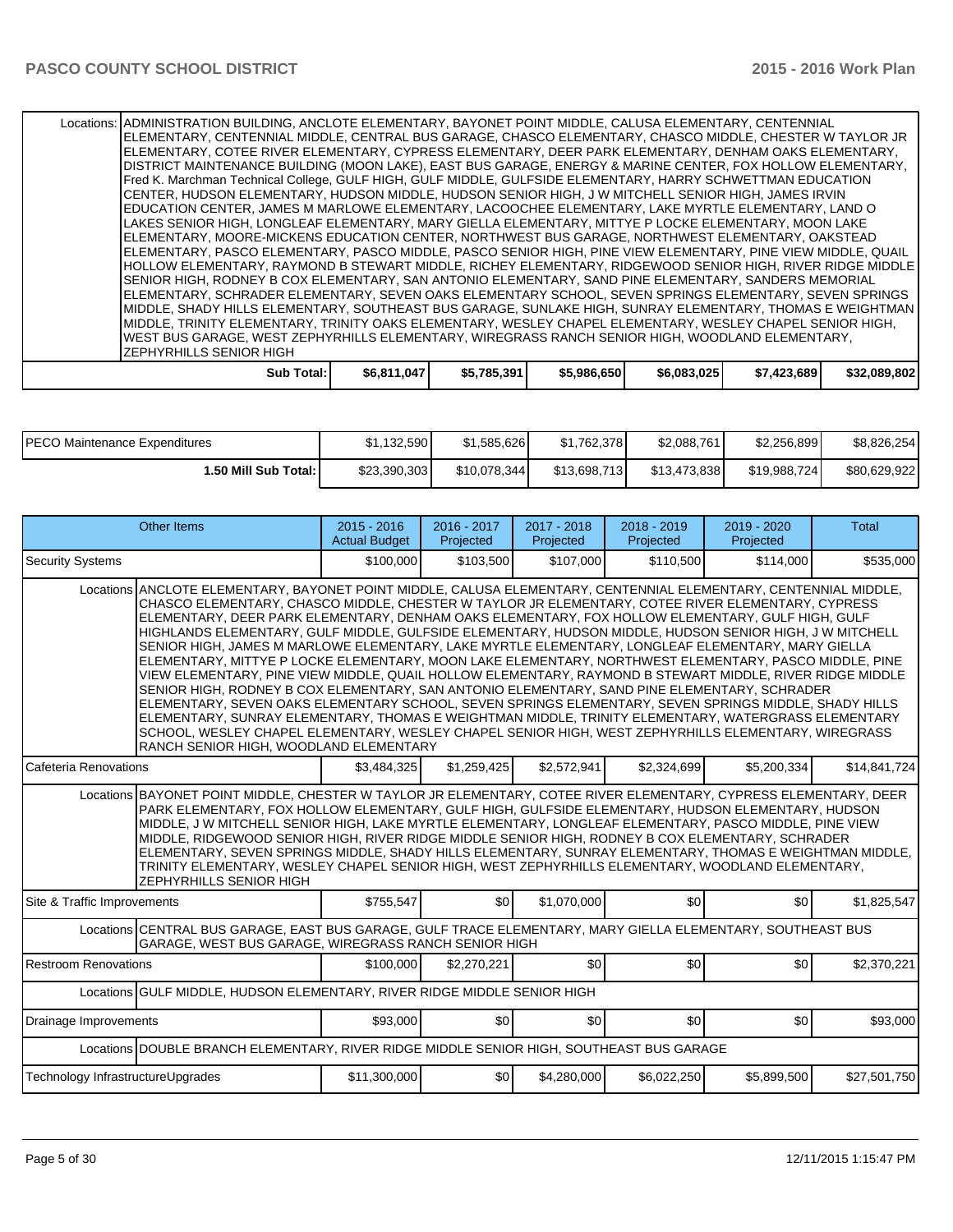|                                 | Locations BAYONET POINT MIDDLE, CALUSA ELEMENTARY, CENTENNIAL ELEMENTARY, CENTENNIAL MIDDLE                                                                                                                                                                                                                                                                                                                                                                                                                                                                                                                                                                                                                                                                                                                                                                                                                                                                                                                                                                                                                                                                                                                                                                                                                                                                                                                                                                                                                                                                                                                                                                                                                                                                                                                                                                                                                                                                                                                                                                                                                                                                                              |              |              |              |              |              |              |  |
|---------------------------------|------------------------------------------------------------------------------------------------------------------------------------------------------------------------------------------------------------------------------------------------------------------------------------------------------------------------------------------------------------------------------------------------------------------------------------------------------------------------------------------------------------------------------------------------------------------------------------------------------------------------------------------------------------------------------------------------------------------------------------------------------------------------------------------------------------------------------------------------------------------------------------------------------------------------------------------------------------------------------------------------------------------------------------------------------------------------------------------------------------------------------------------------------------------------------------------------------------------------------------------------------------------------------------------------------------------------------------------------------------------------------------------------------------------------------------------------------------------------------------------------------------------------------------------------------------------------------------------------------------------------------------------------------------------------------------------------------------------------------------------------------------------------------------------------------------------------------------------------------------------------------------------------------------------------------------------------------------------------------------------------------------------------------------------------------------------------------------------------------------------------------------------------------------------------------------------|--------------|--------------|--------------|--------------|--------------|--------------|--|
| <b>Playground Renovations</b>   |                                                                                                                                                                                                                                                                                                                                                                                                                                                                                                                                                                                                                                                                                                                                                                                                                                                                                                                                                                                                                                                                                                                                                                                                                                                                                                                                                                                                                                                                                                                                                                                                                                                                                                                                                                                                                                                                                                                                                                                                                                                                                                                                                                                          | \$200,000    | \$207.000    | \$214.000    | \$221.000    | \$228,000    | \$1,070,000  |  |
|                                 | Locations ADMINISTRATION BUILDING, ANCLOTE ELEMENTARY, CALUSA ELEMENTARY, CENTENNIAL ELEMENTARY, CHASCO<br>ELEMENTARY, CHASCO MIDDLE, CHESTER W TAYLOR JR ELEMENTARY, CONNERTON ELEMENTARY SCHOOL, COTEE RIVER<br>ELEMENTARY, CYPRESS ELEMENTARY, DEER PARK ELEMENTARY, DENHAM OAKS ELEMENTARY, DOUBLE BRANCH<br>ELEMENTARY, FOX HOLLOW ELEMENTARY, GULF HIGHLANDS ELEMENTARY, GULF TRACE ELEMENTARY, GULFSIDE<br>ELEMENTARY, HUDSON ELEMENTARY, JAMES IRVIN EDUCATION CENTER, JAMES M MARLOWE ELEMENTARY, LACOOCHEE<br>ELEMENTARY, LAKE MYRTLE ELEMENTARY, LONGLEAF ELEMENTARY, MARY GIELLA ELEMENTARY, MITTYE P LOCKE<br>ELEMENTARY, MOON LAKE ELEMENTARY, NEW RIVER ELEMENTARY, NORTHWEST ELEMENTARY, OAKSTEAD ELEMENTARY,<br>ODESSA ELEMENTARY SCHOOL, PASCO ELEMENTARY, PINE VIEW ELEMENTARY, QUAIL HOLLOW ELEMENTARY, RICHEY<br>ELEMENTARY, RODNEY B COX ELEMENTARY, SAN ANTONIO ELEMENTARY, SAND PINE ELEMENTARY, SANDERS MEMORIAL<br>IELEMENTARY. SCHRADER ELEMENTARY. SEVEN OAKS ELEMENTARY SCHOOL. SEVEN SPRINGS ELEMENTARY. SHADY HILLS<br>ELEMENTARY, SUNRAY ELEMENTARY, TRINITY ELEMENTARY, TRINITY OAKS ELEMENTARY, VETERANS ELEMENTARY<br>SCHOOL, WATERGRASS ELEMENTARY SCHOOL, WESLEY CHAPEL ELEMENTARY, WOODLAND ELEMENTARY, ZEPHYRHILLS<br><b>SENIOR HIGH</b>                                                                                                                                                                                                                                                                                                                                                                                                                                                                                                                                                                                                                                                                                                                                                                                                                                                                                                          |              |              |              |              |              |              |  |
| <b>Lift Stations Upgrades</b>   |                                                                                                                                                                                                                                                                                                                                                                                                                                                                                                                                                                                                                                                                                                                                                                                                                                                                                                                                                                                                                                                                                                                                                                                                                                                                                                                                                                                                                                                                                                                                                                                                                                                                                                                                                                                                                                                                                                                                                                                                                                                                                                                                                                                          | \$104,000    | \$103,500    | \$107,000    | \$110,500    | \$114,000    | \$539.000    |  |
|                                 | Locations HUDSON MIDDLE, HUDSON SENIOR HIGH                                                                                                                                                                                                                                                                                                                                                                                                                                                                                                                                                                                                                                                                                                                                                                                                                                                                                                                                                                                                                                                                                                                                                                                                                                                                                                                                                                                                                                                                                                                                                                                                                                                                                                                                                                                                                                                                                                                                                                                                                                                                                                                                              |              |              |              |              |              |              |  |
| Athletic Improvements           |                                                                                                                                                                                                                                                                                                                                                                                                                                                                                                                                                                                                                                                                                                                                                                                                                                                                                                                                                                                                                                                                                                                                                                                                                                                                                                                                                                                                                                                                                                                                                                                                                                                                                                                                                                                                                                                                                                                                                                                                                                                                                                                                                                                          | \$1,474,974  | \$1,831,433  | \$1,016,500  | \$580,125    | \$3,152,100  | \$8,055,132  |  |
|                                 | Locations ANCLOTE HIGH SCHOOL, BAYONET POINT MIDDLE, CENTENNIAL MIDDLE, CHARLES S. RUSHE MIDDLE, CHASCO MIDDLE,<br>CREWS LAKE MIDDLE, DR JOHN LONG MIDDLE, FIVAY HIGH SCHOOL, GULF HIGH, GULF MIDDLE, HUDSON MIDDLE, HUDSON<br>SENIOR HIGH, J W MITCHELL SENIOR HIGH, LAND O LAKES SENIOR HIGH, PASCO MIDDLE, PASCO SENIOR HIGH, PAUL R SMITH<br>MIDDLE, PINE VIEW MIDDLE, RAYMOND B STEWART MIDDLE, RIDGEWOOD SENIOR HIGH, RIVER RIDGE MIDDLE SENIOR HIGH,<br>SEVEN SPRINGS MIDDLE, SUNLAKE HIGH, THOMAS E WEIGHTMAN MIDDLE, WESLEY CHAPEL SENIOR HIGH, WIREGRASS<br>RANCH SENIOR HIGH, ZEPHYRHILLS SENIOR HIGH                                                                                                                                                                                                                                                                                                                                                                                                                                                                                                                                                                                                                                                                                                                                                                                                                                                                                                                                                                                                                                                                                                                                                                                                                                                                                                                                                                                                                                                                                                                                                                         |              |              |              |              |              |              |  |
| <b>Energy Retrofit Projects</b> |                                                                                                                                                                                                                                                                                                                                                                                                                                                                                                                                                                                                                                                                                                                                                                                                                                                                                                                                                                                                                                                                                                                                                                                                                                                                                                                                                                                                                                                                                                                                                                                                                                                                                                                                                                                                                                                                                                                                                                                                                                                                                                                                                                                          | \$100,000    | \$103.500    | \$107.000    | \$110,500    | \$114,000    | \$535.000    |  |
|                                 | Locations ADMINISTRATION BUILDING, ANCLOTE ELEMENTARY, ANCLOTE HIGH SCHOOL, BAYONET POINT MIDDLE, CALUSA<br>ELEMENTARY, CENTENNIAL ELEMENTARY, CENTENNIAL MIDDLE, CENTRAL BUS GARAGE, CHARLES S. RUSHE MIDDLE,<br>CHASCO ELEMENTARY, CHASCO MIDDLE, CHESTER W TAYLOR JR ELEMENTARY, CONNERTON ELEMENTARY SCHOOL, COTEE<br>RIVER ELEMENTARY, CREWS LAKE MIDDLE, CYPRESS ELEMENTARY, DEER PARK ELEMENTARY, DENHAM OAKS ELEMENTARY,<br>DISTRICT MAINTENANCE BUILDING (MOON LAKE), DOUBLE BRANCH ELEMENTARY, DR JOHN LONG MIDDLE, EAST BUS<br>GARAGE, ENERGY & MARINE CENTER, FIVAY HIGH SCHOOL, FOX HOLLOW ELEMENTARY, Fred K. Marchman Technical College,<br>GULF HIGH, GULF HIGHLANDS ELEMENTARY, GULF MIDDLE, GULF TRACE ELEMENTARY, GULFSIDE ELEMENTARY, HARRY<br>SCHWETTMAN EDUCATION CENTER, HUDSON ELEMENTARY, HUDSON MIDDLE, HUDSON SENIOR HIGH, J W MITCHELL SENIOR<br>HIGH, JAMES IRVIN EDUCATION CENTER, JAMES M MARLOWE ELEMENTARY, LACOOCHEE ELEMENTARY, LAKE MYRTLE<br>ELEMENTARY, LAND O LAKES SENIOR HIGH, LONGLEAF ELEMENTARY, MARY GIELLA ELEMENTARY, MITTYE P LOCKE<br>ELEMENTARY, MOON LAKE ELEMENTARY, MOORE-MICKENS EDUCATION CENTER, NEW RIVER ELEMENTARY, NORTHWEST<br>BUS GARAGE, NORTHWEST ELEMENTARY, OAKSTEAD ELEMENTARY, ODESSA ELEMENTARY SCHOOL, PASCO ELEMENTARY,<br>PASCO MIDDLE, PASCO SENIOR HIGH, PAUL R SMITH MIDDLE, PINE VIEW ELEMENTARY, PINE VIEW MIDDLE, QUAIL HOLLOW<br>ELEMENTARY, RAYMOND B STEWART MIDDLE, RICHEY ELEMENTARY, RIDGEWOOD SENIOR HIGH, RIVER RIDGE MIDDLE<br>SENIOR HIGH, RODNEY B COX ELEMENTARY, SAN ANTONIO ELEMENTARY, SAND PINE ELEMENTARY, SANDERS MEMORIAL<br>ELEMENTARY, SCHRADER ELEMENTARY, SEVEN OAKS ELEMENTARY SCHOOL, SEVEN SPRINGS ELEMENTARY, SEVEN<br>SPRINGS MIDDLE, SHADY HILLS ELEMENTARY, SOUTHEAST BUS GARAGE, SUNLAKE HIGH, SUNRAY ELEMENTARY, THOMAS E<br>WEIGHTMAN MIDDLE, TRILBY ADULT EDUCATION CENTER, TRINITY ELEMENTARY, TRINITY OAKS ELEMENTARY, VETERANS<br>ELEMENTARY SCHOOL, WATERGRASS ELEMENTARY SCHOOL, WESLEY CHAPEL ELEMENTARY, WESLEY CHAPEL SENIOR<br>HIGH, WEST BUS GARAGE, WEST ZEPHYRHILLS ELEMENTARY, WIREGRASS RANCH SENIOR HIGH, WOODLAND ELEMENTARY,<br>ZEPHYRHILLS SENIOR HIGH |              |              |              |              |              |              |  |
|                                 | Total:                                                                                                                                                                                                                                                                                                                                                                                                                                                                                                                                                                                                                                                                                                                                                                                                                                                                                                                                                                                                                                                                                                                                                                                                                                                                                                                                                                                                                                                                                                                                                                                                                                                                                                                                                                                                                                                                                                                                                                                                                                                                                                                                                                                   | \$24,522,893 | \$11,663,970 | \$15,461,091 | \$15,562,599 | \$22,245,623 | \$89,456,176 |  |
|                                 |                                                                                                                                                                                                                                                                                                                                                                                                                                                                                                                                                                                                                                                                                                                                                                                                                                                                                                                                                                                                                                                                                                                                                                                                                                                                                                                                                                                                                                                                                                                                                                                                                                                                                                                                                                                                                                                                                                                                                                                                                                                                                                                                                                                          |              |              |              |              |              |              |  |

## **Local 1.50 Mill Expenditure For Maintenance, Repair and Renovation**

Anticipated expenditures expected from local funding sources over the years covered by the current work plan.

| Item                                      | $2015 - 2016$<br><b>Actual Budget</b> | 2016 - 2017<br>Projected | 2017 - 2018<br>Projected | $2018 - 2019$<br>Projected | $2019 - 2020$<br>Projected | Total            |
|-------------------------------------------|---------------------------------------|--------------------------|--------------------------|----------------------------|----------------------------|------------------|
| Remaining Maint and Repair from 1.5 Mills | \$23,390,303                          | \$10,078,344             | \$13,698,713             | \$13,473,838               | \$19,988,724               | \$80,629,922     |
| Maintenance/Repair Salaries               | \$0                                   | \$0                      | \$٥Ι                     | \$0 <sub>1</sub>           | \$0                        | \$0              |
| I School Bus Purchases                    | \$0 <sub>1</sub>                      | \$0                      | \$٥Ι                     | \$0 <sub>1</sub>           | \$0                        | \$0 <sub>1</sub> |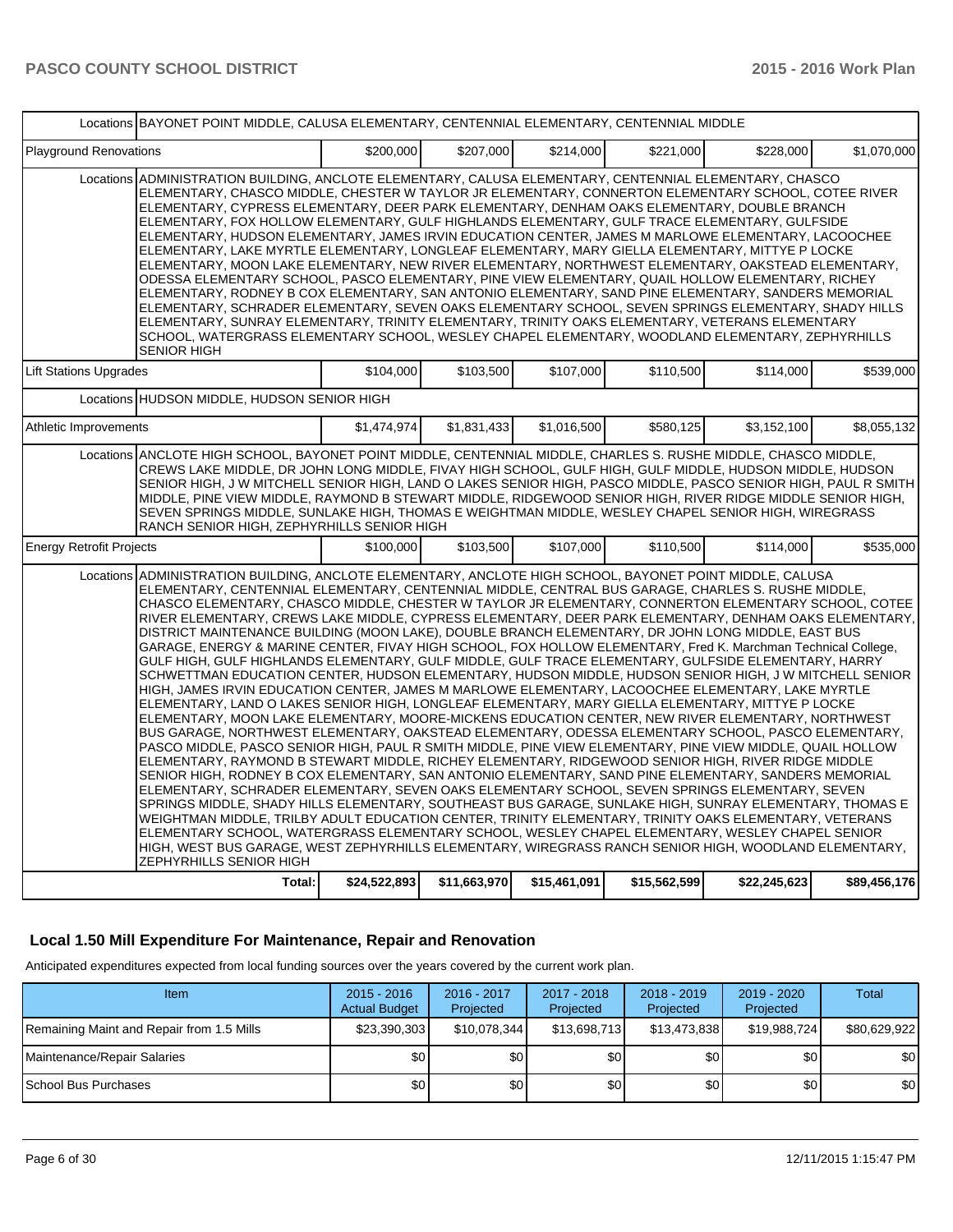| Other Vehicle Purchases                                      | \$404,000    | \$414,000    | \$428,000    | \$442,000    | \$456,000    | \$2,144,000   |
|--------------------------------------------------------------|--------------|--------------|--------------|--------------|--------------|---------------|
| Capital Outlay Equipment                                     | \$4,089,910  | \$2,685,825  | \$2,669,650  | \$3,081,275  | \$3,304,341  | \$15,831,001  |
| <b>Rent/Lease Payments</b>                                   | \$0          | \$0          | \$0          | \$0          | \$0          | \$0           |
| <b>COP Debt Service</b>                                      | \$25,692,279 | \$35,395,476 | \$25,337,816 | \$28,965,292 | \$24,722,415 | \$140,113,278 |
| Rent/Lease Relocatables                                      | \$814,248    | \$103,500    | \$107,000    | \$110,500    | \$114,000    | \$1,249,248   |
| <b>Environmental Problems</b>                                | \$262,500    | \$207,000    | \$214,000    | \$221,000    | \$228,000    | \$1,132,500   |
| Is.1011.14 Debt Service                                      | \$0          | \$0          | \$0          | \$0          | \$0          | \$0           |
| Special Facilities Construction Account                      | \$0          | \$0          | \$0          | \$0          | \$0          | \$0           |
| Premiums for Property Casualty Insurance - 1011.71<br>(4a,b) | \$1,100,000  | \$1,100,000  | \$1,100,000  | \$1,100,000  | \$1,100,000  | \$5,500,000   |
| Qualified School Construction Bonds (QSCB)                   | \$0          | \$0          | \$0          | \$0          | \$0          | \$0           |
| Qualified Zone Academy Bonds (QZAB)                          | \$0          | \$0          | \$0          | \$0          | \$0          | \$0           |
| Sales Tax Bond Payments                                      | \$12,285,244 | \$12,454,869 | \$12,451,769 | \$12,451,169 | \$12,453,419 | \$62,096,470  |
| Telecom Remodeling/Renovations                               | \$1,200,000  | \$1,242,000  | \$1,284,000  | \$1,326,000  | \$1,710,000  | \$6,762,000   |
| Completion Major Remodeling Projects                         | \$0          | \$0          | \$0          | \$0          | \$10         | \$10          |
| Buses and Computers Lease Payments                           | \$2,684,332  | \$5,351,650  | \$8,073,210  | \$10,423,682 | \$11,162,433 | \$37,695,307  |
| <b>Local Expenditure Totals:</b>                             | \$71,922,816 | \$69,032,664 | \$65,364,158 | \$71,594,756 | \$75,239,342 | \$353,153,736 |

# **Revenue**

## **1.50 Mill Revenue Source**

Schedule of Estimated Capital Outlay Revenue from each currently approved source which is estimated to be available for expenditures on the projects included in the tentative district facilities work program. All amounts are NET after considering carryover balances, interest earned, new COP's, 1011.14 and 1011.15 loans, etc. Districts cannot use 1.5-Mill funds for salaries except for those explicitly associated with maintenance/repair projects. (1011.71 (5), F.S.)

| Item                                                                                | Fund | $2015 - 2016$<br><b>Actual Value</b> | 2016 - 2017<br>Projected | 2017 - 2018<br>Projected | $2018 - 2019$<br>Projected | 2019 - 2020<br>Projected | Total             |
|-------------------------------------------------------------------------------------|------|--------------------------------------|--------------------------|--------------------------|----------------------------|--------------------------|-------------------|
| (1) Non-exempt property<br>lassessed valuation                                      |      | \$23,586,155,476                     | \$24,765,463,249         | \$26,003,736,412         | \$27,303,923,232           | \$28,669,119,394         | \$130,328,397,763 |
| $(2)$ The Millege projected for<br>discretionary capital outlay per<br>ls.1011.71   |      | 1.50                                 | 1.50 l                   | 1.50                     | 1.50                       | 1.50                     |                   |
| $(3)$ Full value of the 1.50-Mill<br>discretionary capital outlay per<br>ls.1011.71 |      | \$39,624,741                         | \$41,605,978             | \$43,686,277             | \$45,870,591               | \$48,164,121             | \$218,951,708     |
| $(4)$ Value of the portion of the 1.50<br>-Mill ACTUALLY levied                     | 370  | \$33,964,064                         | \$35,662,267             | \$37,445,380             | \$39,317,649               | \$41,283,532             | \$187,672,892     |
| $(5)$ Difference of lines $(3)$ and $(4)$                                           |      | \$5,660,677                          | \$5,943,711              | \$6.240.897              | \$6,552,942                | \$6,880,589              | \$31,278,816      |

## **PECO Revenue Source**

The figure in the row designated "PECO Maintenance" will be subtracted from funds available for new construction because PECO maintenance dollars cannot be used for new construction.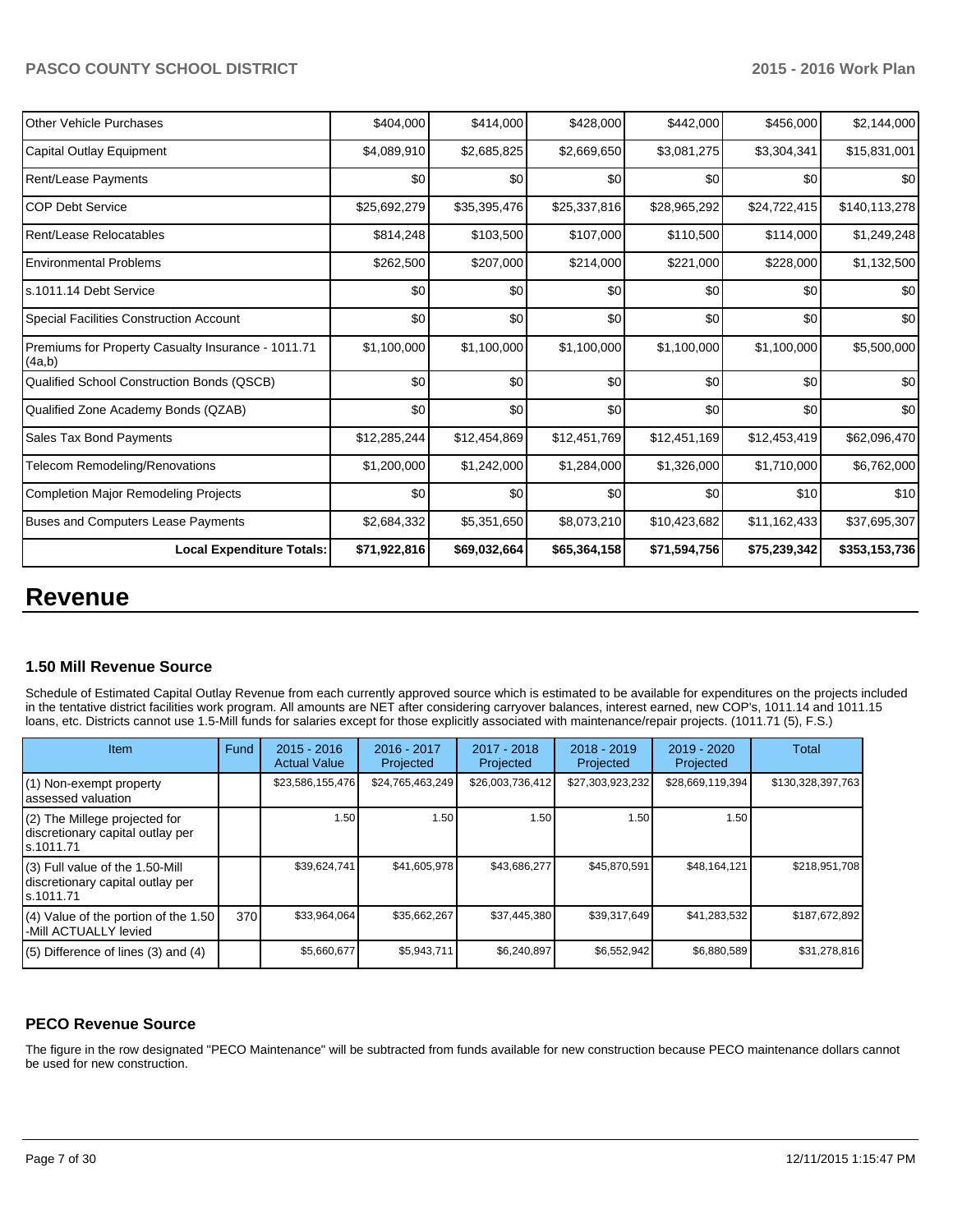| <b>Item</b>                   | Fund  | $2015 - 2016$<br><b>Actual Budget</b> | 2016 - 2017<br>Projected | 2017 - 2018<br>Projected | 2018 - 2019<br>Projected | $2019 - 2020$<br>Projected | Total       |
|-------------------------------|-------|---------------------------------------|--------------------------|--------------------------|--------------------------|----------------------------|-------------|
| PECO New Construction         | 340 l | \$0                                   | \$0 <sub>1</sub>         | \$0                      | \$0                      | \$0 <sub>1</sub>           | \$0         |
| PECO Maintenance Expenditures |       | \$1,132,590                           | \$1,585,626              | \$1,762,378              | \$2,088,761              | \$2,256,899                | \$8,826,254 |
|                               |       | \$1,132,590                           | \$1,585,626              | \$1,762,378              | \$2.088.761              | \$2,256,899                | \$8,826,254 |

## **CO & DS Revenue Source**

Revenue from Capital Outlay and Debt Service funds.

| <b>Item</b>                                      | Fund | $2015 - 2016$<br><b>Actual Budget</b> | $2016 - 2017$<br>Projected | $2017 - 2018$<br>Projected | $2018 - 2019$<br>Projected | $2019 - 2020$<br>Projected | Total       |
|--------------------------------------------------|------|---------------------------------------|----------------------------|----------------------------|----------------------------|----------------------------|-------------|
| ICO & DS Cash Flow-through<br><b>Distributed</b> | 360  | \$569.276                             | \$569.276                  | \$569.276                  | \$569.276                  | \$569.276                  | \$2,846,380 |
| ICO & DS Interest on<br>Undistributed CO         | 360  | \$18.964                              | \$18,964                   | \$18,964                   | \$18,964                   | \$18.964                   | \$94,820    |
|                                                  |      | \$588,240                             | \$588,240                  | \$588,240                  | \$588,240                  | \$588,240                  | \$2,941,200 |

#### **Fair Share Revenue Source**

All legally binding commitments for proportionate fair-share mitigation for impacts on public school facilities must be included in the 5-year district work program.

Nothing reported for this section.

#### **Sales Surtax Referendum**

Specific information about any referendum for a 1-cent or ½-cent surtax referendum during the previous year.

#### **Did the school district hold a surtax referendum during the past fiscal year 2014 - 2015?**

| <b>Sales Surtax Type:</b>                                                   | One Cent Intergovernmental Sales Surtax |
|-----------------------------------------------------------------------------|-----------------------------------------|
| Date of Election:                                                           | 11/6/2012                               |
| Date of Expiration:                                                         | 12/31/2025                              |
| <b>Anticipated Revenue Start Date:</b>                                      | 1/1/2015                                |
| <b>Anticipated Revenue End Date:</b>                                        | 3/31/2025                               |
| <b>Estimated Annualized Revenue:</b>                                        | \$22,607,237                            |
| Total \$ Amount Projected to be Received for the<br><b>Duration of Tax:</b> | \$226,072,367                           |
| <b>Number of Years Tax In Effect:</b>                                       | 10                                      |
| <b>Percentage of Vote FOR:</b>                                              | 70 %                                    |
| <b>Percentage of Vote AGAINST:</b>                                          | $30\%$                                  |

Yes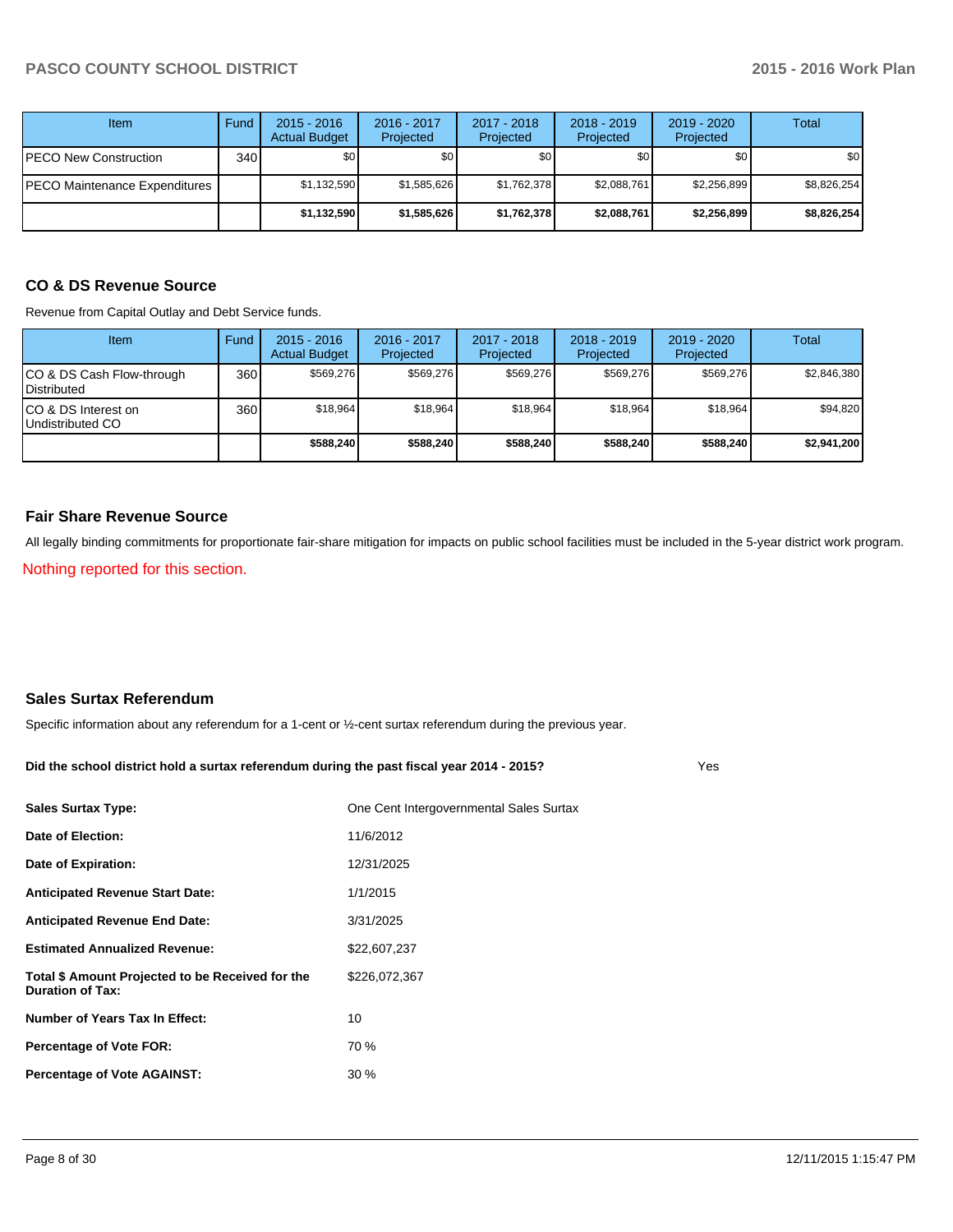# **Additional Revenue Source**

Any additional revenue sources

| Item                                                                                                                      | 2015 - 2016<br><b>Actual Value</b> | 2016 - 2017<br>Projected | 2017 - 2018<br>Projected | 2018 - 2019<br>Projected | 2019 - 2020<br>Projected | <b>Total</b>     |
|---------------------------------------------------------------------------------------------------------------------------|------------------------------------|--------------------------|--------------------------|--------------------------|--------------------------|------------------|
| Proceeds from a s.1011.14/15 F.S. Loans                                                                                   | \$0                                | \$0                      | \$0                      | \$0                      | \$0                      | \$0              |
| District Bonds - Voted local bond<br>referendum proceeds per s.9, Art VII<br><b>State Constitution</b>                    | \$0                                | \$0                      | \$0                      | \$0                      | \$0                      | \$0              |
| Proceeds from Special Act Bonds                                                                                           | \$0                                | \$0                      | \$0                      | \$0                      | \$0                      | \$0              |
| Estimated Revenue from CO & DS Bond<br>Sale                                                                               | \$0                                | \$0                      | \$0                      | \$0                      | \$0                      | \$0              |
| Proceeds from Voted Capital<br>Improvements millage                                                                       | \$0                                | \$0                      | \$0                      | \$0                      | \$0                      | \$0              |
| Other Revenue for Other Capital Projects                                                                                  | \$601,190                          | \$306,000                | \$312,120                | \$318,362                | \$324,730                | \$1,862,402      |
| Proceeds from 1/2 cent sales surtax<br>authorized by school board                                                         | \$0                                | \$0                      | \$0                      | \$0                      | \$0                      | \$0              |
| Proceeds from local governmental<br>infrastructure sales surtax                                                           | \$20,160,813                       | \$20,765,538             | \$21,838,607             | \$22,030,265             | \$22,069,173             | \$106,864,396    |
| Proceeds from Certificates of<br>Participation (COP's) Sale                                                               | \$30,000,000                       | \$0                      | \$0                      | \$0                      | \$0                      | \$30,000,000     |
| Classrooms First Bond proceeds amount<br>authorized in FY 1997-98                                                         | \$0                                | \$0                      | \$0                      | \$0                      | \$0                      | \$0              |
| Classrooms for Kids                                                                                                       | \$0                                | \$0                      | \$0                      | \$0                      | \$0                      | \$0              |
| <b>District Equity Recognition</b>                                                                                        | \$0                                | \$0                      | \$0                      | \$0                      | \$0                      | \$0              |
| <b>Federal Grants</b>                                                                                                     | \$0                                | \$0                      | \$0                      | \$0                      | \$0                      | \$0              |
| Proportionate share mitigation (actual<br>cash revenue only, not in kind donations)                                       | \$0                                | \$0                      | \$0                      | \$0                      | \$0                      | \$0              |
| Impact fees received                                                                                                      | \$9,334,250                        | \$9,520,935              | \$9,711,354              | \$9,905,581              | \$10,103,692             | \$48,575,812     |
| Private donations                                                                                                         | \$0                                | \$0                      | \$0                      | \$0                      | \$0                      | \$0              |
| Grants from local governments or not-for-<br>profit organizations                                                         | \$0                                | \$0                      | \$0                      | \$0                      | \$0                      | \$0              |
| Interest, Including Profit On Investment                                                                                  | \$313,509                          | \$255,000                | \$260,100                | \$265,302                | \$270,608                | \$1,364,519      |
| Revenue from Bonds pledging proceeds<br>from 1 cent or 1/2 cent Sales Surtax                                              | \$20,000,000                       | \$0                      | \$0                      | \$0                      | \$0                      | \$20,000,000     |
| <b>Total Fund Balance Carried Forward</b>                                                                                 | \$191,238,402                      | \$34,574,430             | \$14,057,948             | \$17,597,091             | \$14,030,959             | \$271,498,830    |
| General Capital Outlay Obligated Fund<br><b>Balance Carried Forward From Total</b><br><b>Fund Balance Carried Forward</b> | (\$34,574,430)                     | (\$14,057,948)           | (\$17,597,091)           | (\$14,030,959)           | (\$336,592)              | $(\$80,597,020)$ |
| Special Facilities Construction Account                                                                                   | \$0                                | \$0                      | \$0                      | \$0                      | \$0                      | \$0              |
| One Cent - 1/2 Cent Sales Surtax Debt<br>Service From Total Fund Balance Carried<br>Forward                               | \$0                                | \$0                      | \$0                      | \$0                      | \$0                      | \$0              |
| Capital Outlay Projects Funds Balance<br>Carried Forward From Total Fund<br><b>Balance Carried Forward</b>                | \$0                                | \$0                      | \$0                      | \$0                      | \$0                      | \$0              |
| Subtotal                                                                                                                  | \$237,073,734                      | \$51,363,955             | \$28,583,038             | \$36,085,642             | \$46,462,570             | \$399,568,939    |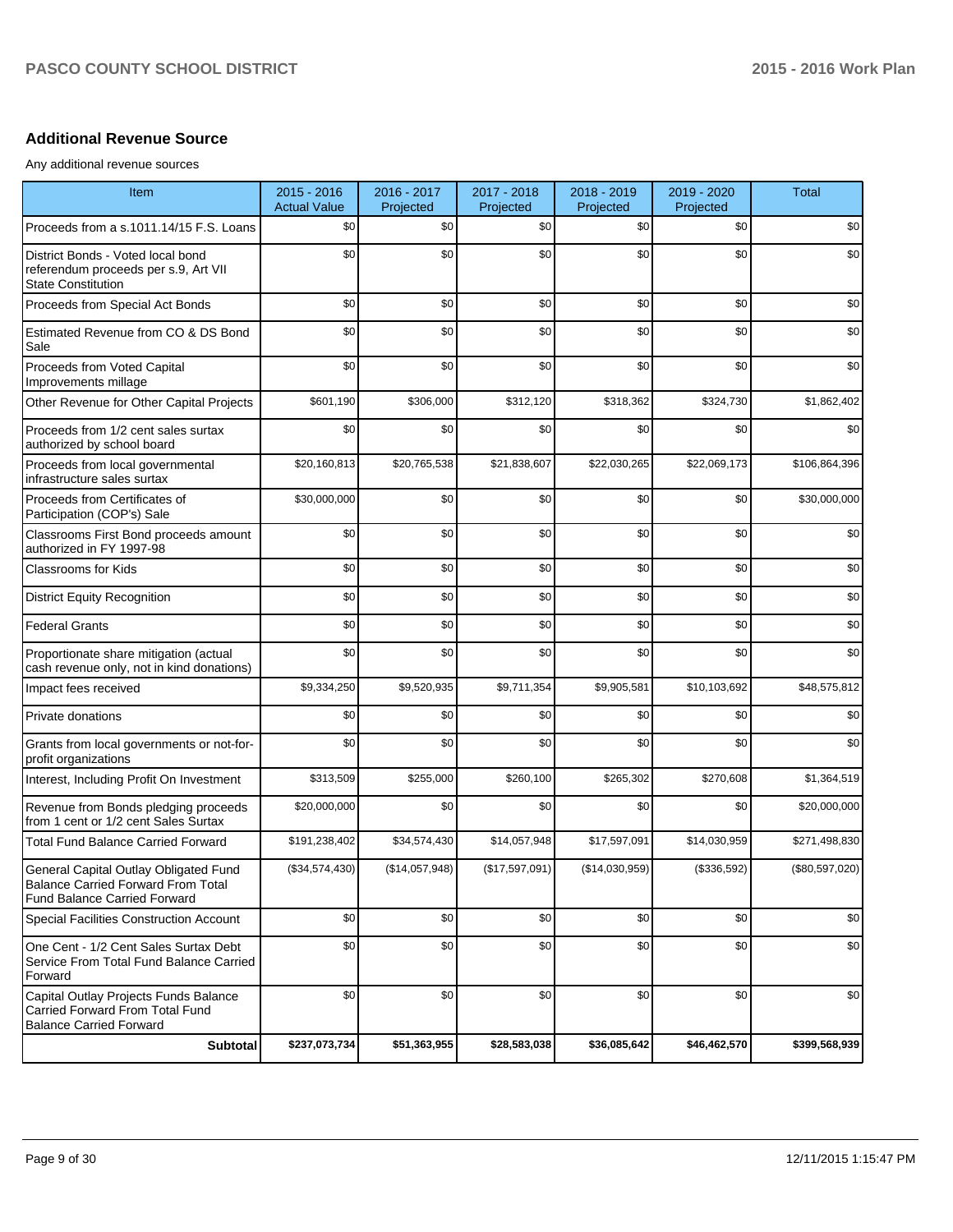# **Total Revenue Summary**

| <b>Item Name</b>                                           | $2015 - 2016$<br><b>Budget</b> | 2016 - 2017<br>Projected   | 2017 - 2018<br>Projected | $2018 - 2019$<br>Projected | $2019 - 2020$<br>Projected | <b>Five Year Total</b> |
|------------------------------------------------------------|--------------------------------|----------------------------|--------------------------|----------------------------|----------------------------|------------------------|
| Local 1.5 Mill Discretionary Capital Outlay<br>Revenue     | \$33,964,064                   | \$35,662,267               | \$37,445,380             | \$39,317,649               | \$41,283,532               | \$187,672,892          |
| PECO and 1.5 Mill Maint and Other 1.5<br>Mill Expenditures | (\$71,922,816)                 | (\$69,032,664)             | (\$65,364,158)           | (\$71,594,756)             | (\$75,239,342)             | (\$353, 153, 736)      |
| IPECO Maintenance Revenue                                  | \$1,132,590                    | \$1,585,626                | \$1,762,378              | \$2,088,761                | \$2,256,899                | \$8,826,254            |
| <b>Available 1.50 Mill for New</b><br><b>Construction</b>  | (\$37,958,752)                 | (\$33,370,397)             | (\$27,918,778)           | (\$32,277,107)             | $($ \$33,955,810)          | (\$165,480,844)        |
| <b>Item Name</b>                                           | $2015 - 2016$<br><b>Budget</b> | $2016 - 2017$<br>Projected | 2017 - 2018<br>Projected | $2018 - 2019$<br>Projected | 2019 - 2020<br>Projected   | <b>Five Year Total</b> |
| ICO & DS Revenue                                           | \$588,240                      | \$588,240                  | \$588.240                | \$588,240                  | \$588,240                  | \$2,941,200            |
| <b>PECO New Construction Revenue</b>                       | \$0                            | \$0                        | \$0                      | \$0                        | \$0                        | \$0                    |
| Other/Additional Revenue                                   | \$237,073,734                  | \$51,363,955               | \$28,583,038             | \$36,085,642               | \$46,462,570               | \$399,568,939          |
| <b>Total Additional Revenuel</b>                           | \$237,661,974                  | \$51,952,195               | \$29,171,278             | \$36,673,882               | \$47,050,810               | \$402,510,139          |

# **Project Schedules**

# **Capacity Project Schedules**

A schedule of capital outlay projects necessary to ensure the availability of satisfactory classrooms for the projected student enrollment in K-12 programs.

**Total Available Revenue \$199,703,222 \$18,581,798 \$1,252,500 \$4,396,775 \$13,095,000 \$237,029,295**

| <b>Project Description</b>                                                | Location                                               |                          | $2015 - 2016$ | 2016 - 2017  | 2017 - 2018  | 2018 - 2019 | 2019 - 2020 | <b>Total</b>     | Funded |
|---------------------------------------------------------------------------|--------------------------------------------------------|--------------------------|---------------|--------------|--------------|-------------|-------------|------------------|--------|
| Elementary School W Location not<br>New Elementary<br>School in Wiregrass | specified                                              | Planned<br>Cost:         | \$21,900,208  | \$0          | \$0          | \$0         | \$0         | \$21,900,208 Yes |        |
|                                                                           |                                                        | <b>Student Stations:</b> | 0             | 762          | 0            | U           | 0           | 762              |        |
|                                                                           |                                                        | <b>Total Classrooms:</b> | $\Omega$      | 40           | $\Omega$     | U           | $\Omega$    | 40               |        |
|                                                                           | Gross Sq Ft:                                           |                          | 0             | 112,903      | $\Omega$     | U           | 0           | 112,903          |        |
| Modernization and<br>Replacement                                          | <b>SANDERS</b><br><b>MEMORIAL</b><br><b>ELEMENTARY</b> | Planned<br>Cost:         | \$650,941     | \$0          | \$0          | \$0         | \$0         | \$650,941 Yes    |        |
|                                                                           | <b>Student Stations:</b>                               |                          | 762           | U            | <sup>0</sup> | U           | $\Omega$    | 762              |        |
|                                                                           |                                                        | <b>Total Classrooms:</b> | 40            | <sup>0</sup> | $\Omega$     | $\Omega$    | $\Omega$    | 40               |        |
|                                                                           |                                                        | Gross Sq Ft:             | 112,903       | $\Omega$     | $\Omega$     | U           | 0           | 112,903          |        |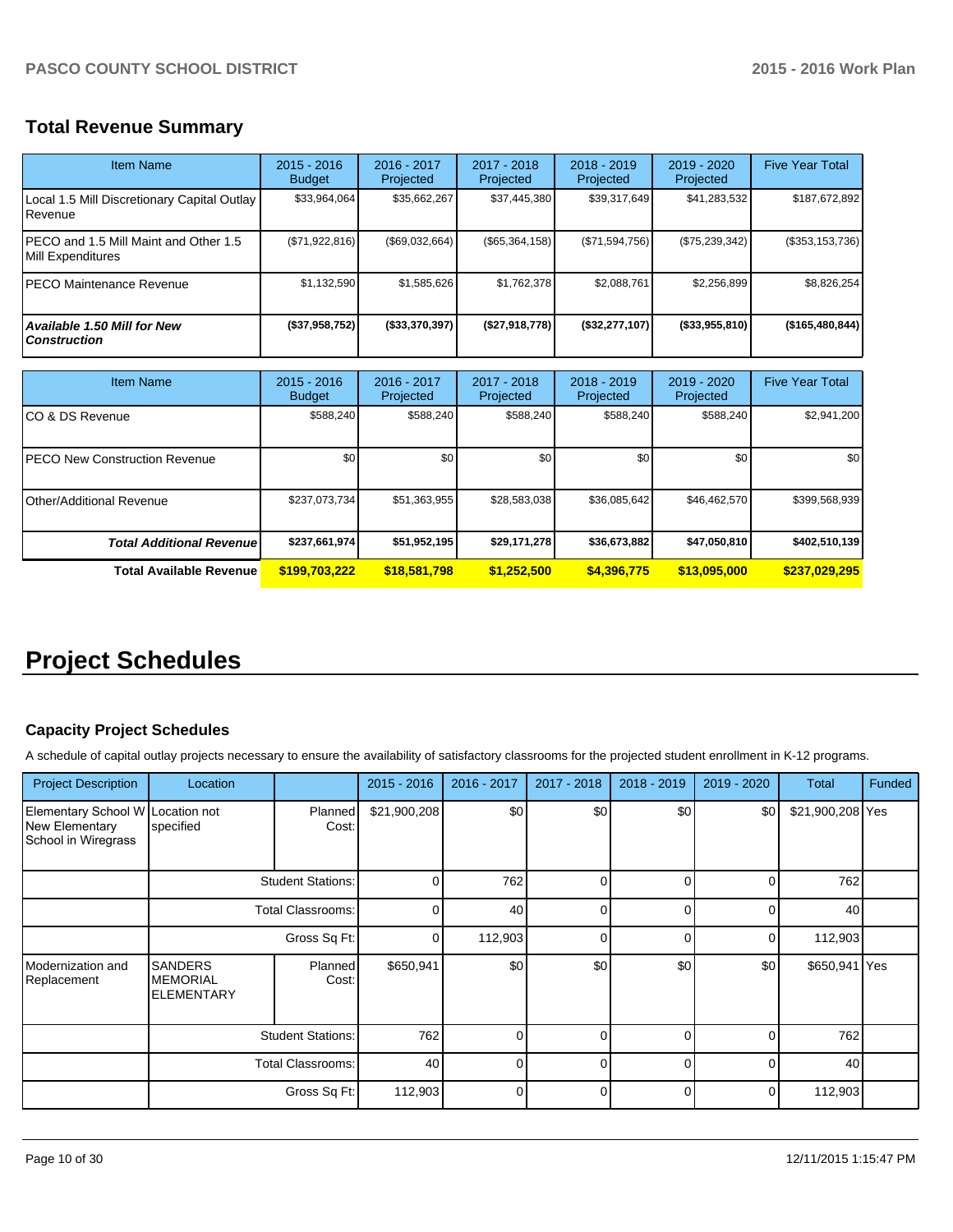| High School "GGG"<br>New High School on<br>Old Pasco Road                                              | Location not<br>specified                            | Planned<br>Cost:         | \$67,653,552   | \$0         | \$0         | \$0          | \$0            | \$67,653,552 Yes |  |
|--------------------------------------------------------------------------------------------------------|------------------------------------------------------|--------------------------|----------------|-------------|-------------|--------------|----------------|------------------|--|
|                                                                                                        |                                                      | <b>Student Stations:</b> | $\pmb{0}$      | $\mathbf 0$ | 1,825       | $\mathbf 0$  | $\mathbf 0$    | 1,825            |  |
|                                                                                                        |                                                      | <b>Total Classrooms:</b> | $\mathbf 0$    | $\Omega$    | 41          | $\mathbf 0$  | $\mathbf 0$    | 41               |  |
|                                                                                                        |                                                      | Gross Sq Ft:             | $\mathbf 0$    | $\mathbf 0$ | 278,342     | $\mathbf 0$  | $\mathbf 0$    | 278,342          |  |
| Elementary School B<br>Location not<br><b>New Elementary</b><br>specified<br>School in Bexley<br>Ranch |                                                      | Planned<br>Cost:         | \$8,000,000    | \$0         | \$0         | \$0          | \$0            | \$8,000,000 Yes  |  |
|                                                                                                        | <b>Student Stations:</b>                             |                          | $\mathbf 0$    | $\mathbf 0$ | 902         | $\mathbf 0$  | $\overline{0}$ | 902              |  |
|                                                                                                        |                                                      | <b>Total Classrooms:</b> | $\mathbf 0$    | $\mathbf 0$ | 47          | $\mathbf 0$  | $\mathbf 0$    | 47               |  |
|                                                                                                        |                                                      | Gross Sq Ft:             | $\mathbf 0$    | $\mathbf 0$ | 115,000     | $\mathbf 0$  | $\mathbf 0$    | 115,000          |  |
| K-8 School New K-8<br>School at Starkey<br>Ranch                                                       | Location not<br>specified                            | Planned<br>Cost:         | \$0            | \$0         | \$0         | \$50,000,000 | \$0            | \$50,000,000 No  |  |
|                                                                                                        | <b>Student Stations:</b><br><b>Total Classrooms:</b> |                          | $\mathbf 0$    | $\mathbf 0$ | $\mathbf 0$ | 2,068        | $\pmb{0}$      | 2,068            |  |
|                                                                                                        |                                                      |                          | $\mathbf 0$    | $\mathbf 0$ | $\mathbf 0$ | 70           | $\mathbf 0$    | 70               |  |
|                                                                                                        |                                                      | Gross Sq Ft:             | $\mathbf 0$    | $\mathbf 0$ | $\mathbf 0$ | 309,000      | $\mathbf 0$    | 309,000          |  |
| Major remodeling<br>and renovation<br>including the addition<br>of a classroom wing.                   | <b>QUAIL HOLLOW</b><br><b>ELEMENTARY</b>             | Planned<br>Cost:         | \$3,684,999    | \$0         | \$0         | \$0          | \$0            | \$3,684,999 Yes  |  |
|                                                                                                        |                                                      | <b>Student Stations:</b> | 176            | $\mathbf 0$ | $\mathbf 0$ | $\mathbf 0$  | $\mathbf 0$    | 176              |  |
|                                                                                                        |                                                      | <b>Total Classrooms:</b> | 8              | $\mathbf 0$ | $\mathbf 0$ | $\mathbf 0$  | $\mathbf 0$    | 8                |  |
|                                                                                                        |                                                      | Gross Sq Ft:             | 12,000         | $\mathbf 0$ | $\mathbf 0$ | $\mathbf 0$  | $\mathbf 0$    | 12,000           |  |
| New K-8 School at<br>Starkey Ranch -<br>Engineering & Site<br>Work                                     | Location not<br>specified                            | Planned<br>Cost:         | \$2,043,675    | \$0         | \$0         | \$0          | \$0            | \$2,043,675 Yes  |  |
|                                                                                                        |                                                      | <b>Student Stations:</b> | $\mathbf 0$    | $\mathbf 0$ | $\mathbf 0$ | $\mathbf 0$  | $\mathbf 0$    | $\mathbf 0$      |  |
|                                                                                                        |                                                      | <b>Total Classrooms:</b> | $\overline{0}$ | $\mathbf 0$ | $\mathbf 0$ | $\mathbf 0$  | $\mathbf 0$    | $\Omega$         |  |
|                                                                                                        |                                                      | Gross Sq Ft:             | 309,000        | $\mathbf 0$ | $\mathbf 0$ | $\mathbf 0$  | $\pmb{0}$      | 309,000          |  |

| Planned Cost:   \$103,933,375 |         | \$0     | \$0     | \$50,000,000 | \$0 \$153,933,375 |
|-------------------------------|---------|---------|---------|--------------|-------------------|
| <b>Student Stations:</b>      | 938     | 762     | 2,727   | 2,068        | 6,495             |
| <b>Total Classrooms:</b>      | 48      | 40      | 88      | 70 I         | 246               |
| Gross Sq Ft:                  | 433,903 | 112,903 | 393,342 | 309,000      | 1,249,148         |

## **Other Project Schedules**

Major renovations, remodeling, and additions of capital outlay projects that do not add capacity to schools.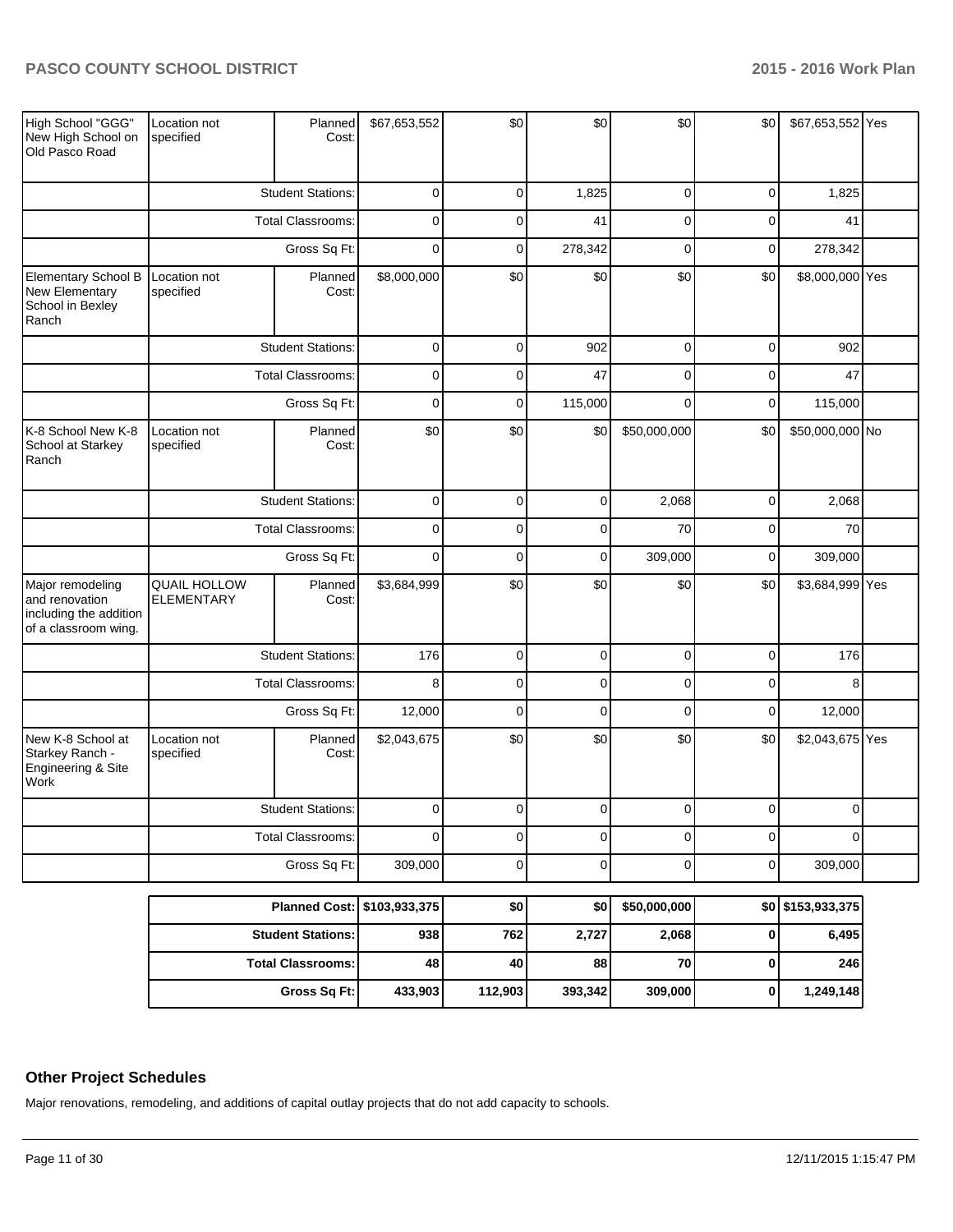| <b>Project Description</b>                                                                                                                                                                           | Location                                     | $2015 - 2016$<br><b>Actual Budget</b> | 2016 - 2017<br>Projected | 2017 - 2018<br>Projected | 2018 - 2019<br>Projected | 2019 - 2020<br>Projected | <b>Total</b>     | Funded |
|------------------------------------------------------------------------------------------------------------------------------------------------------------------------------------------------------|----------------------------------------------|---------------------------------------|--------------------------|--------------------------|--------------------------|--------------------------|------------------|--------|
| <b>DISTRICT COMPLEX</b><br>MASTER PLAN Building 4<br>Remodeling and Renovation                                                                                                                       | Location not specified                       | \$2,945,385                           | \$0                      | \$0                      | \$0                      | \$0                      | \$2,945,385 Yes  |        |
| Site Acquisitions for Future<br>Schools                                                                                                                                                              | Location not specified                       | \$5,000,000                           | \$4,500,000              | \$802,500                | \$800,000                | \$800,000                | \$11,902,500 Yes |        |
| Remodel School - Build new<br>cafeteria, tear down old<br>cafeteria, remove concrete<br>portables, traffic and parking<br>improvements, replace<br>remaining old windows, install<br>security system | RODNEY B COX<br><b>ELEMENTARY</b>            | \$6,936,730                           | \$0                      | \$0                      | \$0                      | \$0                      | \$6,936,730 Yes  |        |
| Phase 2 HVAC Upgrade                                                                                                                                                                                 | <b>SAN ANTONIO</b><br><b>ELEMENTARY</b>      | \$1,300,000                           | \$0                      | \$0                      | \$0                      | \$0                      | \$1,300,000 Yes  |        |
| <b>ERP System</b>                                                                                                                                                                                    | Location not specified                       | \$3,513,244                           | \$0                      | \$0                      | \$0                      | \$0                      | \$3,513,244 Yes  |        |
| <b>Major Renovation</b>                                                                                                                                                                              | <b>ANCLOTE ELEMENTARY</b>                    | \$12,183,725                          | \$0                      | \$0                      | \$0                      | \$0                      | \$12,183,725 Yes |        |
| <b>Major Renovation</b>                                                                                                                                                                              | <b>BAYONET POINT</b><br><b>MIDDLE</b>        | \$15,503,855                          | \$0                      | \$0                      | \$0                      | \$0                      | \$15,503,855 Yes |        |
| Major Renovation                                                                                                                                                                                     | <b>SHADY HILLS</b><br><b>ELEMENTARY</b>      | \$3,125,651                           | \$0                      | \$0                      | \$0                      | \$0                      | \$3,125,651 Yes  |        |
| <b>Major Renovation</b>                                                                                                                                                                              | <b>CYPRESS ELEMENTARY</b>                    | \$0                                   | \$11,770,000             | \$0                      | \$0                      | \$0                      | \$11,770,000 No  |        |
| Major Remodeling of Several<br>Career Training Areas -<br>Buildings 1-3, 5, 6, 9                                                                                                                     | Fred K. Marchman<br><b>Technical College</b> | \$13,455,145                          | \$0                      | \$0                      | \$0                      | \$0                      | \$13,455,145 Yes |        |
| Major Remodeling                                                                                                                                                                                     | MITTYE P LOCKE<br><b>ELEMENTARY</b>          | \$0                                   | \$0                      | \$8,727,000              | \$0                      | \$0                      | \$8,727,000 No   |        |
| Renovate Bld #1-7, #20, #21,<br>#41                                                                                                                                                                  | <b>PASCO ELEMENTARY</b>                      | \$5,102,655                           | \$0                      | \$0                      | \$0                      | \$0                      | \$5,102,655 Yes  |        |
| <b>HVAC Renovation</b>                                                                                                                                                                               | RIDGEWOOD SENIOR<br><b>HIGH</b>              | \$829,235                             | \$0                      | \$0                      | \$0                      | \$0                      | \$829,235 Yes    |        |
| Remodel Bld #1, #2, #10                                                                                                                                                                              | <b>SAN ANTONIO</b><br><b>ELEMENTARY</b>      | \$0                                   | \$0                      | \$0                      | \$0                      | \$4,520,717              | \$4,520,717 No   |        |
| Major Remodeling - Tear down<br>or remodel cafeteria into<br>classrooms, renovate bld #1, 3,<br>4, 5, 8, 9, 14                                                                                       | <b>WEST ZEPHYRHILLS</b><br><b>ELEMENTARY</b> | \$0                                   | \$8,893,498              | \$0                      | \$0                      | \$0                      | \$8,893,498 Yes  |        |
| <b>Maior Renovation</b>                                                                                                                                                                              | <b>NORTHWEST</b><br><b>ELEMENTARY</b>        | \$0                                   | \$0                      | \$0                      | \$0                      | \$7,980,000              | \$7,980,000 No   |        |
| Major Remodeling                                                                                                                                                                                     | <b>HUDSON SENIOR HIGH</b>                    | \$0                                   | \$0                      | \$0                      | \$21,764,450             | \$0                      | \$21,764,450 No  |        |
| Major Remodeling and Convert<br>Auto Technology to Health<br>Academy                                                                                                                                 | <b>ZEPHYRHILLS SENIOR</b><br><b>HIGH</b>     | \$0                                   | \$0                      | \$22,600,000             | \$0                      | \$0                      | \$22,600,000 No  |        |
| Quest Student System                                                                                                                                                                                 | Location not specified                       | \$7,662,815                           | \$0                      | \$0                      | \$0                      | \$0                      | \$7,662,815 Yes  |        |
| Renovate/Build Athletic Field<br>House, New Bleachers,<br>Concession Stand, Public<br><b>Restrooms and Lockers</b>                                                                                   | <b>HUDSON SENIOR HIGH</b>                    | \$0                                   | \$4,044,500              | \$0                      | \$0                      | \$0                      | \$4,044,500 No   |        |
| New Bleachers and &<br>Male/Female Lockers                                                                                                                                                           | PASCO SENIOR HIGH                            | \$0                                   | \$0                      | \$0                      | \$2,611,250              | \$0                      | \$2,611,250 No   |        |
| Remodel School Phase 1 and<br>Phase 2                                                                                                                                                                | <b>GULF HIGH</b>                             | \$0                                   | \$0                      | \$0                      | \$12,888,886             | \$0                      | \$12,888,886 No  |        |
| Remodel Building 1,2,3,9,10,11<br>8.14                                                                                                                                                               | <b>GULF MIDDLE</b>                           | \$0                                   | \$0                      | \$0                      | \$0                      | \$10,300,000             | \$10,300,000 Yes |        |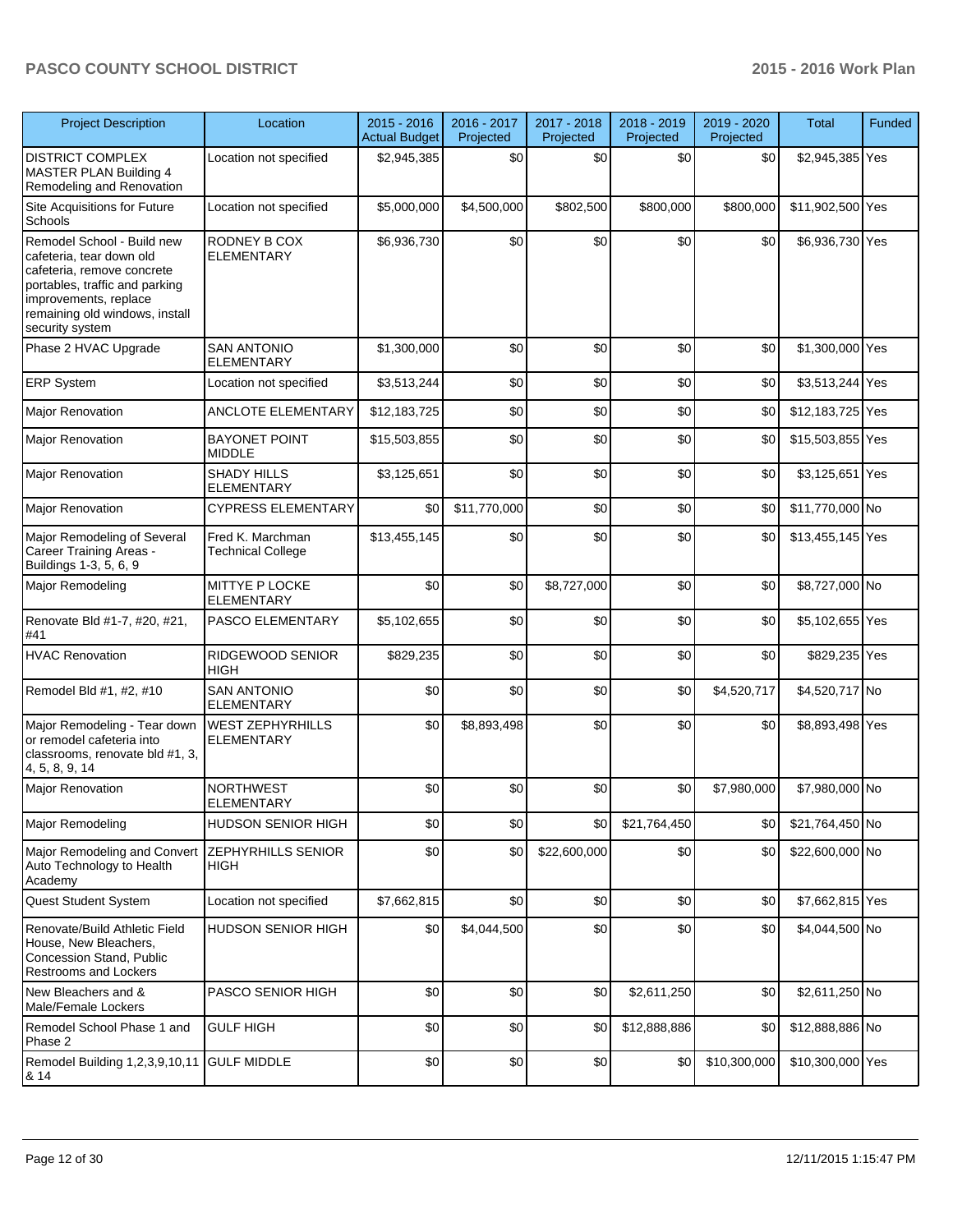| HVAC Upgrade                                                                 | <b>WOODLAND</b><br><b>ELEMENTARY</b>            | \$4,500,000 | \$0         | \$0         | \$0         | \$0          | \$4,500,000 Yes |  |
|------------------------------------------------------------------------------|-------------------------------------------------|-------------|-------------|-------------|-------------|--------------|-----------------|--|
| Remodel Building #1                                                          | RIDGEWOOD SENIOR<br><b>HIGH</b>                 | \$0         | \$0         | \$0         | \$0         | \$10,260,000 | \$10,260,000 No |  |
| <b>DISTRICT COMPLEX Building</b><br>2 & 3 Remodeling                         | Location not specified                          | \$3,102,387 | \$0         | \$0         | \$0         | \$0          | \$3,102,387 Yes |  |
| Remodel Restrooms for ADA<br>Compliance                                      | <b>RIVER RIDGE MIDDLE</b><br><b>SENIOR HIGH</b> | \$0         | \$1,462,300 | \$0         | \$0         | \$0          | \$1,462,300 Yes |  |
| HVAC Replace 2, 200 ton<br>chillers and controls                             | <b>THOMAS E WEIGHTMAN</b><br><b>MIDDLE</b>      | \$721,020   | \$0         | \$0         | \$0         | \$0          | \$721,020 Yes   |  |
| HVAC controls replacement<br>phase 2                                         | <b>WESLEY CHAPEL</b><br><b>SENIOR HIGH</b>      | \$650,000   | \$0         | \$0         | \$0         | \$0          | \$650,000 Yes   |  |
| <b>HVAC Chiller</b>                                                          | <b>CHASCO MIDDLE</b>                            | \$150,000   | \$0         | \$0         | \$0         | \$0          | \$150,000 Yes   |  |
| <b>HVAC Replace Air Handlers &amp;</b><br>Controls                           | <b>MARY GIELLA</b><br><b>ELEMENTARY</b>         | \$2,611,250 | \$0         | \$0         | \$0         | \$0          | \$2,611,250 Yes |  |
| HVAC Replace 200-ton chiller                                                 | <b>SEVEN SPRINGS</b><br><b>ELEMENTARY</b>       | \$258,750   | \$0         | \$0         | \$0         | \$0          | \$258,750 Yes   |  |
| New Transportation Bus<br>Compound and CNG filling<br>station in Odessa      | Location not specified                          | \$6,218,000 | \$0         | \$0         | \$0         | \$0          | \$6,218,000 Yes |  |
| New Bleachers, Concession<br>Stand, Public Restrooms,<br>Male/Female Lockers | <b>GULF HIGH</b>                                | \$0         | \$0         | \$0         | \$3,000,000 | \$0          | \$3,000,000 No  |  |
| New Bleachers, Concession<br>Stand, Public Restrooms,<br>Male/Female Lockers | <b>LAND O LAKES SENIOR</b><br><b>HIGH</b>       | \$0         | \$0         | \$3,105,000 | \$0         | \$0          | \$3,105,000 No  |  |
| HVAC Building 16 & 17                                                        | PASCO SENIOR HIGH                               | \$0         | \$621,000   | \$0         | \$0         | \$0          | \$621,000 Yes   |  |
| New Bleachers, Concession<br>Stand, Public Restrooms,<br>Male/Female Lockers | RIDGEWOOD SENIOR<br><b>HIGH</b>                 | \$0         | \$3,105,000 | \$0         | \$0         | \$0          | \$3,105,000 No  |  |
| Remodel School and Expand<br>Cafeteria                                       | <b>WOODLAND</b><br><b>ELEMENTARY</b>            | \$0         | \$4,672,720 | \$0         | \$0         | \$0          | \$4,672,720 No  |  |
| New Bleachers, Concession<br>Stand, Public Restrooms,<br>Male/Female Lockers | ZEPHYRHILLS SENIOR<br><b>HIGH</b>               | \$0         | \$3,105,000 | \$0         | \$0         | \$0          | \$3,105,000 No  |  |
| Remodel Building #1                                                          | <b>HUDSON ELEMENTARY</b>                        | \$0         | \$0         | \$428,000   | \$0         | \$0          | \$428,000 No    |  |
| Remodel and Expand Culinary<br>Classroom                                     | <b>WIREGRASS RANCH</b><br><b>SENIOR HIGH</b>    | \$0         | \$0         | \$450,000   | \$0         | \$0          | \$450,000 Yes   |  |
| HVAC Replace Chiller &<br>Controls                                           | <b>CENTENNIAL</b><br><b>ELEMENTARY</b>          | \$0         | \$0         | \$0         | \$276,250   | \$0          | \$276,250 Yes   |  |
| HVAC Replace 2 Chillers and<br>Controls                                      | <b>COTEE RIVER</b><br><b>ELEMENTARY</b>         | \$0         | \$0         | \$0         | \$386,750   | \$0          | \$386,750 Yes   |  |
| <b>HVAC Replace Chiller &amp;</b><br>Controls                                | <b>DEER PARK</b><br>ELEMENTARY                  | \$0         | \$0         | \$0         | \$248,625   | \$0          | \$248,625 Yes   |  |
| <b>HVAC Replace Chiller &amp;</b><br>Controls                                | <b>DENHAM OAKS</b><br>ELEMENTARY                | \$0         | \$0         | \$0         | \$221,000   | \$0          | \$221,000 Yes   |  |
| <b>HVAC Replace Chiller &amp;</b><br><b>Control System</b>                   | Fred K. Marchman<br><b>Technical College</b>    | \$0         | \$0         | \$0         | \$718,250   | \$0          | \$718,250 Yes   |  |
| Replace 2, 250-ton Chillers                                                  | <b>GULF HIGH</b>                                | \$0         | \$0         | \$0         | \$552,500   | \$0          | \$552,500 Yes   |  |
| Remodel Building #1 & #2;<br>Parking and Traffic<br>Improvements             | <b>GULFSIDE</b><br>ELEMENTARY                   | \$0         | \$0         | \$0         | \$2,762,500 | \$0          | \$2,762,500 No  |  |
| Replace 200 Ton Chiller                                                      | HUDSON SENIOR HIGH                              | \$0         | \$0         | \$0         | \$276,250   | \$0          | \$276,250 Yes   |  |
| Traffic Safety & Parking<br>Improvements                                     | HUDSON SENIOR HIGH                              | \$0         | \$0         | \$0         | \$950,300   | \$0          | \$950,300 No    |  |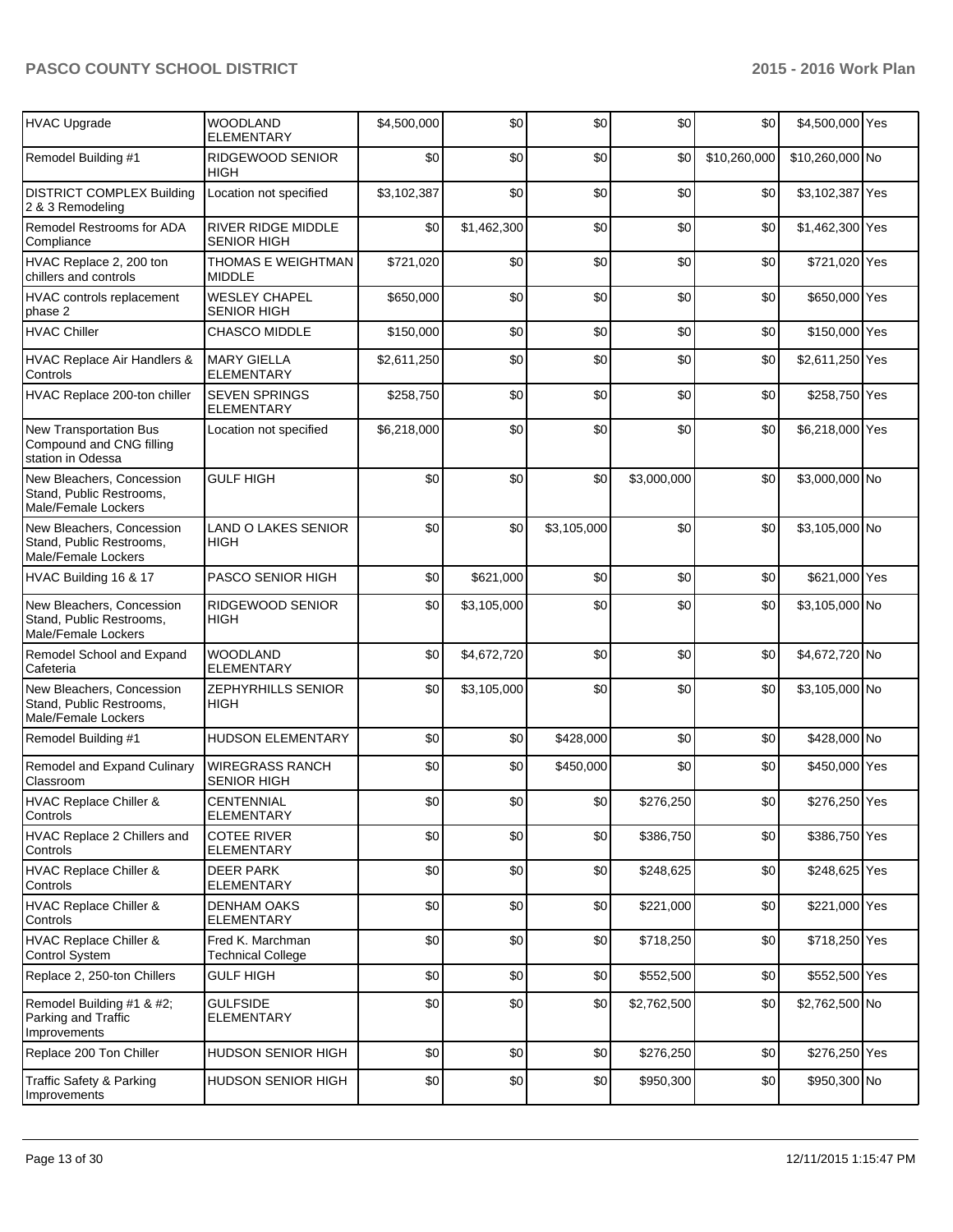| Renovate Classroom Buildings<br>8, 9, 11, 12, 13                             | <b>LACOOCHEE</b><br><b>ELEMENTARY</b>     | \$0          | \$0           | \$0          | \$1,490,264  | \$0          | \$1,490,264 No             |  |
|------------------------------------------------------------------------------|-------------------------------------------|--------------|---------------|--------------|--------------|--------------|----------------------------|--|
| Major Remodel and Add<br>Capacity                                            | <b>LAND O LAKES SENIOR</b><br><b>HIGH</b> | \$0          | \$21,321,000  | \$0          | \$0          | \$0          | \$21,321,000 No            |  |
| HVAC Replace 200-ton Chiller                                                 | <b>LAND O LAKES SENIOR</b><br><b>HIGH</b> | \$0          | \$0           | \$0          | \$276,250    | \$0          | \$276,250 Yes              |  |
| Remodel Building #1                                                          | <b>MOON LAKE</b><br><b>ELEMENTARY</b>     | \$0          | \$0           | \$0          | \$6,120,816  | \$0          | \$6,120,816 No             |  |
| Traffic Safety & Parking<br>Improvements                                     | <b>MOON LAKE</b><br><b>ELEMENTARY</b>     | \$0          | \$0           | \$0          | \$837,590    | \$0          | \$837,590 No               |  |
| HVAC Replace 2, 100-ton<br><b>Chillers &amp; Controls</b>                    | <b>SAND PINE</b><br><b>ELEMENTARY</b>     | \$0          | \$0           | \$0          | \$640,900    | \$0          | \$640,900 Yes              |  |
| Traffic Safety & Parking<br>Improvements                                     | <b>CALUSA ELEMENTARY</b>                  | \$0          | \$0           | \$0          | \$0          | \$741,000    | \$741,000 Yes              |  |
| HVAC Replace 2, 300-ton<br>Chillers                                          | <b>CHASCO ELEMENTARY</b>                  | \$0          | \$0           | \$0          | \$0          | \$684,000    | \$684,000 Yes              |  |
| <b>Concession Stand Bathrooms</b><br>for Baseball/Softball                   | <b>LAND O LAKES SENIOR</b><br><b>HIGH</b> | \$0          | \$0           | \$0          | \$0          | \$285,000    | \$285,000 Yes              |  |
| Renovate/Build Athletic Field<br>House                                       | <b>LAND O LAKES SENIOR</b><br><b>HIGH</b> | \$0          | \$0           | \$0          | \$0          | \$1,710,000  | \$1,710,000 No             |  |
| HVAC Replace 250-ton Chiller                                                 | <b>PASCO SENIOR HIGH</b>                  | \$0          | \$0           | \$0          | \$0          | \$285,000    | \$285,000 Yes              |  |
| Remodel/Build Space for<br>Cosmetology                                       | <b>PASCO SENIOR HIGH</b>                  | \$0          | \$0           | \$0          | \$0          | \$684,000    | \$684,000 No               |  |
| Major Renovation of School                                                   | <b>PINE VIEW MIDDLE</b>                   | \$0          | \$0           | \$0          | \$0          | \$18,160,405 | \$18,160,405 No            |  |
| Remodel Technology Lab                                                       | <b>RIDGEWOOD SENIOR</b><br><b>HIGH</b>    | \$0          | \$0           | \$0          | \$0          | \$342,000    | \$342,000 No               |  |
| Remodel Interior                                                             | <b>EAST BUS GARAGE</b>                    | \$0          | \$0           | \$0          | \$0          | \$285,000    | \$285,000 No               |  |
| Remodel Office Interior, Add<br>Parking                                      | <b>NORTHWEST BUS</b><br><b>GARAGE</b>     | \$0          | \$0           | \$0          | \$0          | \$2,850,000  | \$2,850,000 No             |  |
| Remodel Interior, Expand<br>Parking                                          | <b>WEST BUS GARAGE</b>                    | \$0          | \$0           | \$0          | \$0          | \$741,000    | \$741,000 No               |  |
| New Bleachers, Concession<br>Stand, Public Restrooms,<br>Male/Female Lockers | <b>J W MITCHELL SENIOR</b><br><b>HIGH</b> | \$0          | \$3,105,000   | \$0          | \$0          | \$0          | \$3,105,000 Yes            |  |
|                                                                              |                                           | \$95,769,847 | \$66,600,018] | \$36,112,500 | \$56,822,831 |              | \$60,628,122 \$315,933,318 |  |

## **Additional Project Schedules**

Any projects that are not identified in the last approved educational plant survey.

Nothing reported for this section.

## **Non Funded Growth Management Project Schedules**

Schedule indicating which projects, due to planned development, that CANNOT be funded from current revenues projected over the next five years.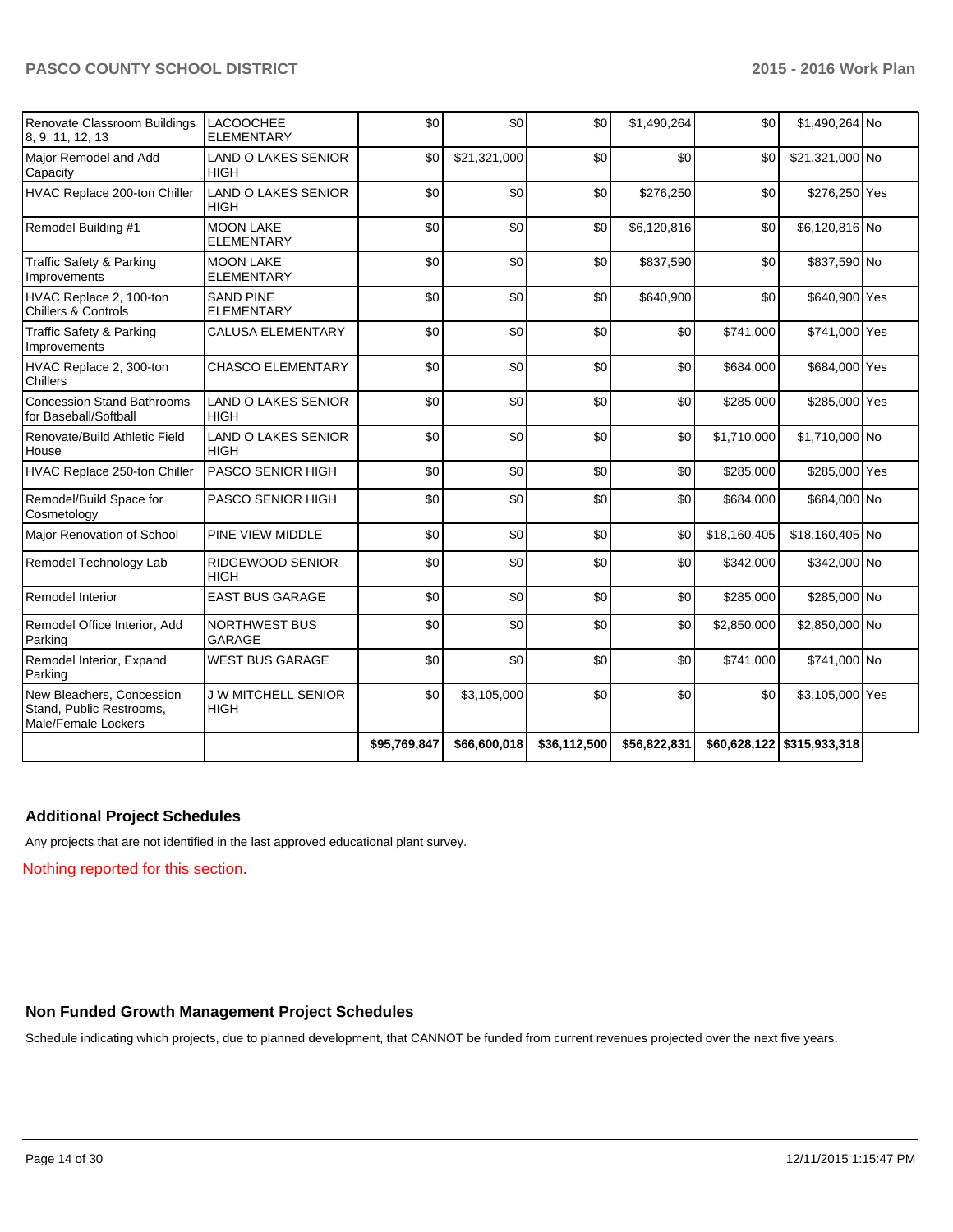Nothing reported for this section.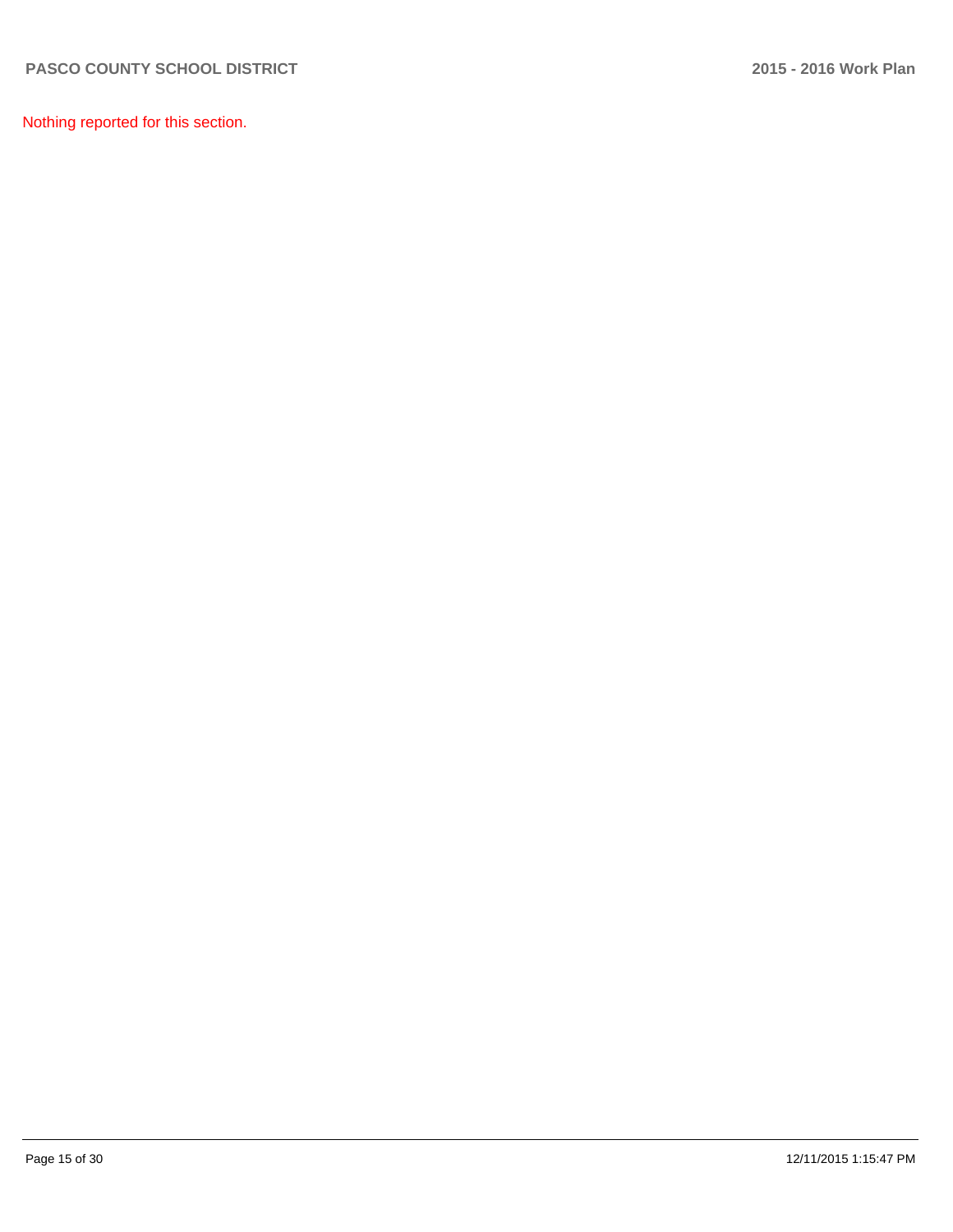# **Capacity Tracking**

| Location                                           | $2015 -$<br>2016 Satis.<br>Stu. Sta. | Actual<br>$2015 -$<br><b>2016 FISH</b><br>Capacity | Actual<br>$2014 -$<br>2015<br><b>COFTE</b> | # Class<br>Rooms | Actual<br>Average<br>$2015 -$<br>2016 Class<br><b>Size</b> | Actual<br>$2015 -$<br>2016<br><b>Utilization</b> | <b>New</b><br>Stu.<br>Capacity | <b>New</b><br>Rooms to<br>be<br>Added/Re<br>moved | Projected<br>$2019 -$<br>2020<br><b>COFTE</b> | Projected<br>$2019 -$<br>2020<br><b>Utilization</b> | Projected<br>$2019 -$<br>2020 Class<br><b>Size</b> |
|----------------------------------------------------|--------------------------------------|----------------------------------------------------|--------------------------------------------|------------------|------------------------------------------------------------|--------------------------------------------------|--------------------------------|---------------------------------------------------|-----------------------------------------------|-----------------------------------------------------|----------------------------------------------------|
| RODNEY B COX<br><b>ELEMENTARY</b>                  | 758                                  | 758                                                | 394                                        | 39               | 10 <sup>1</sup>                                            | 52.00 %                                          | $\Omega$                       | $\Omega$                                          | 393                                           | 52.00 %                                             | 10                                                 |
| <b>PASCO SENIOR HIGH</b>                           | 2,119                                | 2,013                                              | 1,462                                      | 87               | 17                                                         | 73.00 %                                          | $\overline{0}$                 | $\Omega$                                          | 1,600                                         | 79.00 %                                             | 18                                                 |
| PASCO ELEMENTARY                                   | 963                                  | 963                                                | 641                                        | 49               | 13                                                         | 67.00 %                                          | 0                              | $\Omega$                                          | 654                                           | 68.00%                                              | 13                                                 |
| PASCO MIDDLE                                       | 1,263                                | 1,136                                              | 911                                        | 53               | 17                                                         | 80.00 %                                          | 0                              | $\Omega$                                          | 914                                           | 80.00 %                                             | 17                                                 |
| <b>MOORE-MICKENS</b><br><b>EDUCATION CENTER</b>    | 513                                  | 513                                                | 103                                        | 25               | $\vert$                                                    | 20.00 %                                          | $\overline{0}$                 | $\Omega$                                          | 0                                             | 0.00%                                               | $\mathbf 0$                                        |
| <b>WEST ZEPHYRHILLS</b><br><b>ELEMENTARY</b>       | 918                                  | 918                                                | 799                                        | 48               | 17                                                         | 87.00 %                                          | 0                              | $\Omega$                                          | 782                                           | 85.00 %                                             | 16                                                 |
| <b>RAYMOND B STEWART</b><br><b>MIDDLE</b>          | 1,349                                | 1,214                                              | 969                                        | 58               | 17                                                         | 80.00 %                                          | 0                              | $\Omega$                                          | 936                                           | 77.00 %                                             | 16                                                 |
| ZEPHYRHILLS SENIOR<br>HIGH                         | 1,919                                | 1,823                                              | 1,430                                      | 78               | 18                                                         | 78.00 %                                          | 0                              | $\Omega$                                          | 1,498                                         | 82.00 %                                             | 19                                                 |
| <b>WOODLAND</b><br><b>ELEMENTARY</b>               | 1,176                                | 1,176                                              | 903                                        | 59               | 15                                                         | 77.00 %                                          | 0                              | $\Omega$                                          | 906                                           | 77.00 %                                             | 15                                                 |
| <b>MITTYE P LOCKE</b><br>ELEMENTARY                | 826                                  | 826                                                | 568                                        | 44               | 13                                                         | 69.00 %                                          | 0                              | $\Omega$                                          | 547                                           | 66.00 %                                             | 12                                                 |
| <b>HARRY SCHWETTMAN</b><br><b>EDUCATION CENTER</b> | 295                                  | 295                                                | 130                                        | 20               | $\overline{7}$                                             | 44.00 %                                          | 0                              | $\Omega$                                          | 131                                           | 44.00%                                              | $\overline{7}$                                     |
| <b>SAN ANTONIO</b><br><b>ELEMENTARY</b>            | 812                                  | 812                                                | 611                                        | 42               | 15                                                         | 75.00 %                                          | 0                              | $\Omega$                                          | 593                                           | 73.00 %                                             | 14                                                 |
| <b>GULF MIDDLE</b>                                 | 1,920                                | 1,728                                              | 707                                        | 81               | $\vert 9 \vert$                                            | 41.00 %                                          | $\Omega$                       | $\Omega$                                          | 687                                           | 40.00%                                              | 8                                                  |
| RICHEY ELEMENTARY                                  | 852                                  | 852                                                | 607                                        | 45               | 13                                                         | 71.00 %                                          | 0                              | $\Omega$                                          | 587                                           | 69.00 %                                             | 13                                                 |
| <b>HUDSON ELEMENTARY</b>                           | 773                                  | 773                                                | 597                                        | 40               | 15                                                         | 77.00 %                                          | 0                              | $\Omega$                                          | 558                                           | 72.00 %                                             | 14                                                 |
| <b>LACOOCHEE</b><br><b>ELEMENTARY</b>              | 637                                  | 637                                                | 364                                        | 34               | 11                                                         | 57.00 %                                          | 0                              | $\Omega$                                          | 362                                           | 57.00 %                                             | 11                                                 |
| <b>GULF HIGH</b>                                   | 1,717                                | 1,631                                              | 1,114                                      | 72               | 15                                                         | 68.00 %                                          | 0                              | $\Omega$                                          | 1,133                                         | 69.00%                                              | 16                                                 |
| <b>SCHRADER</b><br><b>ELEMENTARY</b>               | 770                                  | 770                                                | 595                                        | 40               | 15                                                         | 77.00 %                                          | 0                              | $\Omega$                                          | 608                                           | 79.00 %                                             | 15                                                 |
| <b>BAYONET POINT</b><br><b>MIDDLE</b>              | 1,022                                | 919                                                | 701                                        | 44               | 16                                                         | 76.00 %                                          | $\Omega$                       | $\Omega$                                          | 709                                           | 77.00 %                                             | 16                                                 |
| FOX HOLLOW<br><b>ELEMENTARY</b>                    | 815                                  | 815                                                | 515                                        | 44               | 12                                                         | 63.00 %                                          | $\overline{0}$                 | $\overline{0}$                                    | 482                                           | 59.00 %                                             | 11                                                 |
| <b>QUAIL HOLLOW</b><br><b>ELEMENTARY</b>           | 692                                  | $\mathbf 0$                                        | $\overline{0}$                             | 37               | $\overline{0}$                                             | 0.00%                                            | 0                              | $\Omega$                                          | 402                                           | 0.00%                                               | 11                                                 |
| <b>CENTENNIAL</b><br><b>ELEMENTARY</b>             | 749                                  | 749                                                | 519                                        | 40               | 13                                                         | 69.00 %                                          | 0                              | $\Omega$                                          | 484                                           | 65.00 %                                             | 12                                                 |
| SEVEN SPRINGS<br><b>ELEMENTARY</b>                 | 636                                  | 636                                                | 514                                        | 35               | 15                                                         | 81.00 %                                          | 0                              | 0                                                 | 501                                           | 79.00 %                                             | 14                                                 |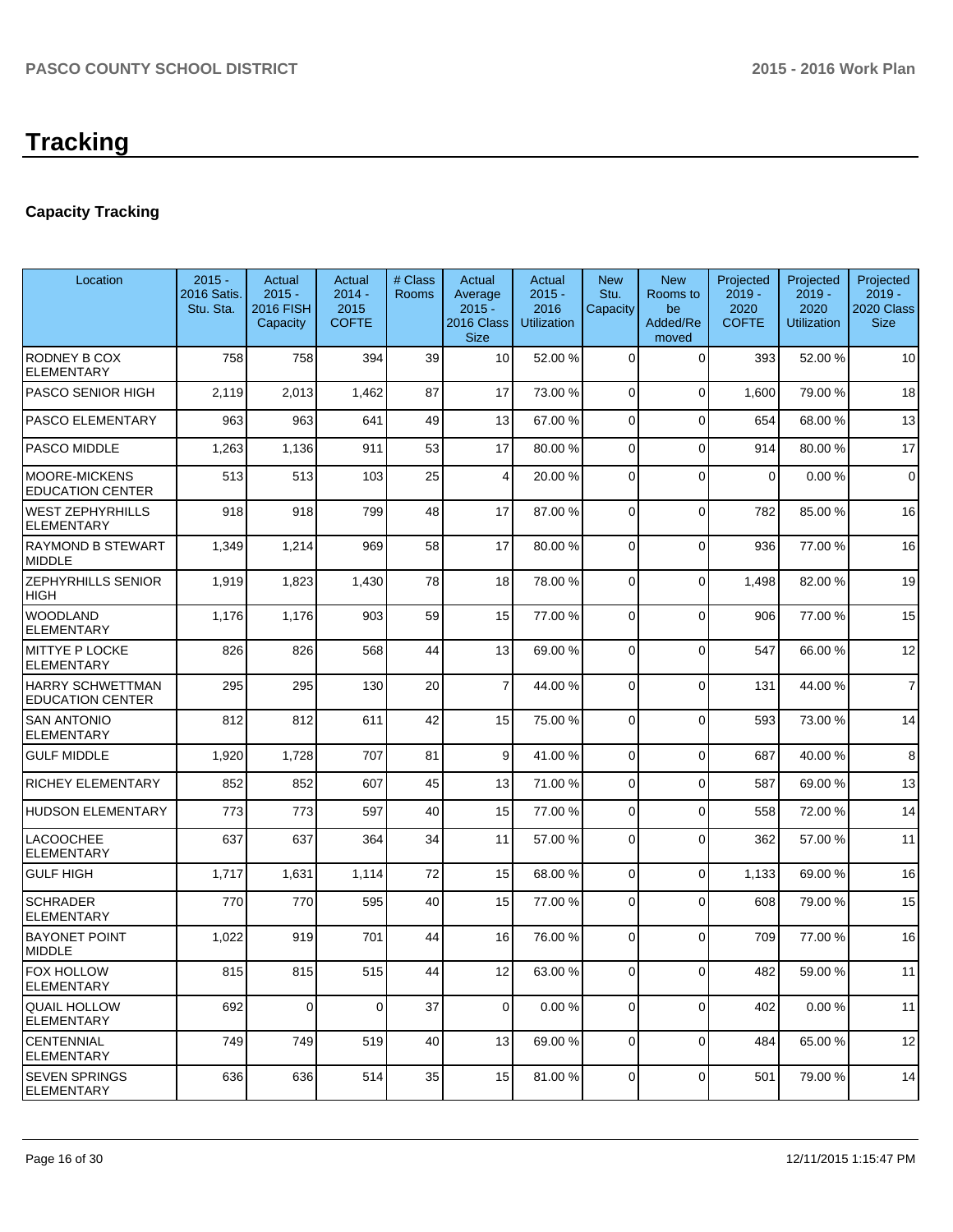| <b>DEER PARK</b><br><b>ELEMENTARY</b>           | 659   | 659   | 582      | 35  | 17             | 88.00 % | $\overline{0}$ | $\Omega$     | 587   | 89.00 %  | 17             |
|-------------------------------------------------|-------|-------|----------|-----|----------------|---------|----------------|--------------|-------|----------|----------------|
| <b>MARY GIELLA</b><br><b>ELEMENTARY</b>         | 732   | 732   | 645      | 38  | 17             | 88.00 % | $\Omega$       | $\Omega$     | 659   | 90.00%   | 17             |
| THOMAS E WEIGHTMAN<br><b>MIDDLE</b>             | 1,325 | 1,192 | 1,133    | 56  | 20             | 95.00 % | $\Omega$       | $\mathbf 0$  | 1,307 | 110.00%  | 23             |
| <b>RIVER RIDGE MIDDLE</b><br><b>SENIOR HIGH</b> | 3,760 | 3,384 | 2,488    | 157 | 16             | 74.00 % | $\Omega$       | 0            | 2,597 | 77.00 %  | 17             |
| <b>NORTHWEST</b><br><b>ELEMENTARY</b>           | 869   | 869   | 665      | 29  | 23             | 77.00 % | $\Omega$       | $\mathbf 0$  | 668   | 77.00 %  | 23             |
| HUDSON SENIOR HIGH                              | 1,744 | 1,656 | 1,188    | 70  | 17             | 72.00 % | $\Omega$       | $\mathbf{0}$ | 1,182 | 71.00%   | 17             |
| <b>SHADY HILLS</b><br><b>ELEMENTARY</b>         | 520   | 0     | $\Omega$ | 27  | $\Omega$       | 0.00%   | $\Omega$       | $\Omega$     | 540   | 0.00%    | 20             |
| <b>CYPRESS ELEMENTARY</b>                       | 950   | 950   | 786      | 29  | 27             | 83.00 % | $\Omega$       | $\mathbf 0$  | 763   | 80.00%   | 26             |
| <b>LAND O LAKES SENIOR</b><br><b>HIGH</b>       | 1,986 | 1,886 | 1,611    | 81  | 20             | 85.00 % | $\Omega$       | $\mathbf 0$  | 1,679 | 89.00 %  | 21             |
| <b>ANCLOTE ELEMENTARY</b>                       | 499   | 499   | 577      | 13  | 44             | 116.00% | $\Omega$       | $\Omega$     | 595   | 119.00%  | 46             |
| <b>GULFSIDE</b><br><b>ELEMENTARY</b>            | 689   | 689   | 516      | 36  | 14             | 75.00 % | $\Omega$       | $\Omega$     | 498   | 72.00 %  | 14             |
| PINE VIEW MIDDLE                                | 1,412 | 1,270 | 921      | 60  | 15             | 73.00 % | $\Omega$       | $\Omega$     | 1,181 | 93.00 %  | 20             |
| RIDGEWOOD SENIOR<br>HIGH                        | 1,667 | 1,583 | 1,040    | 68  | 15             | 66.00 % | $\Omega$       | $\Omega$     | 1,062 | 67.00%   | 16             |
| <b>CALUSA ELEMENTARY</b>                        | 729   | 729   | 583      | 38  | 15             | 80.00 % | $\Omega$       | $\mathbf 0$  | 579   | 79.00 %  | 15             |
| MOON LAKE<br><b>ELEMENTARY</b>                  | 836   | 836   | 568      | 43  | 13             | 68.00 % | $\Omega$       | $\Omega$     | 551   | 66.00 %  | 13             |
| HUDSON MIDDLE                                   | 1,128 | 1,015 | 734      | 49  | 15             | 72.00 % | $\Omega$       | 0            | 773   | 76.00 %  | 16             |
| LAKE MYRTLE<br><b>ELEMENTARY</b>                | 802   | 802   | 648      | 43  | 15             | 81.00 % | $\Omega$       | $\mathbf{0}$ | 606   | 76.00%   | 14             |
| Fred K. Marchman<br>Technical College           | 757   | 1,135 | 218      | 39  | 6 <sup>1</sup> | 19.00 % | $\Omega$       | $\mathbf{0}$ | 209   | 18.00%   | 5              |
| <b>SEVEN SPRINGS</b><br><b>MIDDLE</b>           | 1,698 | 1,528 | 1,423    | 72  | 20             | 93.00 % | $\Omega$       | $\Omega$     | 1,573 | 103.00 % | 22             |
| <b>COTEE RIVER</b><br><b>ELEMENTARY</b>         | 751   | 751   | 621      | 41  | 15             | 83.00 % | $\Omega$       | $\Omega$     | 621   | 83.00 %  | 15             |
| <b>IDENHAM OAKS</b><br><b>ELEMENTARY</b>        | 954   | 954   | 685      | 50  | 14             | 72.00 % | $\Omega$       | $\Omega$     | 672   | 70.00%   | 13             |
| CHESTER W TAYLOR JR<br>IELEMENTARY              | 726   | 726   | 520      | 37  | 14             | 72.00 % | 01             | 0            | 524   | 72.00 %  | 14             |
| <b>SAND PINE</b><br>ELEMENTARY                  | 657   | 657   | 574      | 34  | 17             | 87.00 % | $\overline{0}$ | 0            | 640   | 97.00 %  | 19             |
| <b>JAMES IRVIN</b><br><b>EDUCATION CENTER</b>   | 738   | 738   | 88       | 31  | $\overline{3}$ | 12.00 % | $\Omega$       | 0            | 133   | 18.00%   | $\overline{4}$ |
| <b>WESLEY CHAPEL</b><br><b>SENIOR HIGH</b>      | 1,760 | 1,672 | 1,495    | 72  | 21             | 89.00 % | $\overline{0}$ | 0            | 1,485 | 89.00 %  | 21             |
| <b>J W MITCHELL SENIOR</b><br> HIGH             | 2,301 | 2,185 | 1,713    | 95  | 18             | 78.00 % | $\overline{0}$ | 0            | 1,809 | 83.00 %  | 19             |
| JAMES M MARLOWE<br><b>ELEMENTARY</b>            | 634   | 634   | 404      | 33  | 12             | 64.00 % | $\overline{0}$ | 0            | 408   | 64.00 %  | 12             |
| <b>CHASCO ELEMENTARY</b>                        | 792   | 792   | 676      | 40  | 17             | 85.00 % | $\overline{0}$ | $\mathbf 0$  | 669   | 84.00%   | 17             |
| <b>SUNRAY ELEMENTARY</b>                        | 629   | 629   | 514      | 32  | 16             | 82.00 % | $\overline{0}$ | $\mathbf 0$  | 509   | 81.00%   | 16             |
| <b>CENTENNIAL MIDDLE</b>                        | 818   | 736   | 561      | 35  | 16             | 76.00 % | $\overline{0}$ | $\mathbf 0$  | 558   | 76.00%   | 16             |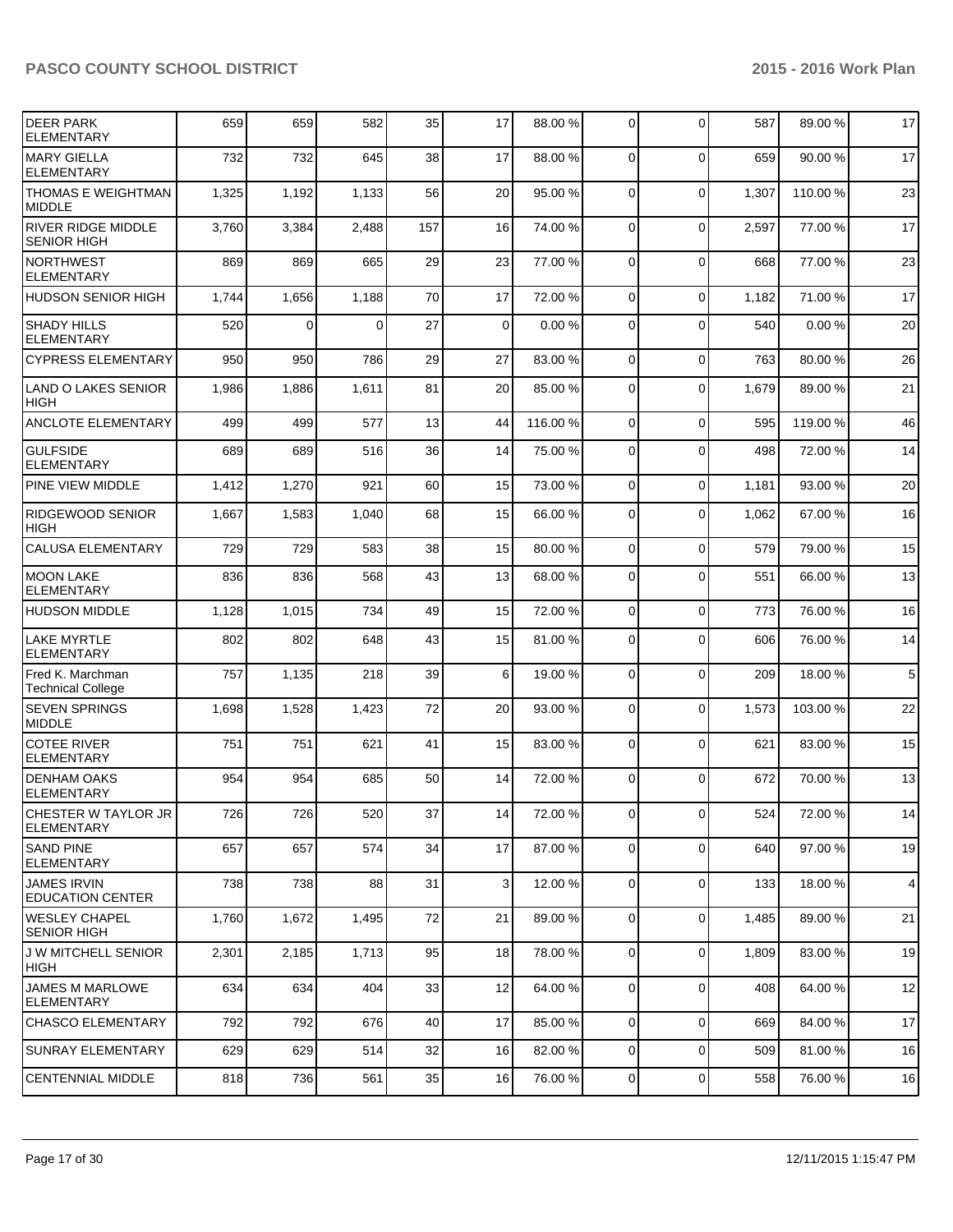| <b>CHASCO MIDDLE</b>                          | 988    | 889    | 686    | 43    | 16 | 77.00 %  | $\Omega$       | $\Omega$       | 701    | 79.00 % | 16 |
|-----------------------------------------------|--------|--------|--------|-------|----|----------|----------------|----------------|--------|---------|----|
| <b>TRINITY ELEMENTARY</b>                     | 665    | 665    | 582    | 34    | 17 | 88.00 %  | 0              | $\Omega$       | 598    | 90.00%  | 18 |
| <b>WESLEY CHAPEL</b><br><b>ELEMENTARY</b>     | 833    | 833    | 813    | 42    | 19 | 98.00 %  | $\Omega$       | $\Omega$       | 635    | 76.00 % | 15 |
| <b>PINE VIEW</b><br><b>ELEMENTARY</b>         | 752    | 752    | 624    | 38    | 16 | 83.00 %  | $\mathbf 0$    | $\mathbf 0$    | 583    | 78.00 % | 15 |
| <b>LONGLEAF</b><br><b>ELEMENTARY</b>          | 751    | 751    | 640    | 39    | 16 | 85.00 %  | $\overline{0}$ | $\Omega$       | 609    | 81.00%  | 16 |
| <b>SEVEN OAKS</b><br>ELEMENTARY SCHOOL        | 1,146  | 1,146  | 1,082  | 58    | 19 | 94.00 %  | $\Omega$       | $\Omega$       | 822    | 72.00 % | 14 |
| <b>WIREGRASS RANCH</b><br><b>SENIOR HIGH</b>  | 2,444  | 2,321  | 2.154  | 99    | 22 | 93.00 %  | 0              | $\Omega$       | 1,437  | 62.00%  | 15 |
| PAUL R SMITH MIDDLE                           | 1,430  | 1,287  | 1,002  | 62    | 16 | 78.00 %  | $\overline{0}$ | $\mathbf 0$    | 1,072  | 83.00 % | 17 |
| <b>GULF HIGHLANDS</b><br><b>ELEMENTARY</b>    | 762    | 762    | 537    | 40    | 13 | 70.00 %  | $\Omega$       | $\Omega$       | 515    | 68.00%  | 13 |
| DR JOHN LONG MIDDLE                           | 2.047  | 1,842  | 1,687  | 88    | 19 | 92.00 %  | $\Omega$       | $\mathbf 0$    | 1,393  | 76.00 % | 16 |
| <b>TRINITY OAKS</b><br><b>ELEMENTARY</b>      | 762    | 762    | 714    | 40    | 18 | 94.00 %  | $\mathbf 0$    | $\Omega$       | 720    | 94.00%  | 18 |
| <b>OAKSTEAD</b><br><b>ELEMENTARY</b>          | 1,246  | 1,246  | 1,143  | 62    | 18 | 92.00 %  | $\overline{0}$ | $\mathbf 0$    | 746    | 60.00%  | 12 |
| <b>NEW RIVER</b><br><b>ELEMENTARY</b>         | 842    | 842    | 653    | 44    | 15 | 78.00 %  | $\overline{0}$ | $\overline{0}$ | 667    | 79.00 % | 15 |
| DOUBLE BRANCH<br><b>ELEMENTARY</b>            | 938    | 938    | 862    | 48    | 18 | 92.00 %  | $\Omega$       | $\Omega$       | 581    | 62.00 % | 12 |
| <b>CHARLES S. RUSHE</b><br><b>MIDDLE</b>      | 1,714  | 1,542  | 1,316  | 73    | 18 | 85.00 %  | $\Omega$       | $\Omega$       | 1,691  | 110.00% | 23 |
| <b>SUNLAKE HIGH</b>                           | 1,837  | 1,745  | 1,615  | 76    | 21 | 93.00 %  | $\Omega$       | $\Omega$       | 1.705  | 98.00 % | 22 |
| <b>GULF TRACE</b><br><b>ELEMENTARY</b>        | 762    | 762    | 669    | 40    | 17 | 88.00 %  | $\Omega$       | $\Omega$       | 661    | 87.00 % | 17 |
| <b>VETERANS</b><br>ELEMENTARY SCHOOL          | 886    | 886    | 796    | 46    | 17 | 90.00 %  | $\Omega$       | $\Omega$       | 771    | 87.00 % | 17 |
| <b>CREWS LAKE MIDDLE</b>                      | 1,560  | 1,404  | 1,195  | 66    | 18 | 85.00 %  | $\Omega$       | $\Omega$       | 689    | 49.00%  | 10 |
| <b>ANCLOTE HIGH</b><br><b>SCHOOL</b>          | 1,773  | 1,684  | 1,291  | 73    | 18 | 77.00 %  | $\mathbf 0$    | $\Omega$       | 1,344  | 80.00%  | 18 |
| <b>FIVAY HIGH SCHOOL</b>                      | 2,040  | 1,938  | 1,206  | 86    | 14 | 62.00 %  | $\overline{0}$ | $\Omega$       | 1,223  | 63.00%  | 14 |
| <b>WATERGRASS</b><br><b>ELEMENTARY SCHOOL</b> | 762    | 762    | 782    | 40    | 20 | 103.00 % | $\overline{0}$ | $\Omega$       | 672    | 88.00 % | 17 |
| <b>CONNERTON</b><br>ELEMENTARY SCHOOL         | 828    | 828    | 963    | 43    | 22 | 116.00 % | $\mathbf 0$    | $\Omega$       | 745    | 90.00 % | 17 |
| <b>ODESSA ELEMENTARY</b><br><b>SCHOOL</b>     | 970    | 970    | 836    | 50    | 17 | 86.00 %  | $\Omega$       | $\Omega$       | 503    | 52.00 % | 10 |
|                                               | 85,754 | 81,402 | 63,176 | 3,927 | 16 | 77.61 %  | 0              | $\mathbf 0$    | 62,187 | 76.39 % | 16 |

The COFTE Projected Total (62,187) for 2019 - 2020 must match the Official Forecasted COFTE Total (65,637 ) for 2019 - 2020 before this section can be completed. In the event that the COFTE Projected Total does not match the Official forecasted COFTE, then the Balanced Projected COFTE Table should be used to balance COFTE.

| Projected COFTE for 2019 - 2020 |        |  |  |  |  |
|---------------------------------|--------|--|--|--|--|
| Elementary (PK-3)               | 19,543 |  |  |  |  |
| Middle (4-8)                    | 26,183 |  |  |  |  |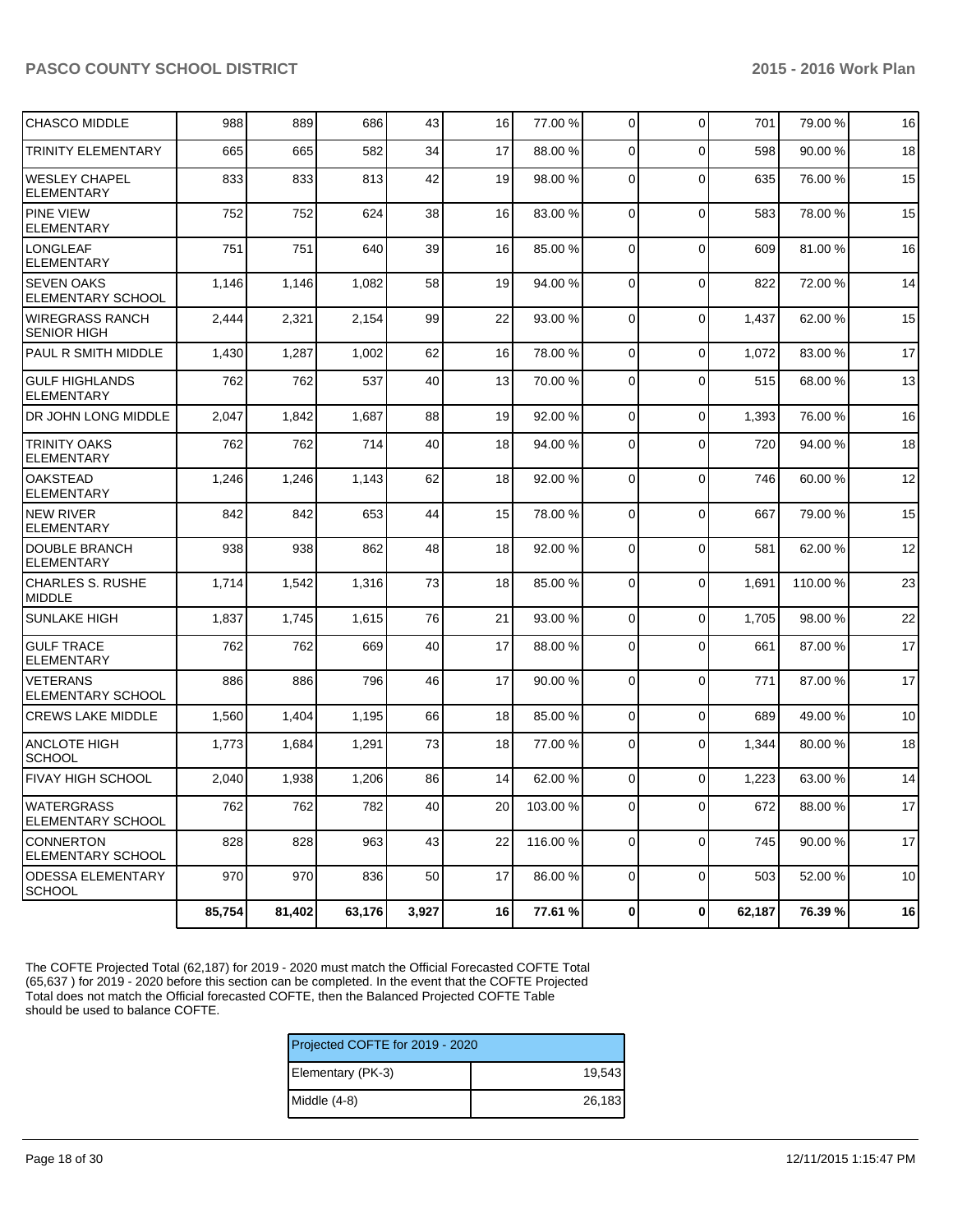| High (9-12) | 19,911 |
|-------------|--------|
|             | 65,637 |

| <b>Grade Level Type</b> | <b>Balanced Projected</b><br>COFTE for 2019 - 2020 |
|-------------------------|----------------------------------------------------|
| Elementary (PK-3)       | 1,245                                              |
| Middle (4-8)            | 1,275                                              |
| High (9-12)             | 930                                                |
|                         | 65,637                                             |

#### **Relocatable Replacement**

Number of relocatable classrooms clearly identified and scheduled for replacement in the school board adopted financially feasible 5-year district work program.

| Location                          | $5 - 2016$<br>$2015 -$ | $-2017$<br>$2016 -$ | 2018<br>2017 | $2018 - 2019$ | 2020<br>2019 | 5 Total<br>Year 5 |
|-----------------------------------|------------------------|---------------------|--------------|---------------|--------------|-------------------|
| Total Relocatable Replacements: ∖ |                        |                     |              |               |              | 0                 |

#### **Charter Schools Tracking**

Information regarding the use of charter schools.

| Location-Type                                                             | # Relocatable<br>units or<br>permanent<br>classrooms | Owner             | Year Started or<br><b>Scheduled</b> | <b>Student</b><br><b>Stations</b> | <b>Students</b><br>Enrolled | Years in<br>Contract | <b>Total Charter</b><br><b>Students</b><br>projected for<br>2019 - 2020 |
|---------------------------------------------------------------------------|------------------------------------------------------|-------------------|-------------------------------------|-----------------------------------|-----------------------------|----------------------|-------------------------------------------------------------------------|
| Day Spring, Port Richey, K-8                                              |                                                      | 32 PRIVATE        | 2000                                | 655                               | 633                         | 15                   | 655                                                                     |
| Academy at the Farm, Dade City,<br>K-8                                    |                                                      | 30 PRIVATE        | 2002                                | 600                               | 526                         | 15                   | 700                                                                     |
| Countryside Montessori, Land O'<br>Lakes, 1-8                             |                                                      | 13 PRIVATE        | 2002                                | 300                               | 291                         | 15                   | 300                                                                     |
| Athenian Academy, New Port<br>Richey, K-8                                 |                                                      | 20 PRIVATE        | 2006                                | 420                               | 352                         | 3                    | 582                                                                     |
| Imagine School at Land O' Lakes,<br>Lutz, K-8                             |                                                      | 40 <b>PRIVATE</b> | 2008                                | 728                               | 749                         | 15                   | 728                                                                     |
| FL Virtual Academy, Pasco<br>County, K-8 (in year 1) (K-12 in<br>lyear 5) |                                                      | <b>IPRIVATE</b>   | 2013                                |                                   | 84                          | 5                    | 395                                                                     |
| <b>Classical Preparatory Charter</b><br>School                            |                                                      | 29 PRIVATE        | 2013                                | 445                               | 385                         | 5                    | 518                                                                     |
| Learning Lodge Academy                                                    |                                                      | 17 <b>PRIVATE</b> | 2014                                | 340                               | 207                         | 5                    | 480                                                                     |
| Pepin Academies, Pasco                                                    |                                                      | 26 PRIVATE        | 2014                                | 276                               | 238                         | 15                   | 500                                                                     |
|                                                                           | 208                                                  |                   |                                     | 3,765                             | 3,465                       |                      | 4,858                                                                   |

## **Special Purpose Classrooms Tracking**

The number of classrooms that will be used for certain special purposes in the current year, by facility and type of classroom, that the district will, 1), not use for educational purposes, and 2), the co-teaching classrooms that are not open plan classrooms and will be used for educational purposes.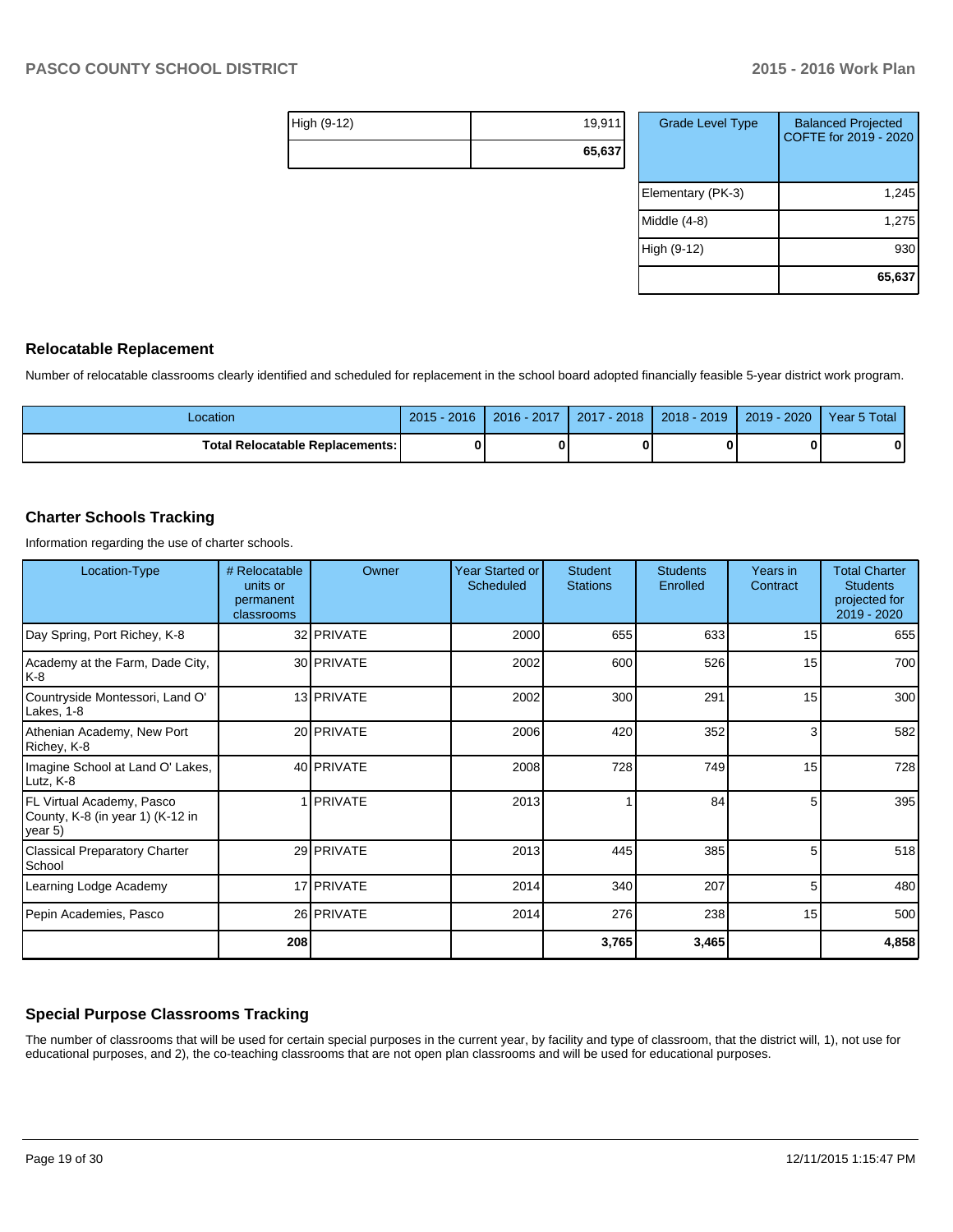| School                                          | School Type                          | # of Elementary<br>K-3 Classrooms | # of Middle 4-8<br><b>Classrooms</b> | # of High 9-12<br><b>Classrooms</b> | $#$ of ESE<br>Classrooms        | # of Combo<br>Classrooms        | <b>Total</b><br><b>Classrooms</b> |
|-------------------------------------------------|--------------------------------------|-----------------------------------|--------------------------------------|-------------------------------------|---------------------------------|---------------------------------|-----------------------------------|
|                                                 | <b>Total Educational Classrooms:</b> |                                   |                                      |                                     |                                 |                                 |                                   |
| School                                          | School Type                          | # of Elementary<br>K-3 Classrooms | # of Middle 4-8<br><b>Classrooms</b> | # of High 9-12<br>Classrooms        | $#$ of ESE<br><b>Classrooms</b> | # of Combo<br><b>Classrooms</b> | <b>Total</b><br><b>Classrooms</b> |
| <b>SEVEN OAKS ELEMENTARY</b><br><b>SCHOOL</b>   | Co-Teaching                          | 27                                |                                      |                                     |                                 |                                 | 27                                |
| <b>GULF HIGH</b>                                | Co-Teaching                          |                                   |                                      | c                                   | $\Omega$                        | $\Omega$                        | $\overline{2}$                    |
| <b>RIVER RIDGE MIDDLE SENIOR</b><br><b>HIGH</b> | Co-Teaching                          | 0                                 |                                      |                                     | $\Omega$                        | 0                               |                                   |
| <b>CENTENNIAL MIDDLE</b>                        | Co-Teaching                          | $\Omega$                          | 24                                   | 0                                   | $\Omega$                        | 0                               | 24                                |
| CHARLES S. RUSHE MIDDLE                         | Co-Teaching                          |                                   |                                      | n                                   | $\Omega$                        | $\Omega$                        | 2 <sub>1</sub>                    |
| RAYMOND B STEWART MIDDLE                        | Co-Teaching                          | $\Omega$                          |                                      | 0                                   | $\Omega$                        | 0                               | 2 <sub>l</sub>                    |
| <b>RIDGEWOOD SENIOR HIGH</b>                    | Co-Teaching                          | r                                 |                                      | 14                                  | $\Omega$                        | $\Omega$                        | 14                                |
| <b>SEVEN SPRINGS MIDDLE</b>                     | Co-Teaching                          | $\Omega$                          | 11                                   | $\Omega$                            | $\Omega$                        | 0                               | 11                                |
| ANCLOTE HIGH SCHOOL                             | Co-Teaching                          | $\Omega$                          | O                                    | 3                                   | $\Omega$                        | $\Omega$                        | 3 <sup>l</sup>                    |
| <b>Total Co-Teaching Classrooms:</b>            |                                      | 27                                | 39                                   | 20                                  | 0                               | 0                               | 86                                |

## **Infrastructure Tracking**

**Necessary offsite infrastructure requirements resulting from expansions or new schools. This section should include infrastructure information related to capacity project schedules and other project schedules (Section 4).**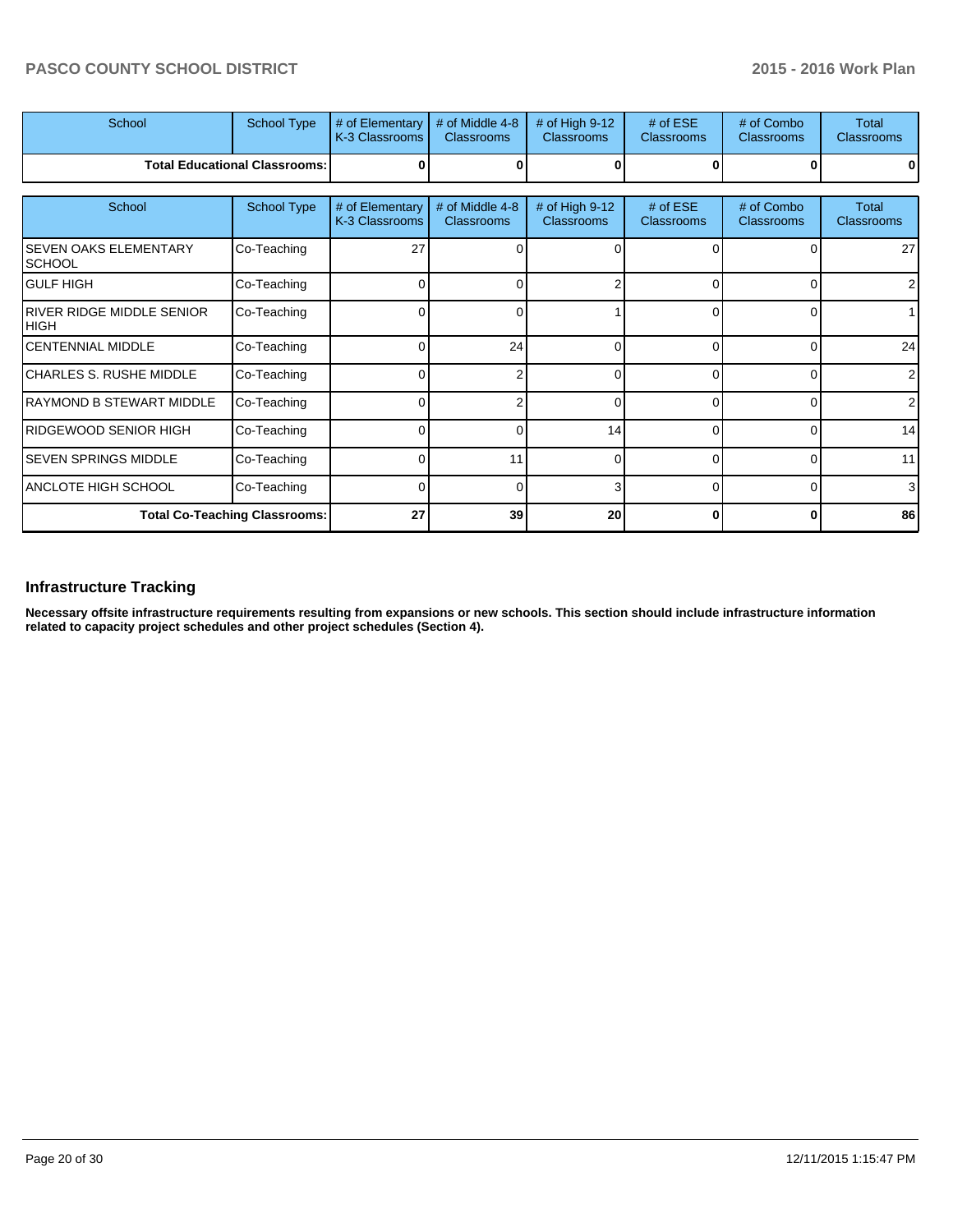| 1. Double Branch Elementary School(Chancy Road construction)<br>-Road construction from Double Branch Elementary School to Foxwood Boulevard<br>-Currently under construction                                                                                                                                                                                                                                                                                      |                                                         |                                            |
|--------------------------------------------------------------------------------------------------------------------------------------------------------------------------------------------------------------------------------------------------------------------------------------------------------------------------------------------------------------------------------------------------------------------------------------------------------------------|---------------------------------------------------------|--------------------------------------------|
| 2. Veterans Elementary School(Sidewalk improvements)<br>-Currently under construction                                                                                                                                                                                                                                                                                                                                                                              | -Conversion of sidewalk to a multi-use path             |                                            |
| 3. Odessa Elementary School - (Interlaken Road construction)<br>-Road construction from Odessa Elementary School to Gunn Highway<br>-Currently under construction                                                                                                                                                                                                                                                                                                  |                                                         |                                            |
| 4. Mary Giella Elementary School - (Turn lane construction)<br>-Turn lanes on Shady Hills Road                                                                                                                                                                                                                                                                                                                                                                     | -ROW acquisition underway with construction in FY 15/16 |                                            |
| 5. Hudson Senior High School - (Sidewalk and intersection improvements)<br>-Sidewalk on Cobra Way with Hudson/Hicks Intersection Improvements<br>-Design underway, ROW funded in FY 14/15 through FY16/17 with construction in FY17/18                                                                                                                                                                                                                             |                                                         |                                            |
| 6. Moon Lake Elementary School – (Sidewalk and intersection improvements)<br>-Sidewalk on Moon Lake Road to Tree Breeze Drive with SR 52/Moon Lake Road Intersection Improvements<br>construction in FY 16/17                                                                                                                                                                                                                                                      |                                                         | -Funded for                                |
| 7. Mittye P. Locke Elementary School - (Sidewalk construction)<br>-Construction of sidewalk on Wiggins Drive from SR 54 to Trouble Cree Road<br>-Design in FY 16/17 and construction in FY 18/19 (Funded by FDOT)                                                                                                                                                                                                                                                  |                                                         |                                            |
| 8. Elementary School "W" - Wiregrass School Road - Opening August 2016<br>-adjacent infrastructure improvements to be made by developer                                                                                                                                                                                                                                                                                                                            |                                                         |                                            |
| 9. High School "GGG" - Old Pasco Road - Opening August 2017 (Offsite infrastructure)<br>-FDOT is completing as part of a project currently under construction from Bellamy Brothers Road to Old Pasco Road, but there are no plans to signalize the<br>intersection<br>-Overpass Road and Old Pasco Road as part of the I-75 & Overpass Road Interchange<br>-Improvements are planned for Interchange that will be going to design next year. CST is funded in 20. |                                                         | -Old Pasco Road & SR 52 (WB to SB LT lane) |
| 10. Anclote High and Paul R. Smith Middle - (Multi-use trail construction)<br>-Construction of the Coastal-Anclote Trail on the west side of Sweetbriar Drive from Anclote Boulevard to Baillies Bluff Road.<br>-Design in FY 15/16 and construction in FY 17/18                                                                                                                                                                                                   |                                                         |                                            |
| 11. Zephyrhills High School - (Road widening, addition of sidewalk and bike/ped path on CR 54)<br>-Road widening from US 301 to 30th Street<br>-Currently under design with construction in FY                                                                                                                                                                                                                                                                     |                                                         |                                            |
| Proposed location of planned facilities, whether those locations are consistent with the comprehensive plans of all affected local governments, and<br>recommendations for infrastructure and other improvements to land adjacent to existing facilities. Provisions of 1013.33(12), (13) and (14) and 1013.36<br>must be addressed for new facilities planned within the 1st three years of the plan (Section 5).                                                 |                                                         |                                            |
| Elementary School "B" - Ballantrae Boulevard - Opening August 2017<br>-located in Bexley South MPUD<br>-consistent with Pasco County Comprehensive Plan                                                                                                                                                                                                                                                                                                            |                                                         |                                            |
| Starkey K-8 School – Lake Blanche Drive - Future Project<br>-located in Starkey Ranch MPUD                                                                                                                                                                                                                                                                                                                                                                         |                                                         |                                            |

Elementary School "T" - Otis Allen Road - Future Project Combination Compressive Plan Comprehensive Plan **Consistent with Comp Plan?** Yes

-consistent with Pasco County Comprehensive Plan

#### **Net New Classrooms**

The number of classrooms, by grade level and type of construction, that were added during the last fiscal year.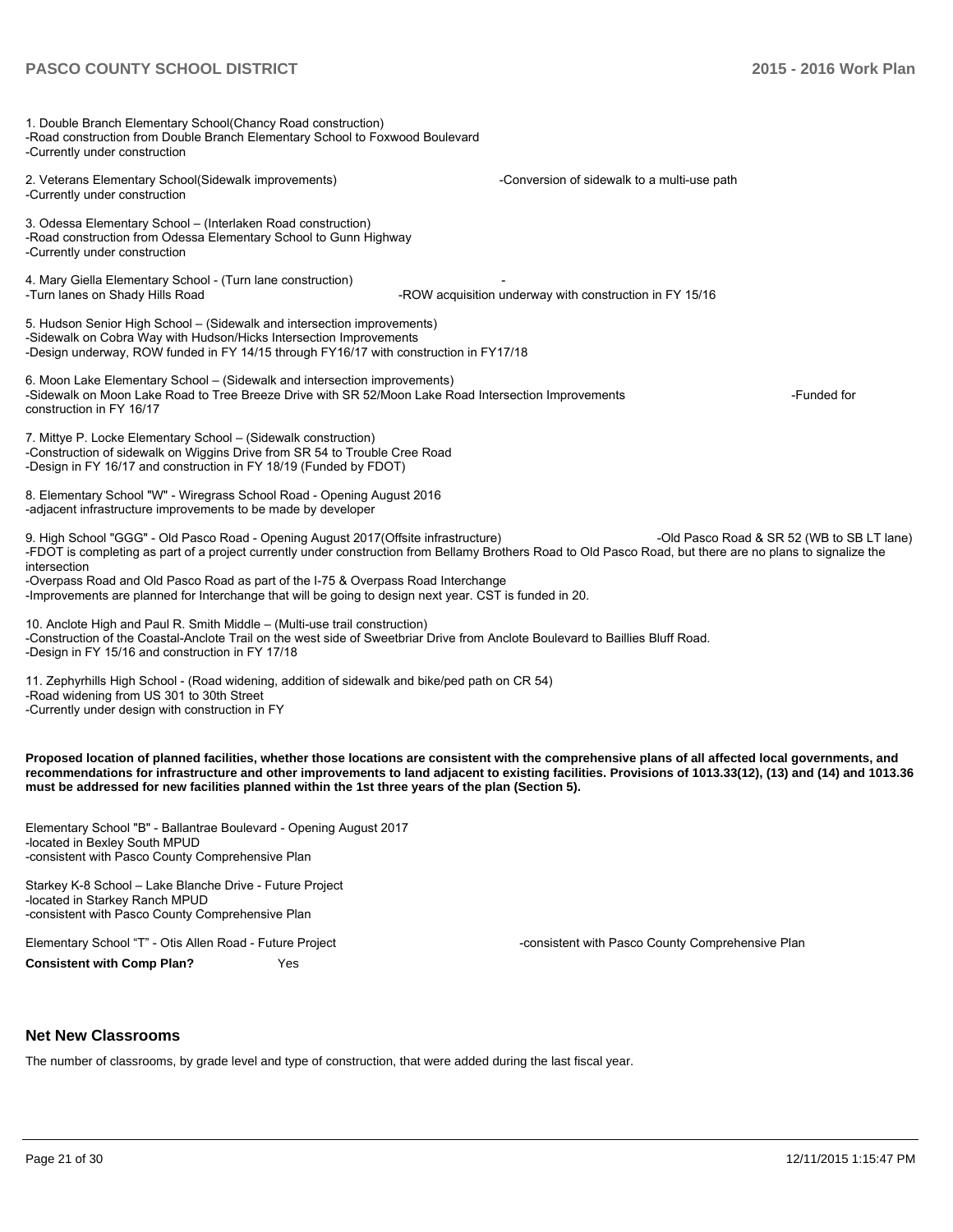| List the net new classrooms added in the 2014 - 2015 fiscal year.                                                                                       |                                                                                                                                                          |  |  |  | Ivear.                                                                 |                                | List the net new classrooms to be added in the 2015 - 2016 fiscal |    |
|---------------------------------------------------------------------------------------------------------------------------------------------------------|----------------------------------------------------------------------------------------------------------------------------------------------------------|--|--|--|------------------------------------------------------------------------|--------------------------------|-------------------------------------------------------------------|----|
| "Classrooms" is defined as capacity carrying classrooms that are added to increase<br>capacity to enable the district to meet the Class Size Amendment. |                                                                                                                                                          |  |  |  | Totals for fiscal year 2015 - 2016 should match totals in Section 15A. |                                |                                                                   |    |
| Location                                                                                                                                                | $2014 - 2015$ #<br>$2014 - 2015$<br>$2014 - 2015 \#$<br>$2014 - 2015 \#$<br>$2015 - 2016$ #<br>Relocatable<br>Modular<br>Permanent<br>Permanent<br>Total |  |  |  | $2015 - 2016$ #<br>Modular                                             | $2015 - 2016$ #<br>Relocatable | $2015 - 2016$<br>Total                                            |    |
| Elementary (PK-3)                                                                                                                                       |                                                                                                                                                          |  |  |  | 48                                                                     |                                |                                                                   | 48 |
| Middle (4-8)                                                                                                                                            |                                                                                                                                                          |  |  |  |                                                                        |                                |                                                                   |    |
| High (9-12)                                                                                                                                             |                                                                                                                                                          |  |  |  |                                                                        |                                |                                                                   |    |
|                                                                                                                                                         |                                                                                                                                                          |  |  |  | 48                                                                     |                                |                                                                   | 48 |

## **Relocatable Student Stations**

Number of students that will be educated in relocatable units, by school, in the current year, and the projected number of students for each of the years in the workplan.

| <b>Site</b>                       | $2015 - 2016$ | 2016 - 2017     | 2017 - 2018 | 2018 - 2019    | 2019 - 2020 | 5 Year Average |
|-----------------------------------|---------------|-----------------|-------------|----------------|-------------|----------------|
| LONGLEAF ELEMENTARY               | 66            | 66              | 66          | 66             | 66          | 66             |
| SEVEN OAKS ELEMENTARY SCHOOL      | 472           | 220             | 220         | 220            | 220         | 270            |
| IWIREGRASS RANCH SENIOR HIGH      | 725           | 725             | 100         | 100            | 100         | 350            |
| <b>PAUL R SMITH MIDDLE</b>        | 0             | 0               | $\mathbf 0$ | 0              | 0           | $\mathbf 0$    |
| <b>ZEPHYRHILLS SENIOR HIGH</b>    | 475           | 475             | 475         | 475            | 475         | 475            |
| WOODLAND ELEMENTARY               | 524           | 524             | 524         | 524            | 524         | 524            |
| IMITTYE P LOCKE ELEMENTARY        | 80            | 80 <sup>°</sup> | 80          | 80             | 80          | 80             |
| HARRY SCHWETTMAN EDUCATION CENTER | 100           | 100             | 100         | 100            | 100         | 100            |
| ISAN ANTONIO ELEMENTARY           | 36            | 36              | 36          | 36             | 36          | 36             |
| <b>GULF MIDDLE</b>                | 352           | 0               | $\Omega$    | $\overline{0}$ | 0           | 70             |
| <b>IRICHEY ELEMENTARY</b>         | $\Omega$      | $\Omega$        | $\Omega$    | $\Omega$       | $\Omega$    | $\Omega$       |
| HUDSON ELEMENTARY                 | 212           | 212             | 212         | 212            | 212         | 212            |
| LACOOCHEE ELEMENTARY              | 58            | 58              | 58          | 58             | 58          | 58             |
| lgulf High                        | 75            | 75              | 75          | 75             | 75          | 75             |
| <b>SCHRADER ELEMENTARY</b>        | $\Omega$      | 0               | $\mathbf 0$ | $\overline{0}$ | 0           | $\mathbf 0$    |
| BAYONET POINT MIDDLE              | $\Omega$      | $\Omega$        | $\Omega$    | $\Omega$       | $\Omega$    | $\Omega$       |
| <b>FOX HOLLOW ELEMENTARY</b>      | 41            | 41              | 41          | 41             | 41          | 41             |
| <b>QUAIL HOLLOW ELEMENTARY</b>    | $\Omega$      | $\Omega$        | $\Omega$    | $\Omega$       | $\Omega$    | $\mathbf 0$    |
| İCENTENNIAL ELEMENTARY            | 62            | 62              | 62          | 62             | 62          | 62             |
| <b>SEVEN SPRINGS ELEMENTARY</b>   | 0             | $\mathbf 0$     | $\mathbf 0$ | $\Omega$       | 0           | $\Omega$       |
| <b>DEER PARK ELEMENTARY</b>       | 44            | 44              | 44          | 44             | 44          | 44             |
| IMARY GIELLA ELEMENTARY           | 98            | 98              | 98          | 98             | 98          | 98             |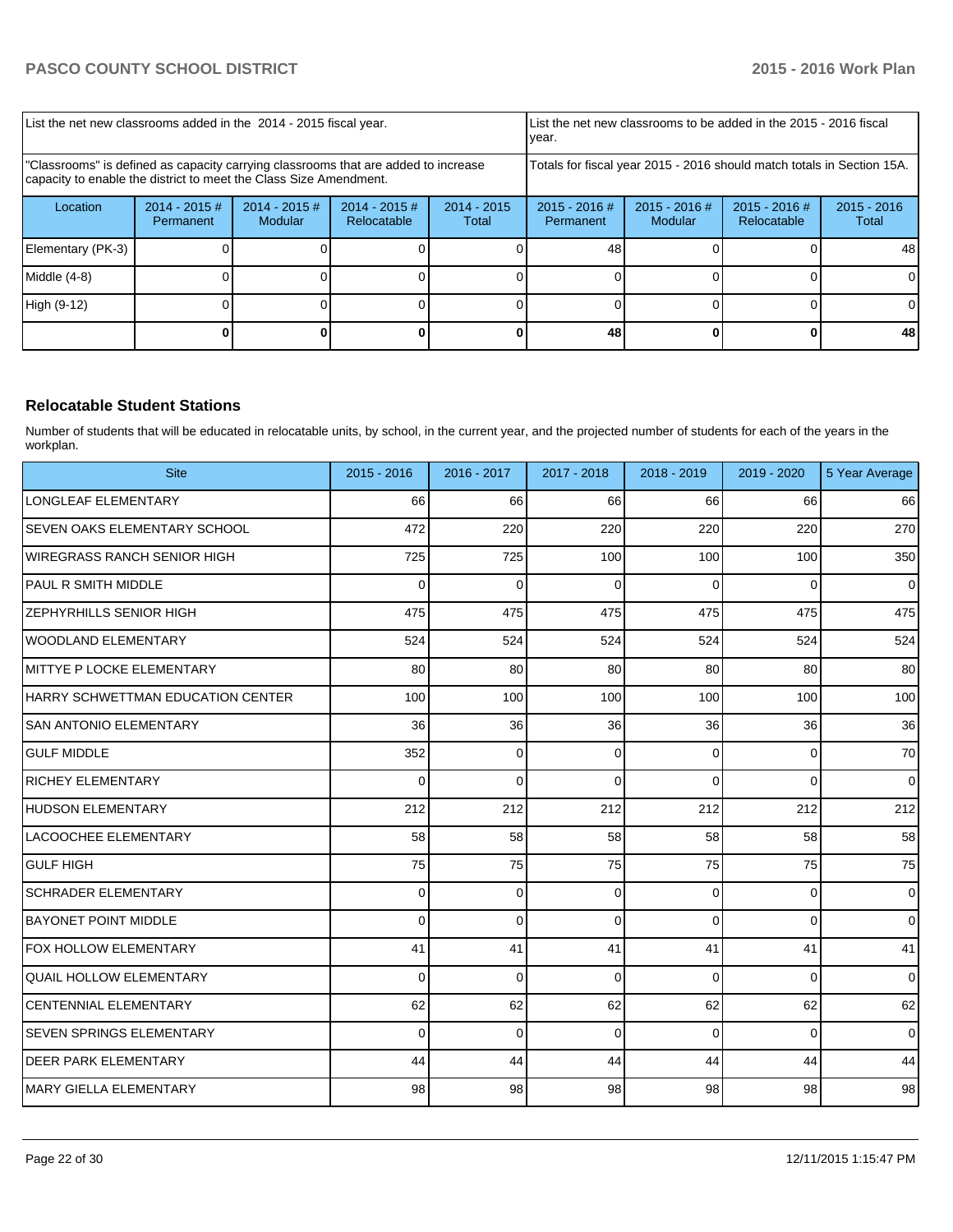| <b>THOMAS E WEIGHTMAN MIDDLE</b>      | 242             | 242      | 242      | 242            | 242            | 242            |
|---------------------------------------|-----------------|----------|----------|----------------|----------------|----------------|
| <b>RIVER RIDGE MIDDLE SENIOR HIGH</b> | 410             | 292      | 292      | 292            | 292            | 316            |
| <b>NORTHWEST ELEMENTARY</b>           | 149             | 124      | 124      | 124            | 124            | 129            |
| <b>SAND PINE ELEMENTARY</b>           | 132             | 132      | 132      | 132            | 132            | 132            |
| JAMES IRVIN EDUCATION CENTER          | 738             | 738      | 738      | 738            | 738            | 738            |
| <b>WESLEY CHAPEL SENIOR HIGH</b>      | 175             | 175      | 175      | 175            | 175            | 175            |
| J W MITCHELL SENIOR HIGH              | 350             | 350      | 350      | 350            | 350            | 350            |
| JAMES M MARLOWE ELEMENTARY            | 18              | 18       | 18       | 18             | 18             | 18             |
| <b>CHASCO ELEMENTARY</b>              | 168             | 168      | 168      | 168            | 168            | 168            |
| <b>SUNRAY ELEMENTARY</b>              | $\Omega$        | 0        | $\Omega$ | $\Omega$       | $\mathbf 0$    | $\Omega$       |
| <b>CENTENNIAL MIDDLE</b>              | 132             | 132      | 132      | 132            | 132            | 132            |
| <b>CHASCO MIDDLE</b>                  | 44              | 44       | 44       | 44             | 44             | 44             |
| <b>TRINITY ELEMENTARY</b>             | 44              | 44       | 44       | 44             | 44             | 44             |
| <b>PINE VIEW ELEMENTARY</b>           | 128             | 128      | 128      | 128            | 128            | 128            |
| <b>GULF HIGHLANDS ELEMENTARY</b>      | 0               | $\Omega$ | $\Omega$ | $\Omega$       | 0              | $\Omega$       |
| DR JOHN LONG MIDDLE                   | 572             | 572      | $\Omega$ | $\Omega$       | 0              | 229            |
| VETERANS ELEMENTARY SCHOOL            | 124             | 124      | 124      | 124            | 124            | 124            |
| <b>CREWS LAKE MIDDLE</b>              | 22              | 0        | $\Omega$ | $\Omega$       | 0              | $\overline{4}$ |
| <b>TRINITY OAKS ELEMENTARY</b>        | $\Omega$        | $\Omega$ | $\Omega$ | $\overline{0}$ | $\mathbf{0}$   | $\Omega$       |
| OAKSTEAD ELEMENTARY                   | 484             | 484      | 63       | $\Omega$       | 0              | 206            |
| <b>NEW RIVER ELEMENTARY</b>           | 80              | 80       | 80       | 80             | 80             | 80             |
| DOUBLE BRANCH ELEMENTARY              | 176             | $\Omega$ | $\Omega$ | $\Omega$       | $\Omega$       | 35             |
| <b>CHARLES S. RUSHE MIDDLE</b>        | 220             | 220      | 220      | 220            | 220            | 220            |
| <b>SUNLAKE HIGH</b>                   | 50              | 50       | 50       | 50             | 50             | 50             |
| <b>GULF TRACE ELEMENTARY</b>          | 0               | 0        | $\Omega$ | $\Omega$       | 0              | $\mathbf 0$    |
| <b>WESLEY CHAPEL ELEMENTARY</b>       | 220             | 66       | 66       | 66             | 66             | 97             |
| <b>RODNEY B COX ELEMENTARY</b>        | 248             | 248      | 248      | 0              | $\overline{0}$ | 149            |
| <b>PASCO SENIOR HIGH</b>              | 550             | 550      | 550      | 550            | 550            | 550            |
| <b>PASCO ELEMENTARY</b>               | 248             | 72       | 72       | 72             | 72             | 107            |
| <b>PASCO MIDDLE</b>                   | 198             | 198      | 198      | 198            | 198            | 198            |
| MOORE-MICKENS EDUCATION CENTER        | 0               | 0        | $\Omega$ | 0              | $\mathbf{0}$   | $\Omega$       |
| <b>WEST ZEPHYRHILLS ELEMENTARY</b>    | 178             | 178      | 178      | 178            | 178            | 178            |
| <b>RAYMOND B STEWART MIDDLE</b>       | 154             | 88       | 88       | 88             | 88             | 101            |
| <b>HUDSON SENIOR HIGH</b>             | 50 <sub>0</sub> | 50       | 50       | 50             | 50             | 50             |
| SHADY HILLS ELEMENTARY                | 0               | 0        | 0        | 0              | $\overline{0}$ | $\mathbf 0$    |
| <b>CYPRESS ELEMENTARY</b>             | 242             | 242      | 242      | 242            | 242            | 242            |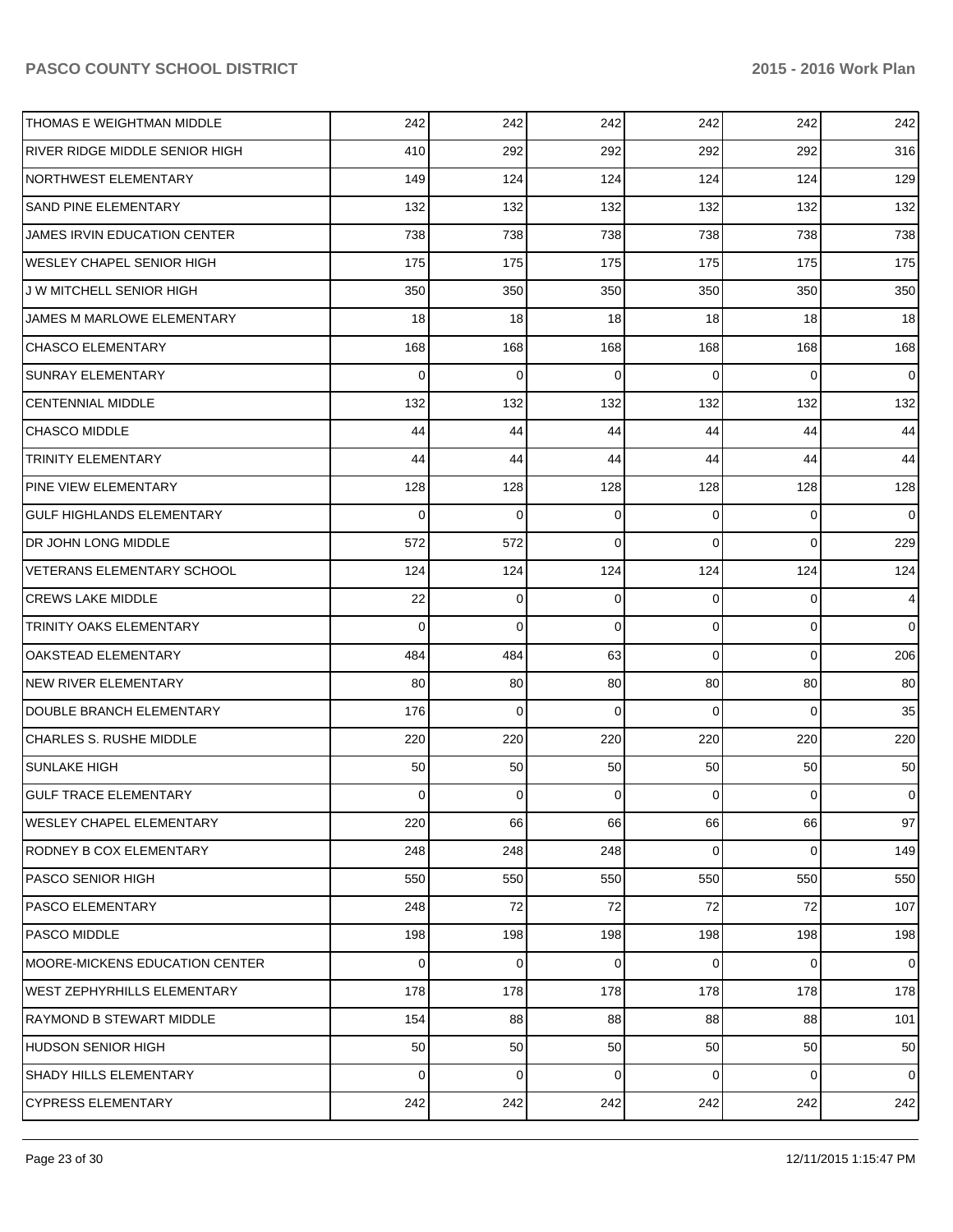| LAND O LAKES SENIOR HIGH                          | 375      | 375      | 375         | 375      | 375      | 375            |
|---------------------------------------------------|----------|----------|-------------|----------|----------|----------------|
| <b>ANCLOTE ELEMENTARY</b>                         | 18       | 18       | 18          | 18       | 18       | 18             |
| <b>GULFSIDE ELEMENTARY</b>                        | 40       | 40       | 40          | 40       | 40       | 40             |
| <b>PINE VIEW MIDDLE</b>                           | 132      | 132      | 132         | 132      | 132      | 132            |
| RIDGEWOOD SENIOR HIGH                             | 125      | 125      | 125         | 125      | 125      | 125            |
| <b>CALUSA ELEMENTARY</b>                          | 72       | 72       | 72          | 72       | 72       | 72             |
| <b>MOON LAKE ELEMENTARY</b>                       | 234      | 234      | 234         | 234      | 234      | 234            |
| <b>HUDSON MIDDLE</b>                              | $\Omega$ | $\Omega$ | $\Omega$    | $\Omega$ | 0        | $\overline{0}$ |
| <b>LAKE MYRTLE ELEMENTARY</b>                     | 66       | 66       | 66          | 66       | 66       | 66             |
| Fred K. Marchman Technical College                | $\Omega$ | $\Omega$ | $\Omega$    | $\Omega$ | $\Omega$ | $\overline{0}$ |
| SEVEN SPRINGS MIDDLE                              | 198      | 198      | 198         | 198      | 198      | 198            |
| <b>COTEE RIVER ELEMENTARY</b>                     | $\Omega$ | 0        | $\Omega$    | $\Omega$ | $\Omega$ | $\overline{0}$ |
| <b>DENHAM OAKS ELEMENTARY</b>                     | 66       | 66       | 66          | 66       | 66       | 66             |
| CHESTER W TAYLOR JR ELEMENTARY                    | 190      | 190      | 190         | 190      | 190      | 190            |
| <b>WATERGRASS ELEMENTARY SCHOOL</b>               | $\Omega$ | 0        | $\Omega$    | $\Omega$ | 0        | $\overline{0}$ |
| <b>ANCLOTE HIGH SCHOOL</b>                        | $\Omega$ | 0        | $\mathbf 0$ | $\Omega$ | 0        | $\overline{0}$ |
| <b>FIVAY HIGH SCHOOL</b>                          | 118      | $\Omega$ | $\Omega$    | $\Omega$ | $\Omega$ | 24             |
| <b>CONNERTON ELEMENTARY SCHOOL</b>                | 66       | 66       | 66          | 66       | 66       | 66             |
| ODESSA ELEMENTARY SCHOOL                          | 208      | 208      | 36          | $\Omega$ | 0        | 90             |
|                                                   |          |          |             |          |          |                |
| Totals for PASCO COUNTY SCHOOL DISTRICT           |          |          |             |          |          |                |
| Total students in relocatables by year.           | 11,874   | 10,415   | 8,625       | 8,278    | 8,278    | 9,494          |
| Total number of COFTE students projected by year. | 64,021   | 64,756   | 65,080      | 65,303   | 65,637   | 64,959         |
| Percent in relocatables by year.                  | 19%      | 16%      | 13 %        | 13%      | 13%      | 15 %           |

## **Leased Facilities Tracking**

Exising leased facilities and plans for the acquisition of leased facilities, including the number of classrooms and student stations, as reported in the educational plant survey, that are planned in that location at the end of the five year workplan.

| Location                        | # of Leased<br>Classrooms 2015 -<br>2016 | <b>FISH Student</b><br><b>Stations</b> | Owner                                          | # of Leased<br>Classrooms 2019 -<br>2020 | <b>FISH Student</b><br><b>Stations</b> |
|---------------------------------|------------------------------------------|----------------------------------------|------------------------------------------------|------------------------------------------|----------------------------------------|
| <b>ISUNRAY ELEMENTARY</b>       |                                          |                                        | 0 Returned to<br>leasing agent                 |                                          |                                        |
| <b>IRODNEY B COX ELEMENTARY</b> |                                          |                                        |                                                |                                          |                                        |
| <b>PASCO SENIOR HIGH</b>        |                                          |                                        |                                                |                                          |                                        |
| <b>IPASCO ELEMENTARY</b>        |                                          |                                        | 0 Hilborn Werner<br>Carter And Assoc.,<br>Inc. |                                          | 18                                     |
| IPASCO MIDDLE                   |                                          |                                        |                                                |                                          |                                        |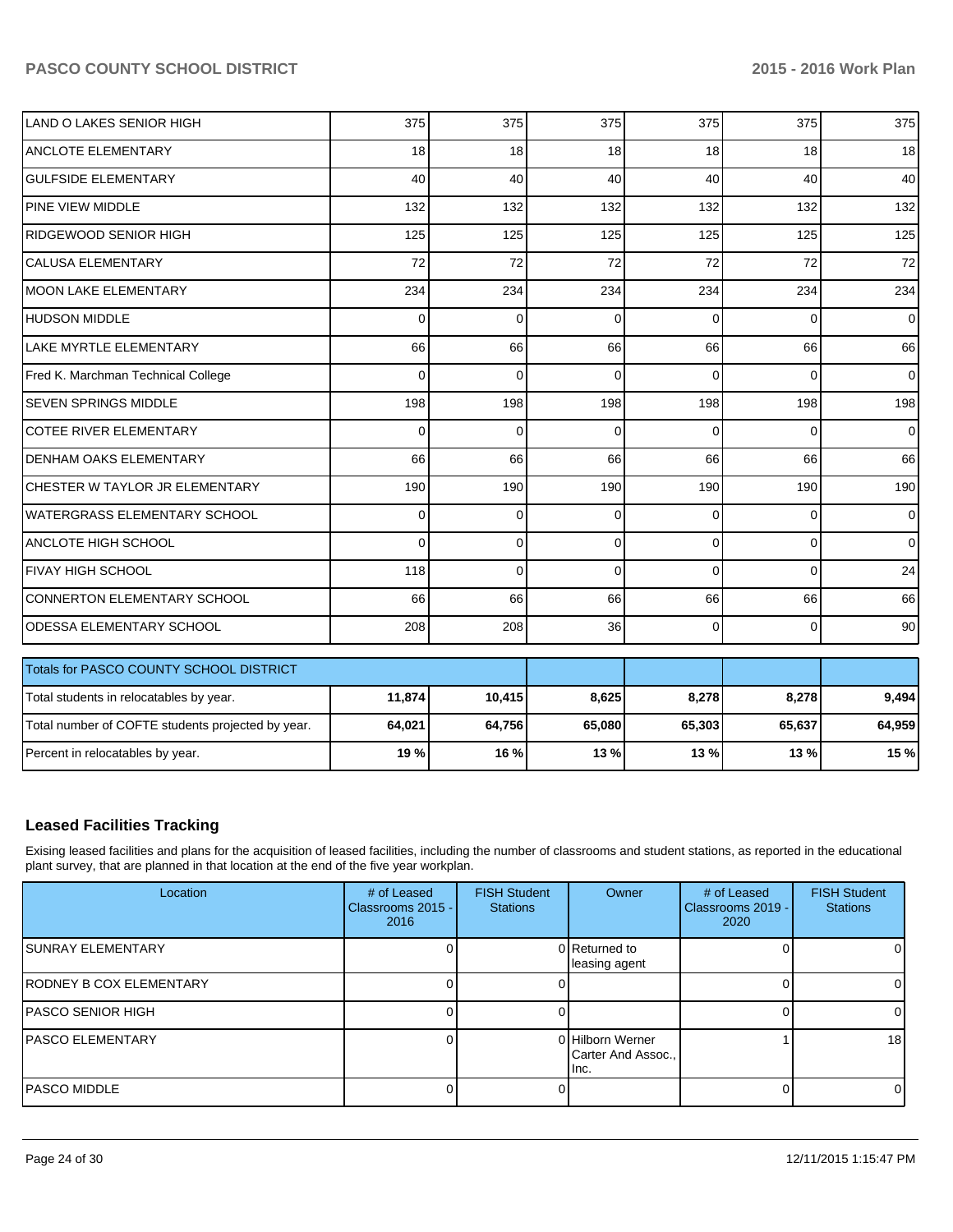| MOORE-MICKENS EDUCATION CENTER     | $\Omega$       |   | 0 |   |
|------------------------------------|----------------|---|---|---|
| WATERGRASS ELEMENTARY SCHOOL       |                |   | 0 |   |
| <b>SUNLAKE HIGH</b>                |                |   | 0 |   |
| <b>GULF TRACE ELEMENTARY</b>       | 0              |   | 0 |   |
| VETERANS ELEMENTARY SCHOOL         | U              |   | 0 |   |
| <b>CREWS LAKE MIDDLE</b>           | 0              |   | 0 |   |
| ANCLOTE HIGH SCHOOL                | ∩              |   | 0 |   |
| <b>FIVAY HIGH SCHOOL</b>           | $\Omega$       |   | 0 |   |
| DR JOHN LONG MIDDLE                |                |   | 0 |   |
| <b>TRINITY OAKS ELEMENTARY</b>     | $\Omega$       |   | 0 |   |
| OAKSTEAD ELEMENTARY                | ∩              |   | 0 |   |
| NEW RIVER ELEMENTARY               | $\Omega$       |   | 0 |   |
| DOUBLE BRANCH ELEMENTARY           |                |   | 0 |   |
| CHARLES S. RUSHE MIDDLE            | $\Omega$       |   | 0 |   |
| PINE VIEW ELEMENTARY               |                |   | 0 |   |
| LONGLEAF ELEMENTARY                | $\Omega$       |   | 0 |   |
| PAUL R SMITH MIDDLE                |                |   | 0 |   |
| <b>GULF HIGHLANDS ELEMENTARY</b>   | $\Omega$       |   | 0 |   |
| CHASCO ELEMENTARY                  |                |   | 0 |   |
| <b>CENTENNIAL MIDDLE</b>           | $\Omega$       |   | 0 |   |
| CHASCO MIDDLE                      | ∩              |   | 0 |   |
| <b>TRINITY ELEMENTARY</b>          | $\Omega$       |   | 0 |   |
| <b>WESLEY CHAPEL ELEMENTARY</b>    |                |   | 0 |   |
| CHESTER W TAYLOR JR ELEMENTARY     | $\Omega$       |   | 0 |   |
| <b>SAND PINE ELEMENTARY</b>        |                |   | 0 |   |
| JAMES IRVIN EDUCATION CENTER       | $\mathbf 0$    | C | 0 |   |
| <b>WESLEY CHAPEL SENIOR HIGH</b>   | $\mathbf 0$    | 0 | 0 |   |
| J W MITCHELL SENIOR HIGH           | $\mathbf 0$    | O | 0 |   |
| JAMES M MARLOWE ELEMENTARY         | $\mathbf 0$    | 0 | 0 |   |
| <b>SEVEN SPRINGS MIDDLE</b>        | $\mathbf 0$    |   | 0 |   |
| COTEE RIVER ELEMENTARY             | $\mathbf 0$    | 0 | 0 |   |
| DENHAM OAKS ELEMENTARY             | $\mathbf 0$    | C | 0 |   |
| LAKE MYRTLE ELEMENTARY             | $\mathbf 0$    | 0 | 0 |   |
| Fred K. Marchman Technical College | $\mathbf 0$    | C | 0 |   |
| <b>GULFSIDE ELEMENTARY</b>         | $\mathbf 0$    | 0 | 0 |   |
| PINE VIEW MIDDLE                   | $\overline{0}$ | 0 | 0 | 0 |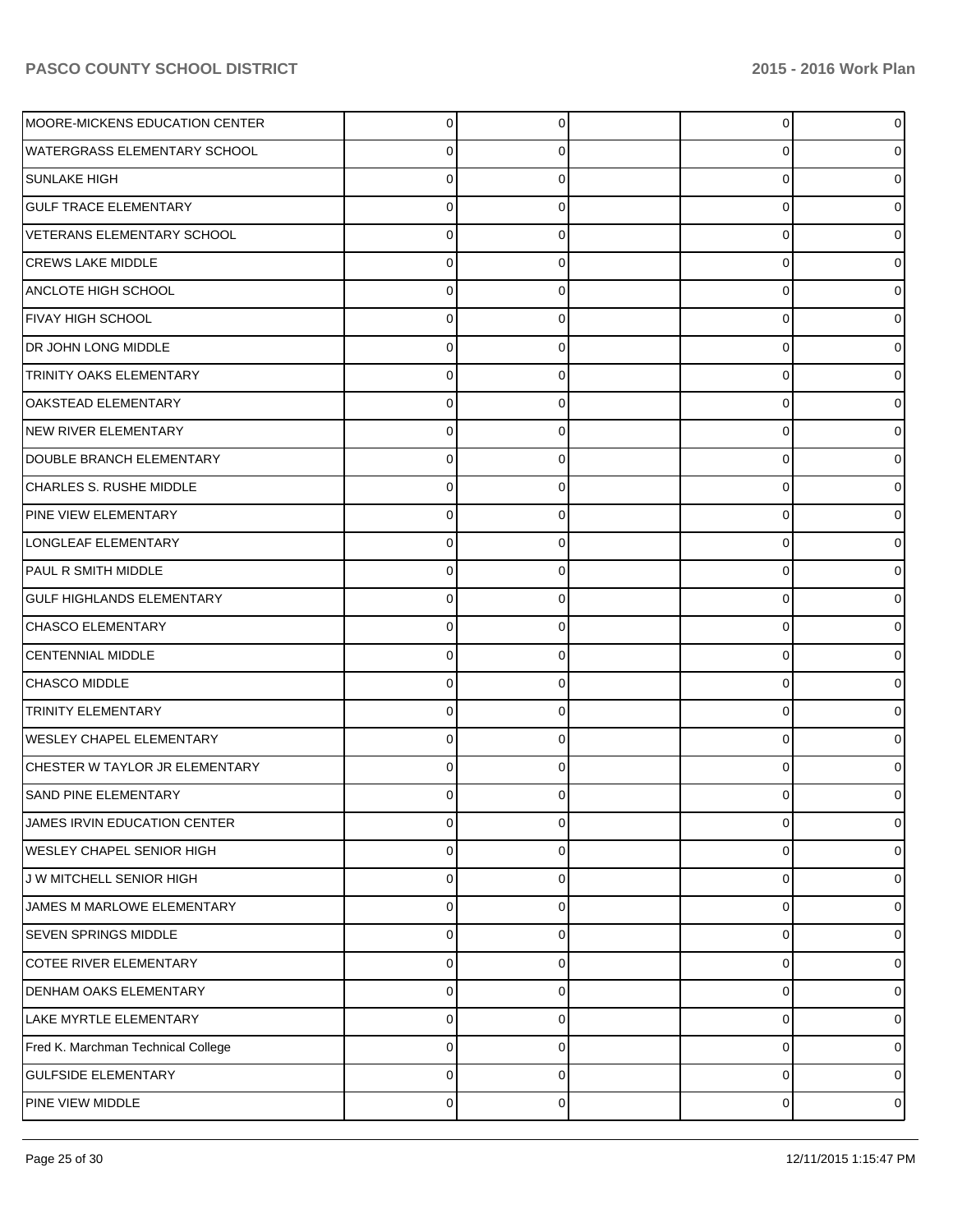| RIDGEWOOD SENIOR HIGH             | $\Omega$ | $\Omega$    | $\overline{0}$ | $\overline{0}$ |
|-----------------------------------|----------|-------------|----------------|----------------|
| <b>CALUSA ELEMENTARY</b>          | 0        | 0           | 0              | 0              |
| MOON LAKE ELEMENTARY              | 0        | C           | 0              | 0              |
| HUDSON MIDDLE                     | 0        | $\Omega$    | 0              | 0              |
| NORTHWEST ELEMENTARY              | 0        | C           | 0              | 0              |
| <b>HUDSON SENIOR HIGH</b>         | 0        | $\Omega$    | 0              | 0              |
| <b>SHADY HILLS ELEMENTARY</b>     | 0        | C           | 0              | 0              |
| LAND O LAKES SENIOR HIGH          | 0        | 0           | 0              | 0              |
| <b>ANCLOTE ELEMENTARY</b>         | 0        | C           | 0              | 0              |
| CENTENNIAL ELEMENTARY             | 0        | $\Omega$    | 0              | 0              |
| <b>SEVEN SPRINGS ELEMENTARY</b>   | 0        | C           | 0              | 0              |
| <b>DEER PARK ELEMENTARY</b>       | 0        | $\Omega$    | 0              | 0              |
| MARY GIELLA ELEMENTARY            | 0        | C           | 0              | 0              |
| <b>THOMAS E WEIGHTMAN MIDDLE</b>  | $\Omega$ | $\Omega$    | 0              | 0              |
| RIVER RIDGE MIDDLE SENIOR HIGH    | 0        | C           | 0              | 0              |
| LACOOCHEE ELEMENTARY              | 0        | $\Omega$    | 0              | 0              |
| <b>GULF HIGH</b>                  | 0        | C           | 0              | 0              |
| <b>SCHRADER ELEMENTARY</b>        | $\Omega$ | $\Omega$    | 0              | 0              |
| <b>BAYONET POINT MIDDLE</b>       | 0        | C           | 0              | 0              |
| FOX HOLLOW ELEMENTARY             | $\Omega$ | $\Omega$    | 0              | 0              |
| <b>QUAIL HOLLOW ELEMENTARY</b>    | 0        | C           | 0              | 0              |
| MITTYE P LOCKE ELEMENTARY         | $\Omega$ | $\Omega$    | 0              | 0              |
| HARRY SCHWETTMAN EDUCATION CENTER | 0        | $\Omega$    | 0              | 0              |
| <b>SAN ANTONIO ELEMENTARY</b>     | 0        | $\Omega$    | $\Omega$       | 0              |
| <b>GULF MIDDLE</b>                |          |             | 0              | 0              |
| <b>RICHEY ELEMENTARY</b>          | 0        | $\mathbf 0$ | 0              | $\overline{0}$ |
| HUDSON ELEMENTARY                 | 0        | $\mathbf 0$ | 0              | $\overline{0}$ |
| WEST ZEPHYRHILLS ELEMENTARY       | 0        | $\Omega$    | 0              | $\overline{0}$ |
| RAYMOND B STEWART MIDDLE          | 0        | $\mathbf 0$ | 0              | $\overline{0}$ |
| <b>ZEPHYRHILLS SENIOR HIGH</b>    | 0        | $\Omega$    | 0              | $\overline{0}$ |
| <b>WOODLAND ELEMENTARY</b>        | 0        | $\Omega$    | 0              | $\overline{0}$ |
| CONNERTON ELEMENTARY SCHOOL       | 0        | $\Omega$    | 0              | $\overline{0}$ |
| <b>CYPRESS ELEMENTARY</b>         | 0        | $\Omega$    | 0              | $\overline{0}$ |
| <b>ODESSA ELEMENTARY SCHOOL</b>   | 0        | $\Omega$    | 0              | $\overline{0}$ |
|                                   | 0        | $\bf{0}$    | 1              | 18             |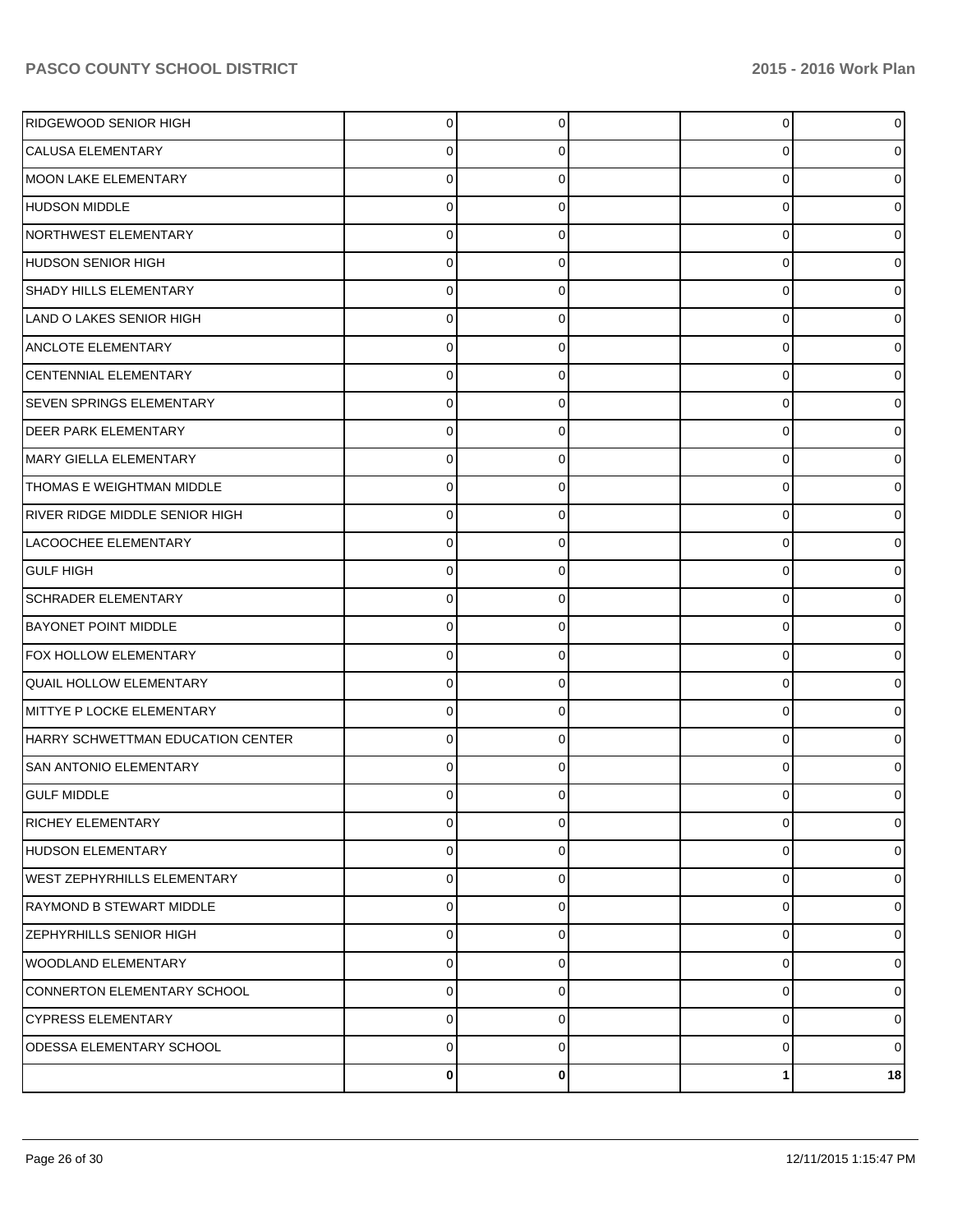#### **Failed Standard Relocatable Tracking**

Relocatable units currently reported by school, from FISH, and the number of relocatable units identified as 'Failed Standards'.

Nothing reported for this section.

# **Planning**

#### **Class Size Reduction Planning**

**Plans approved by the school board that reduce the need for permanent student stations such as acceptable school capacity levels, redistricting, busing, year-round schools, charter schools, magnet schools, public-private partnerships, multitrack scheduling, grade level organization, block scheduling, or other alternatives.**

The District School Board of Pasco County has reduced the need for permanent student stations in our district in the past by approving several charter schools. The School District is currently reviewing other charter school applications. The District's first magnet school opened this school year which helped to relieve overcrowding conditions at surrounding schools. The Board has implemented the mandated virtual school which will reduce the number of permanent stations needed. Students in grades 11 & 12 may dual enroll in college courses on one of the Pasco-Hernando campuses in order to simultaneously meet their graduation requirements and earn college credits.

#### **School Closure Planning**

#### **Plans for the closure of any school, including plans for disposition of the facility or usage of facility space, and anticipated revenues.**

Moore-Mickens Education Center, an alternative education center, has now been closed. Ideas are currently being solicited from the community as to how best to utilize this facility for the community. The school district has temporarily closed two schools, Anclote Elementary and Bayonet Point Middle, in order to more efficiently renovate these schools without having to work around students and staff. The students have been transferred to other schools while the renovations are conducted. The district intends to reopen these schools next school year (16-17) once renovations are complete. The school board recently declared several vacant parcels of land as surplus. One parcel was recently sold and the revenue will be used to fund other projects. The other surplus parcels are currently being investigated as to how to best dispose of them for revenue.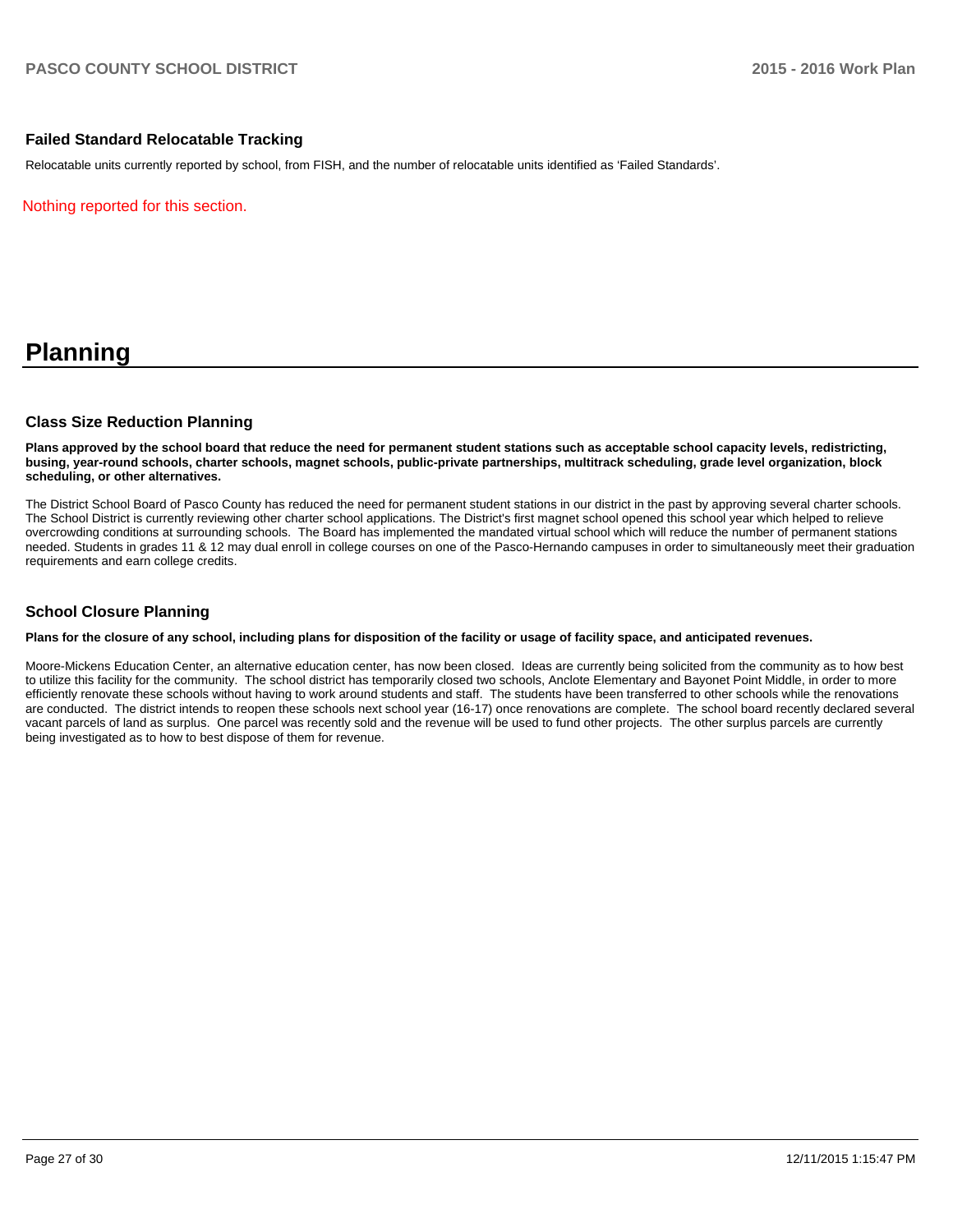# **Long Range Planning**

#### **Ten-Year Maintenance**

District projects and locations regarding the projected need for major renovation, repair, and maintenance projects within the district in years 6-10 beyond the projects plans detailed in the five years covered by the work plan.

Nothing reported for this section.

#### **Ten-Year Capacity**

Schedule of capital outlay projects projected to ensure the availability of satisfactory student stations for the projected student enrollment in K-12 programs for the future 5 years beyond the 5-year district facilities work program.

Nothing reported for this section.

#### **Ten-Year Planned Utilization**

Schedule of planned capital outlay projects identifying the standard grade groupings, capacities, and planned utilization rates of future educational facilities of the district for both permanent and relocatable facilities.

| Grade Level Projections         | <b>FISH</b><br>Student<br><b>Stations</b> | Actual 2014 -<br>2015 FISH<br>Capacity | Actual<br>$2014 -$<br>2015<br><b>COFTE</b> | Actual 2014 - 2015<br><b>Utilization</b> | Actual 2015 - 2016 / 2024 - 2025 new<br>Student Capacity to be added/removed | Projected 2024<br>2025 COFTE | Projected 2024 -<br>2025 Utilization |
|---------------------------------|-------------------------------------------|----------------------------------------|--------------------------------------------|------------------------------------------|------------------------------------------------------------------------------|------------------------------|--------------------------------------|
| Elementary - District<br>Totals | 38,108                                    | 38,108                                 | 29,307.00                                  | 76.91 %                                  | 2,426                                                                        | 34,046                       | 83.99 %                              |
| Middle - District Totals        | 23.754                                    | 21.372                                 | 16.334.00                                  | 76.43 %                                  | 2.068                                                                        | 15.843                       | 67.59 %                              |
| High - District Totals          | 23.921                                    | 22.719                                 | 16.566.00                                  | 72.92 %                                  | 1.900                                                                        | 19.569                       | 79.49 %                              |
| Other - ESE, etc                | 3.001                                     | 2,668                                  | 702.00                                     | 26.31 %                                  |                                                                              | 713                          | 26.72 %                              |
|                                 | 88,784                                    | 84,867                                 | 62.909.00                                  | 74.13 %l                                 | 6,394                                                                        | 70,171                       | 76.89%                               |

**Combination schools are included with the middle schools for student stations, capacity, COFTE and utilization purposes because these facilities all have a 90% utilization factor. Use this space to explain or define the grade groupings for combination schools.**

No comments to report.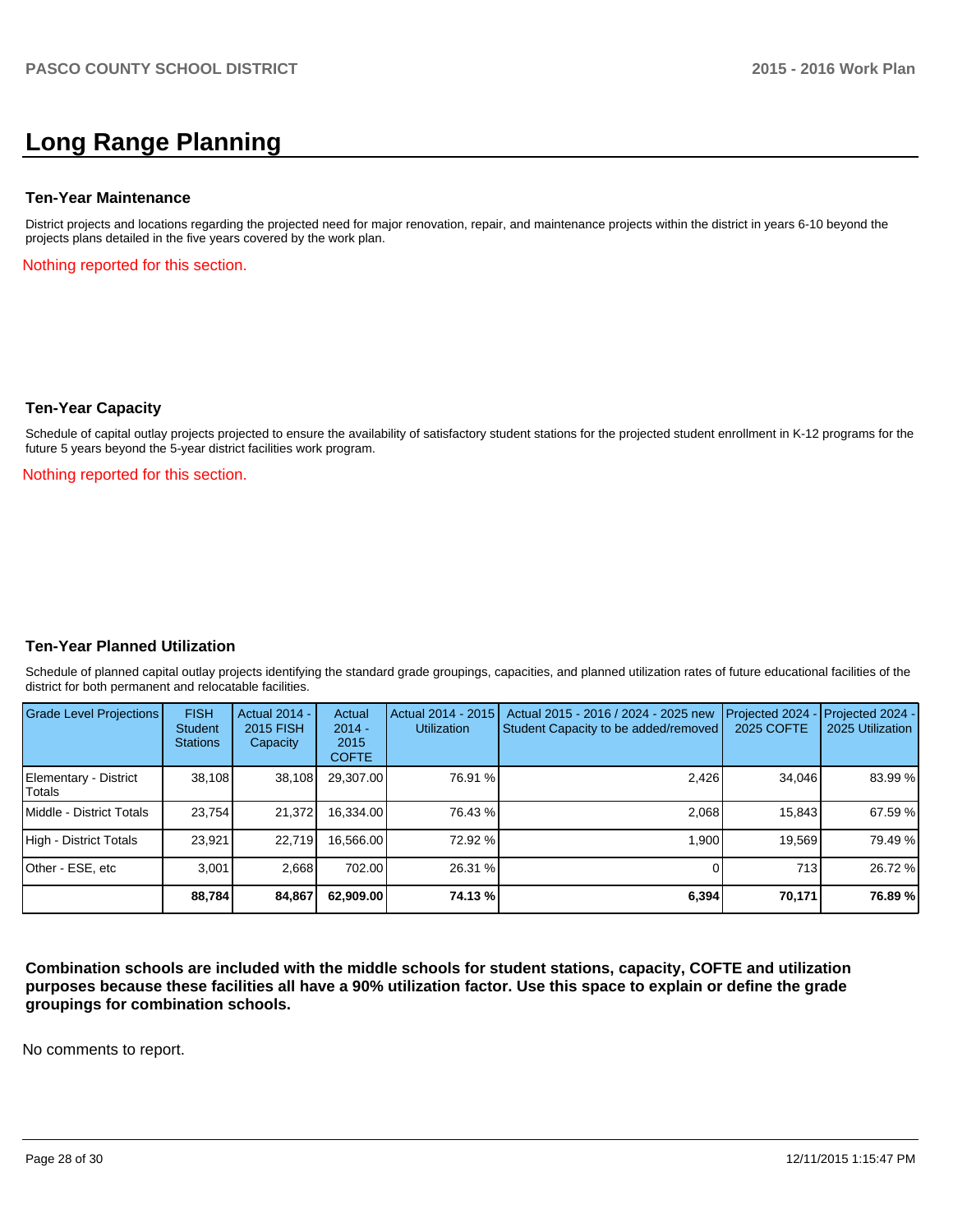#### **Ten-Year Infrastructure Planning**

**Proposed Location of Planned New, Remodeled, or New Additions to Facilities in 06 thru 10 out years (Section 28).**

Hudson Elementary School - remodel. Moon Lake Elementary School - remodel. Gulfside Elementary School - remodel. Lacoochee Elementary School - remodel. Transportation East - remodel. Transportation West - remodel. Transportation Northwest - remodel. Harry Schwettman Education Center - remodel. Pine View Middle School - remodel. Northwest Elementary School - remodel. San Antonio Elementary School - remodel.

Plans for closure of any school, including plans for disposition of the facility or usage of facility space, and anticipated revenues in the 06 thru 10 out **years (Section 29).**

None.

#### **Twenty-Year Maintenance**

District projects and locations regarding the projected need for major renovation, repair, and maintenance projects within the district in years 11-20 beyond the projects plans detailed in the five years covered by the work plan.

Nothing reported for this section.

#### **Twenty-Year Capacity**

Schedule of capital outlay projects projected to ensure the availability of satisfactory student stations for the projected student enrollment in K-12 programs for the future 11-20 years beyond the 5-year district facilities work program.

Nothing reported for this section.

#### **Twenty-Year Planned Utilization**

Schedule of planned capital outlay projects identifying the standard grade groupings, capacities, and planned utilization rates of future educational facilities of the district for both permanent and relocatable facilities.

| Grade Level Projections         | <b>FISH</b><br><b>Student</b><br><b>Stations</b> | Actual 2014 -<br>2015 FISH<br>Capacity | Actual<br>$2014 -$<br>2015<br><b>COFTE</b> | <b>Utilization</b> | Actual 2014 - 2015   Actual 2015 - 2016 / 2034 - 2035 new<br>Student Capacity to be added/removed | Projected 2034 - Projected 2034 -<br>2035 COFTE | 2035 Utilization |
|---------------------------------|--------------------------------------------------|----------------------------------------|--------------------------------------------|--------------------|---------------------------------------------------------------------------------------------------|-------------------------------------------------|------------------|
| Elementary - District<br>Totals | 38.108                                           | 38.108                                 | 29.307.00                                  | 76.91 %            | 2.426                                                                                             | 41.350                                          | 102.01 %         |
| Middle - District Totals        | 23.754                                           | 21.372                                 | 16.334.00                                  | 76.43 %            | 2.068                                                                                             | 16.828                                          | 71.79 %          |